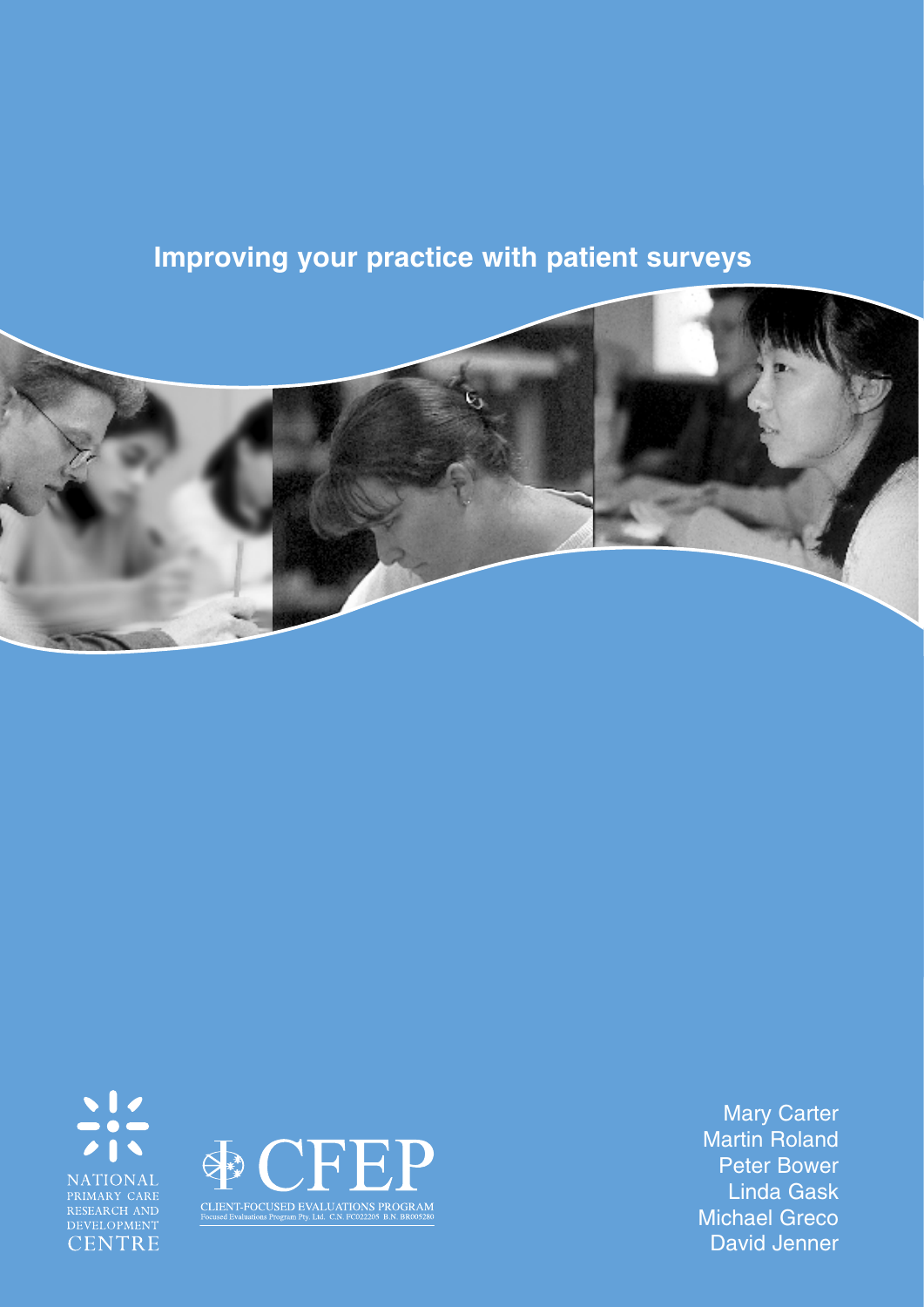

For more information about NPCRDC, our work and our publications, please contact us at the address below or visit our website.

NPCRDC 5th Floor, Williamson Building The University of Manchester Oxford Road Manchester M13 9PL Telephone: 0161-275 7601 Fax: 0161-275 7600

Comms Unit Publications Order Line: 0161-275 0611 e-mail: communit@fs1.cpcr.man.ac.uk www.npcrdc.man.ac.uk



For more information about CFEP, our work and our publications, please contact us at the address below or visit our website.

Client - Focused Evaluations Program Innovation Centre University of Exeter PO Box 51 Exeter EX4 4WT Telephone: 01392 252740 Fax: 01392 256289

e-mail: cfep@dialstart.net http://www.cfep.net http://www.ex.ac.uk/cfep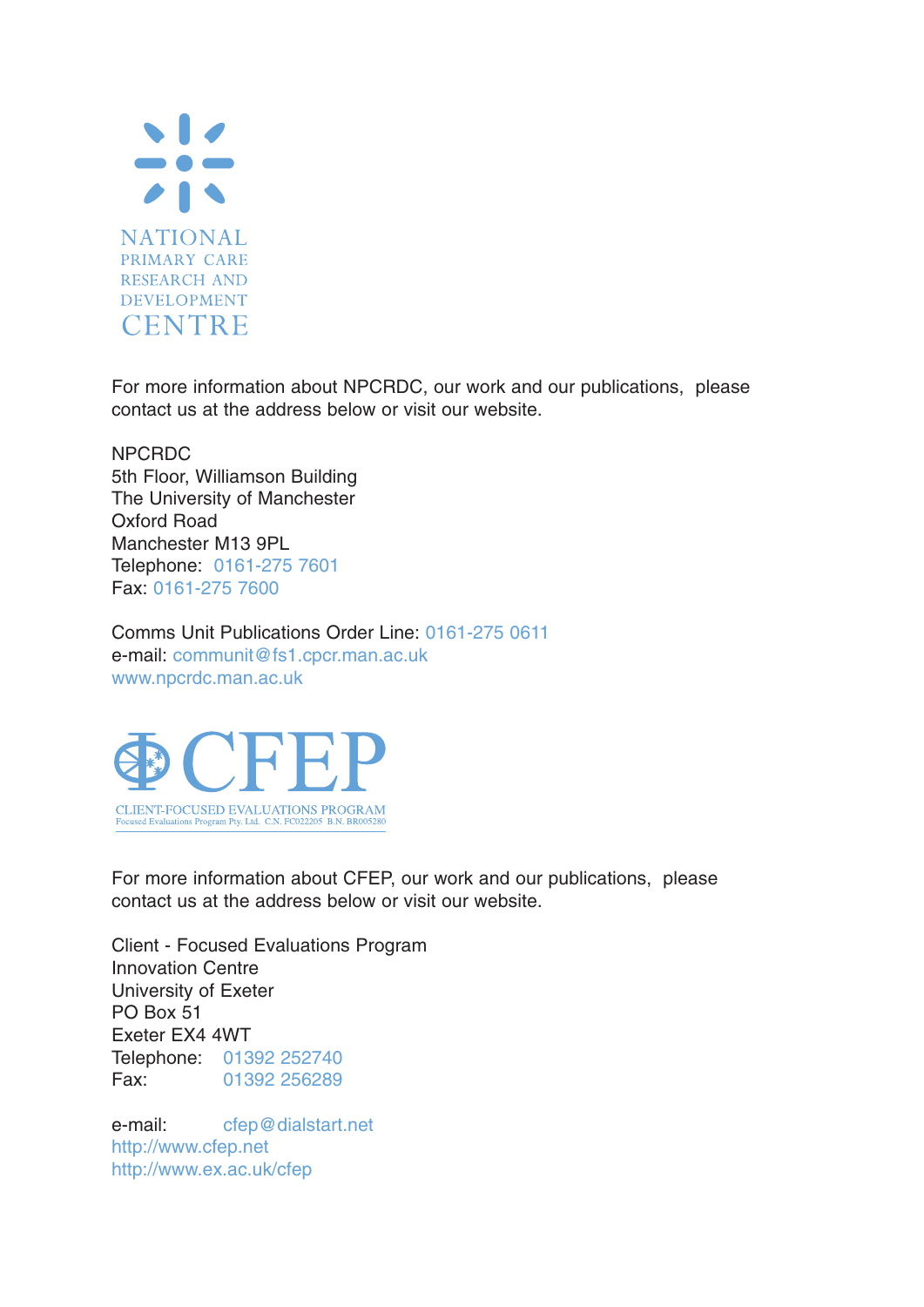#### **About the authors**

Mary Carter (CFEP Associate) is a researcher at the Peninsula Medical School, Universities of Exeter and Plymouth. She has worked with health care staff and patients in establishing a number of practice/patient partnership groups ("Critical Friends Groups") based in general practices. She also works part time as Outreach Officer in the University's Centre for Medical History.

Martin Roland is Professor of General Practice in Manchester and Director of the National Primary Care Research and Development Centre. He has been a principal in general practice for 21 years, with the last ten years in an inner city practice in Manchester. He led the group of researchers who developed GPAQ, one of the questionnaires approved for use in the new GP contract.

Peter Bower is a Senior Research Fellow at the NPCRDC with a background in psychology, who has worked on the design and analysis of the GPAQ questionnaire.

Linda Gask is a psychiatrist in Preston who works closely with GPs. Her particular expertise is in providing communication and interpersonal skills to GPs.

Michael Greco (Executive Director, CFEP) works closely with the National Primary Care Development Team, and the National Clinical Governance Support Team, focusing on improving the patient experience and the upskilling of clinicians in communication skills. He is also an Honorary Senior Research Fellow for the Peninsula Medical School, Universities of Exeter and Plymouth.

Dr David Jenner (CFEP Associate) is a part time principal in General Practice in Cullompton, Devon. He was Mid Devon PCG Chair from 1999-2001 and then Professional Executive Committee Chair of the Mid-Devon Primary Care Trust until September 2003. David is the GMS2 Contract Lead and national executive member for the NHS Alliance.

#### **Feedback**

We would be very pleased to receive any feedback on how useful this handbook is to people working in primary care, or suggestions for future handbooks.

Please send your comments to Mary Carter, Client Focused Evaluations Program, PO Box 51, Exeter, EX4 4WT

#### **Acknowledgements**

With grateful thanks to the many patients and staff who have contributed to our work with patient surveys, Critical Friends Groups and other follow-up activities. Particular thanks to Kathy Jenner for the cartoons, the CFEP office team and Helen Tanner. Thanks to Alison Hollinshead, Communications Officer and Carl Simms for Graphic Design, NPCRDC.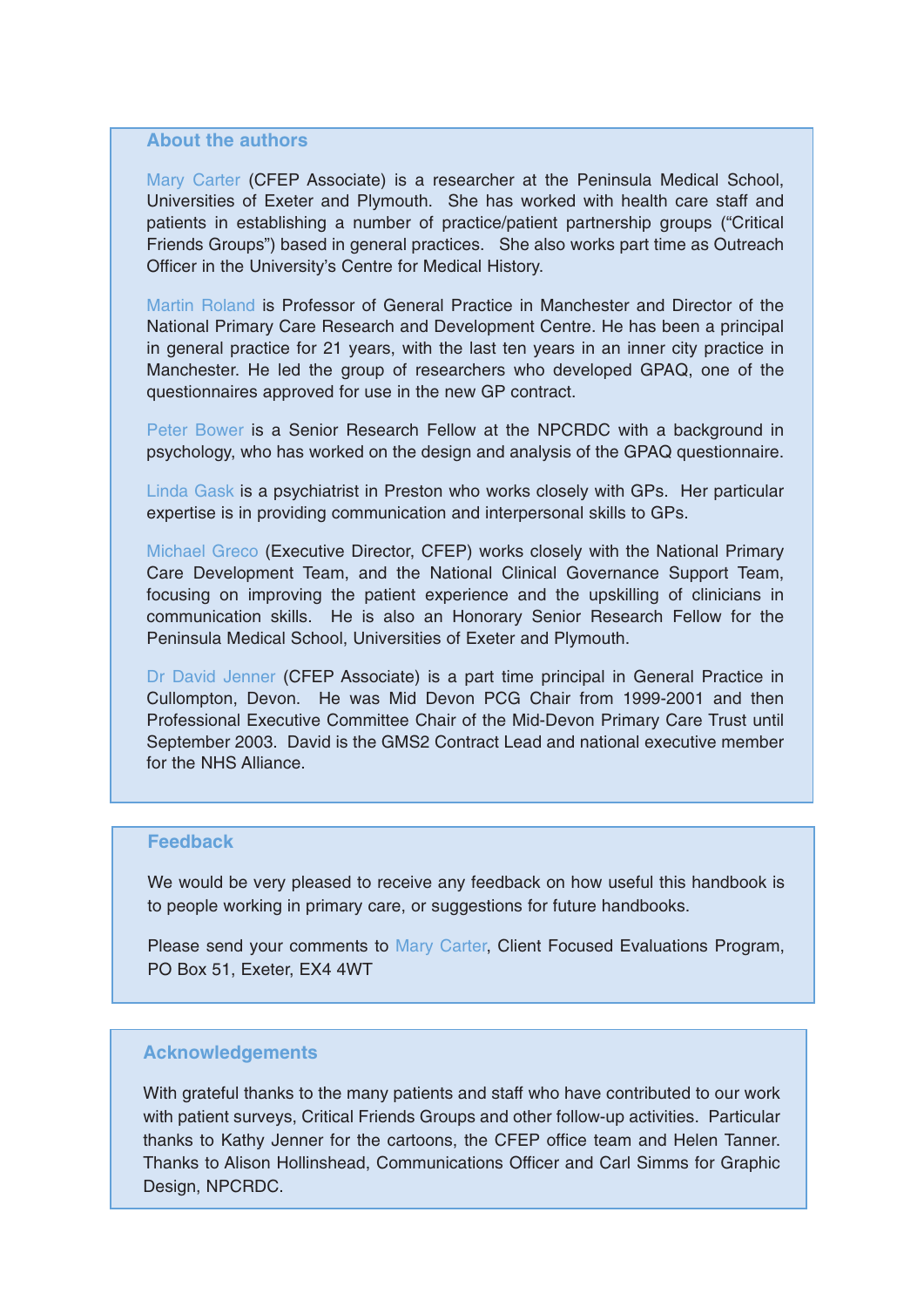## **Contents**

- P2 Introduction
- P3 Brief Guide
- P4 Undertaking Patient Surveys Patient surveys in the new GP contract
- P5 Linking to appraisal and revalidation
- P6 Areas that are covered in patient surveys
- P6 Introducing the concept of patient questionnaires to your practice
- P8 Communicating best practice to staff
- P8 Collecting the data
- P9 Agreeing how to share data
- P9 Frequently Asked Questions from staff<br>P12 Understanding results of patient survey
- Understanding results of patient surveys Discussing survey results in your practice
- P14 Discussing results with patients
- P14 Critical Friends' Groups
- P18 Meetings with PCTs
- P18 Comparing yourself to other practices using benchmarks
- P19 Acting on results of patient surveys Making change happen
- P26 Communicating with patients
- P40 Using surveys to produce change and gain more quality points
- P41 Measuring change
- P43 Doing an annual survey
- P44 Appendix 1 How to do a patient survey
- P49 Appendix 2
- P50 Sample of IPQ
- P52 Sample of GPAQ
- P60 Appendix 3 Example of feedback to patients a waiting room poster designed in a Manchester practice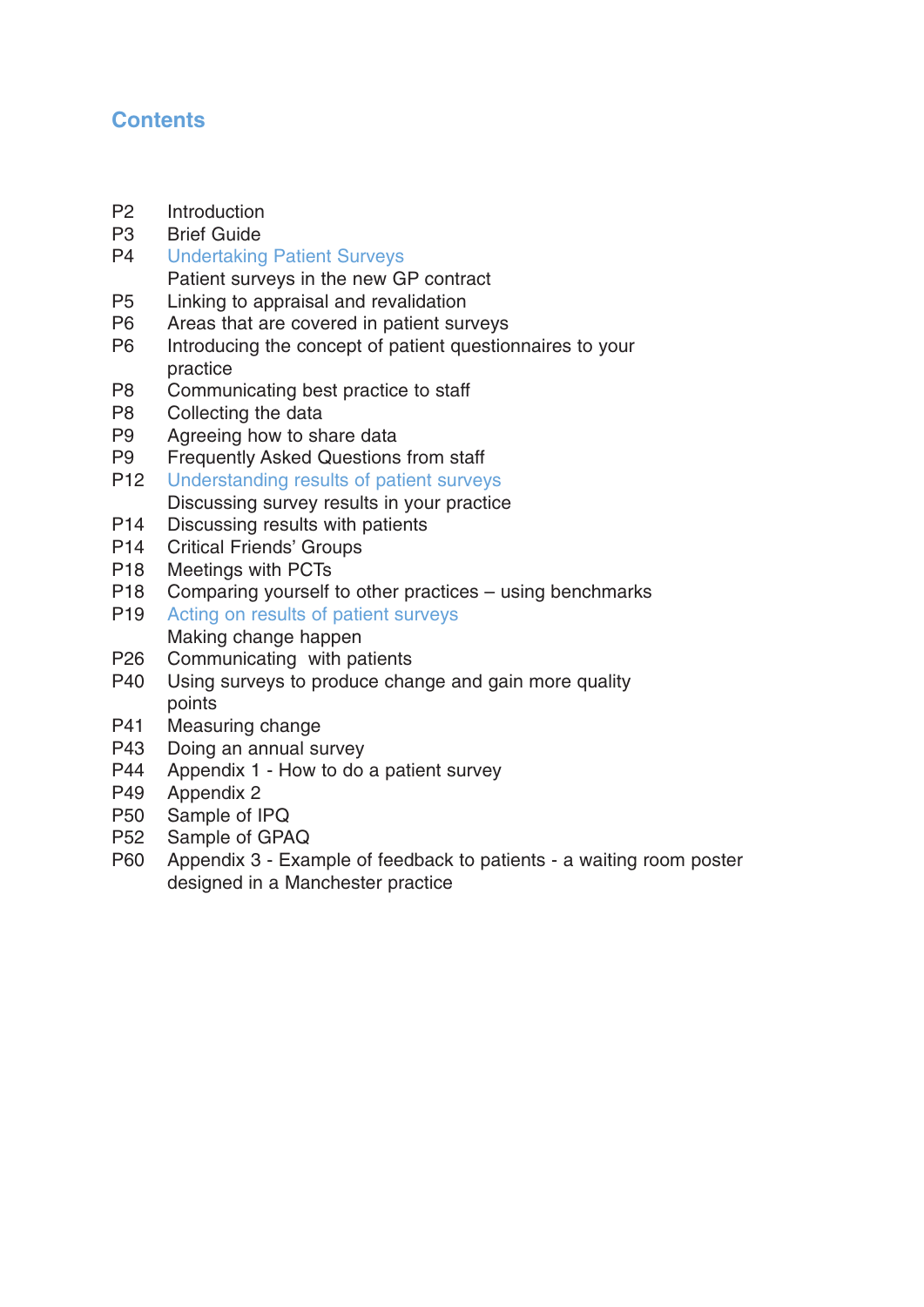## **Introduction**

The new GP contract offers rewards for carrying out regular patient surveys. Then there are additional payments for acting on the results of the surveys, and involving patients in these discussions.

Few GPs will have much experience of using surveys in this way. If they already have survey results for their practice, it will usually have been done by an outside organisation e.g. the PCT or CHAI.

We have written this handbook as a practical guide to GPs and their staff to help them use patient surveys to develop their practices. We also hope to help GP practices engage patients in that process. This can be particularly valuable, and is specifically rewarded in the new GP contract. We have included brief guidance in Appendix 1 on how to carry out a survey, but the main focus of the handbook is what to do with the results.

The authors have developed the two questionnaires, which have been approved for use in the contract (GPAQ and IPQ). They have a great deal of experience of using them in practices. We have not however used the handbook to compare or contrast GPAQ and IPQ, and you will find the handbook useful whichever questionnaire you use. Other questionnaires may be approved for use in the contract in due course, and you should find the handbook just as useful for them.

We will be very pleased to receive feedback on the handbook, and any ideas you think would be helpful to include in a future second edition.

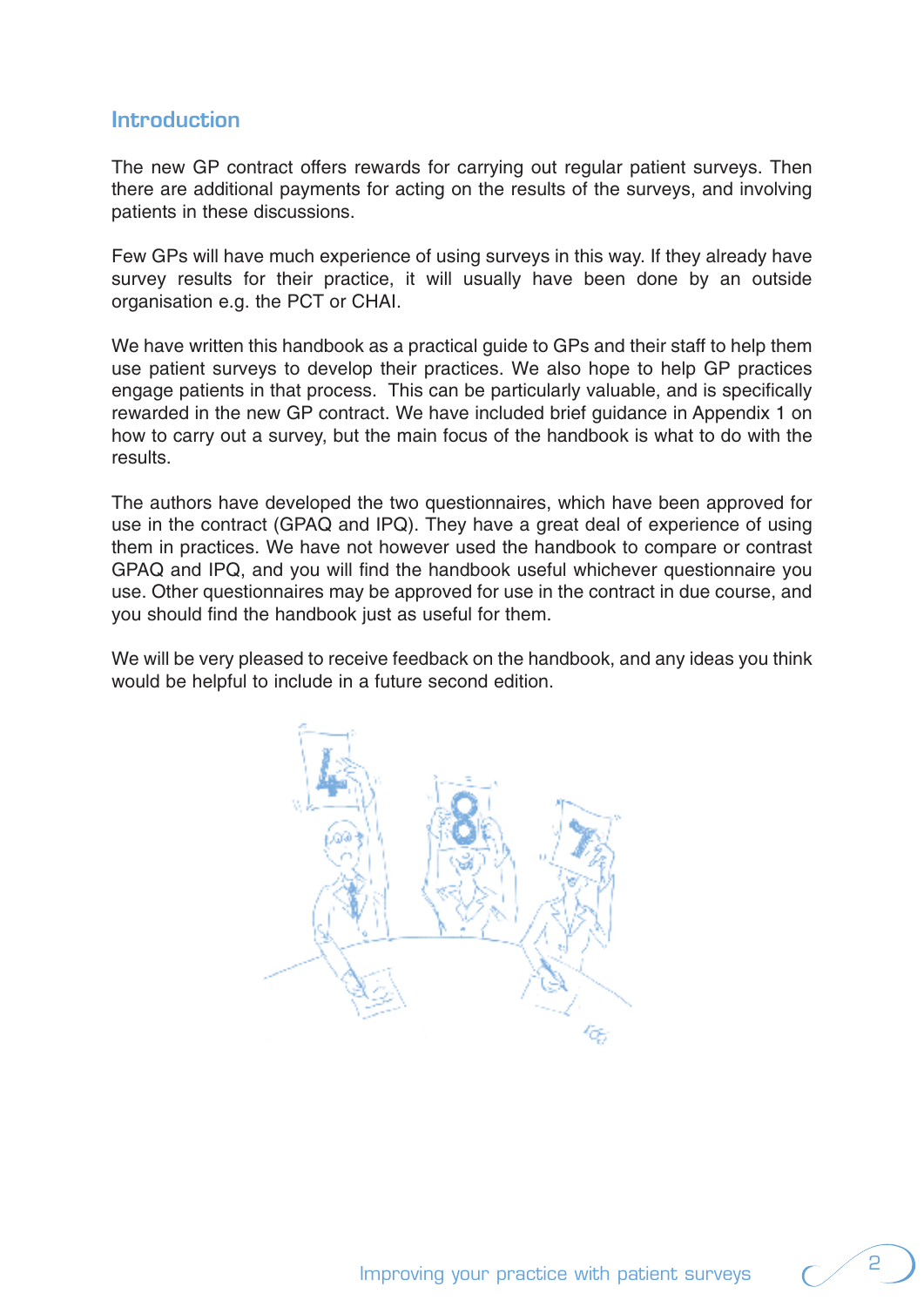Here's a brief guide to the things you may wish to do in your practice, and where you will find help in this handbook

| <b>Step</b>                                                                                                       | Who is involved within the<br>practice                                                                                    | Where can I find help in this<br>handbook? |  |  |
|-------------------------------------------------------------------------------------------------------------------|---------------------------------------------------------------------------------------------------------------------------|--------------------------------------------|--|--|
| 1. Gather information<br>about patient surveys                                                                    | 1 or 2 key individuals                                                                                                    | All sections                               |  |  |
| 2. Make decisions about<br>which survey to use<br>and whether to use a<br>practice-based or<br>postal survey      | 1 or 2 key individuals                                                                                                    | All sections                               |  |  |
| 3. Discuss what you<br>plan to do with your<br>practice team                                                      | Whole practice team                                                                                                       | Section 1.4                                |  |  |
| 4. Make detailed plans<br>for carrying out the<br>survey, including<br>agreeing about how<br>to deal with results | Whole practice team,<br>especially the practice<br>manager                                                                | Sections 1.5, 1.6, 1.7<br>Appendix 1       |  |  |
| 5. Ensure all staff are<br>well briefed                                                                           | • Reception staff<br>• Staff with responsibility for<br>sending out postal survey<br>• GPs/nurses who will be<br>assessed | Section 1.8<br>Appendix 1                  |  |  |
| 6. Carry out the survey                                                                                           | Whole practice team                                                                                                       | All sections                               |  |  |
| 7. Analyse the data<br>(optional for GPAQ<br>only)                                                                | Key individuals within practice                                                                                           | Appendix 1                                 |  |  |
| 8. Receive individual<br>results                                                                                  | Individual GPs/nurses (or<br>other professionals) who<br>have been assessed                                               | Section 2.1                                |  |  |
| 9. Receive results for<br>the practice                                                                            | Whole practice team                                                                                                       | Sections 2.1, 2.2, 2.5                     |  |  |
| 10. Act on the results                                                                                            | Whole practice team                                                                                                       | Sections 2.3, 2.4, 3.1, 3.2,<br>Appendix 3 |  |  |
| 11. Measure the impact<br>of what you have done                                                                   | Whole practice team                                                                                                       | Sections 3.3, 3.4                          |  |  |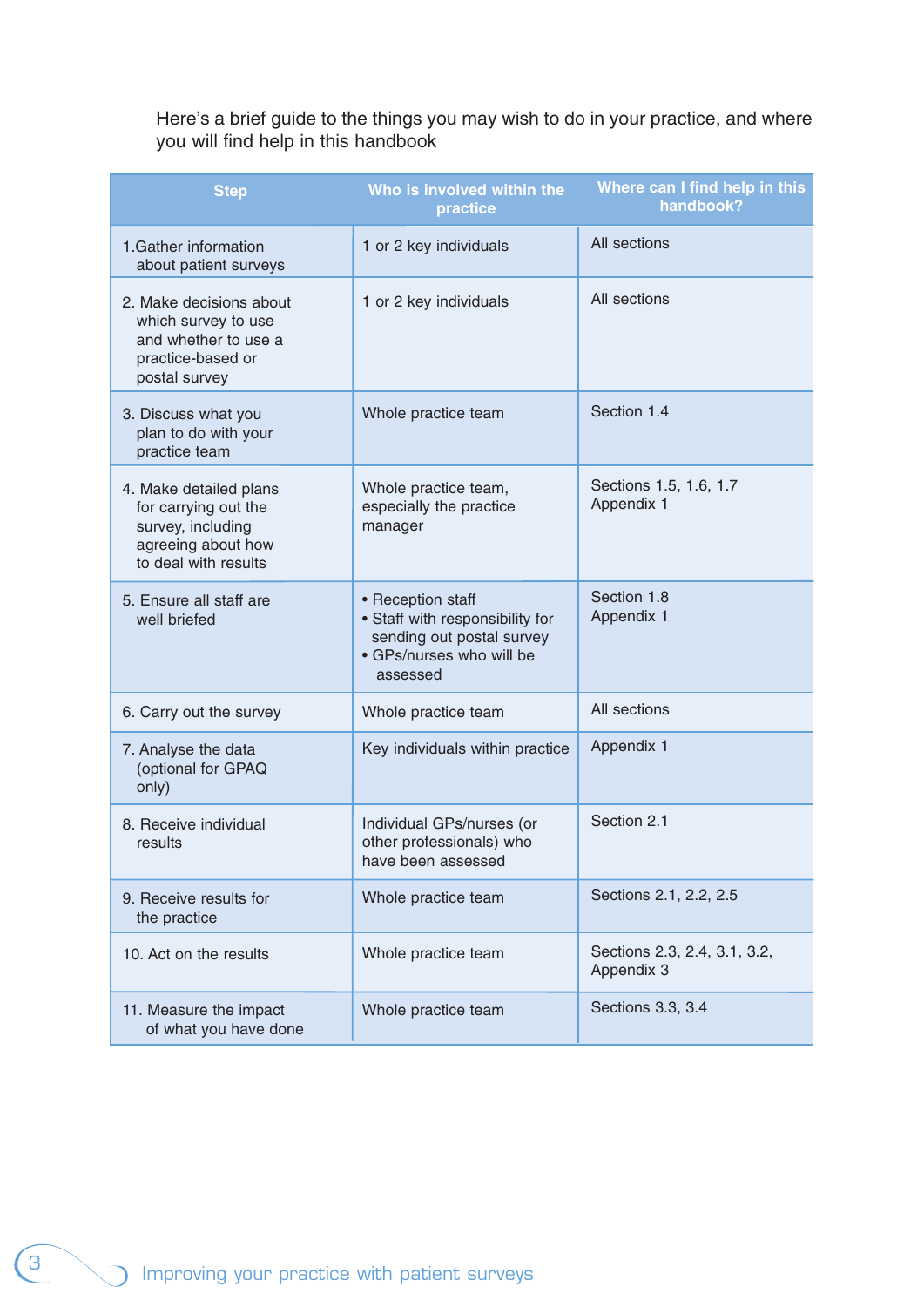# **1. Undertaking Patient Surveys**

## **1.1 Patient surveys in the new GP contract**

Why are there big rewards for carrying out patient surveys in the new GP contract?

The main part of the Quality and Outcomes framework rewards chronic disease management. While this is an important part of general practice, it's far from being all, or even the most important part of what GPs do for many of their patients.

GPs' ability to communicate effectively with patients is a key part of what they do, and the importance of good communication has been recognised by including patient questionnaires in the new contract.

Questionnaires are not the only way of finding out about communication skills, but they are a good start. Questionnaires can be used to find out about other important aspects of care as well - such as access to general practice and how your staff deal with patients.

Questionnaire surveys have been included in the new GP contract to make sure that these important aspects of care are not overlooked in favour of indicators focussed on disease.

in the TRINA **NO ARE SON SIPO** TO HOUN  $\epsilon$  Hospitalis  $B_1E_2A_3=0$  $e_{L}e_{\pi,\sigma_{L}}/f$ 

PMS practices are also eligible for quality and outcomes payments. These need to be negotiated with your PCT, and you can choose to use surveys in exactly the same way as GMS practices. However, there is more flexibility for PMS practices, and guidance given by the Department of Health in December 2003 (Sustaining Innovation through new PMS arrangements, para 4.8) suggests that patient questionnaires could be "replaced with a patient involvement group sponsored by the practice - providing the group was set up as part of a recognised authoritative approach". Our view is that a questionnaire may well be a useful introduction to developing discussion in such a group. In any case, you will find the guidance given in section 2.3 relevant if you want to set up such a group, whether or not you do a survey.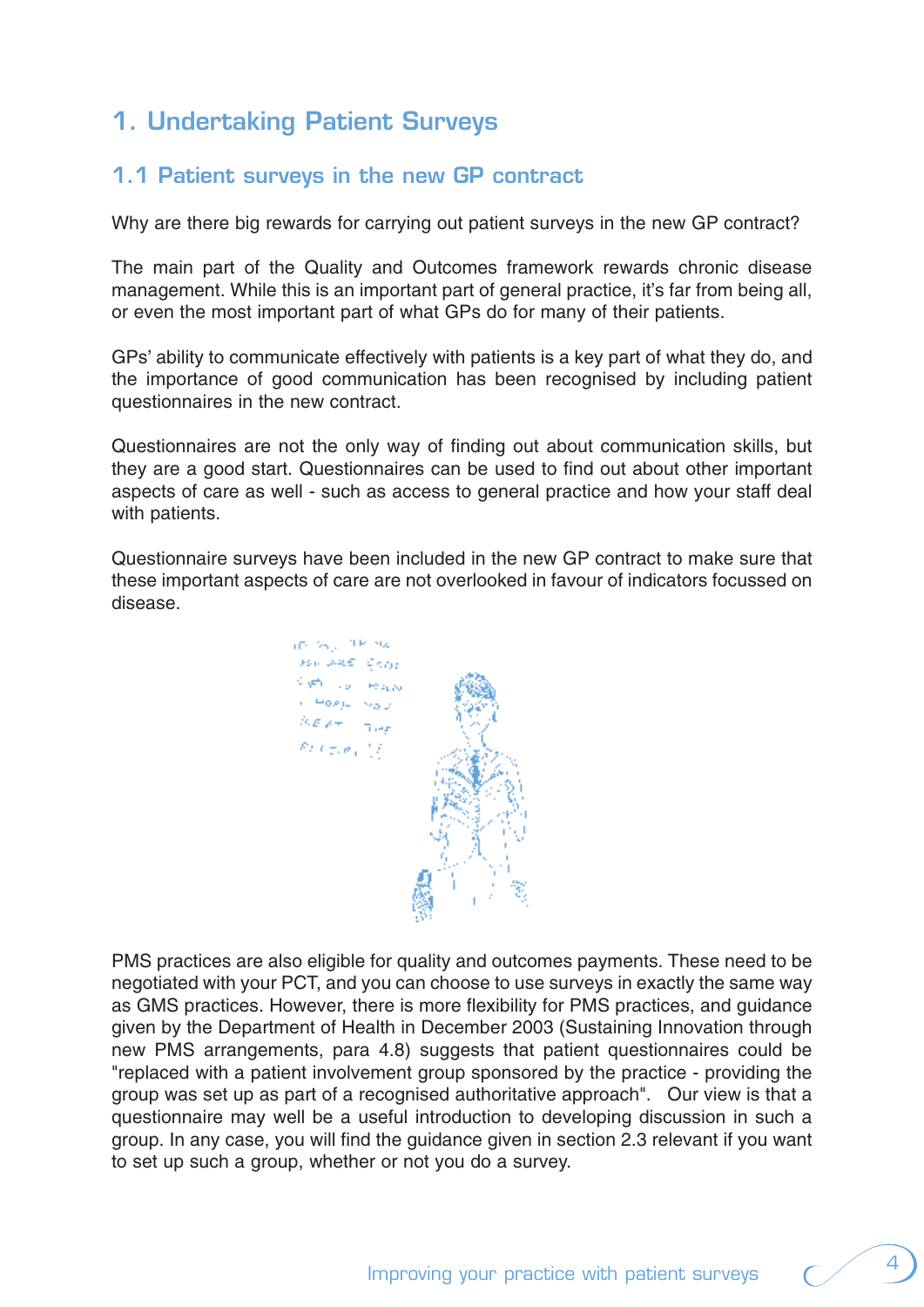## **1.2 Linking to appraisal and revalidation**

GPs now have to have an annual appraisal, and this includes an opportunity to reflect on their consulting skills. Medical Practice for General Practitioners, published by the RCGP in conjunction with the GPC describes what is expected of GPs in detail, and provides the standards for revalidation. It can be found at (www.rcgp.org.uk/rcgp/corporate/position/good\_med\_prac/GMP06.pdf)

Good Medical Practice for GPs includes a description of the excellent GP as a doctor who:

- 1. Takes time to listen to patients and allows them to express their concerns
- 2. Uses clear language appropriate to the patient
- 3. Treats patients politely and with consideration
- 4. Takes care of the patient's privacy and dignity

GPs' appraisal forms include space to comment on relationships with patients. You can get information about these and related aspects of care from patient surveys. You can therefore use the results of patient questionnaires to provide information for your appraisal about what patients think of your attitude and care.

#### Extract from a GP Appraisal form

## **Box 1 - Relationships with patients**

**Commentary – what do you think are the main strengths and weaknesses of your relationships with patients? Examples of documentation you might refer to and supply: appreciative feedback, survey material, information for patients about services in the practice.**

*I carried out a survey of 50 patients who consulted with me in July this year, as part of a survey, which we arranged for IPQ to do for our practice. This showed that patients thought highly of the way in which I came across to them, and my scores for communication were well above the quoted national averages. I was pleased with this, as it's always an aspect of care I thought I was good at. I would hope to repeat this in a year or two.*

Individual level feedback is really important in preparing for appraisal and revalidation as the results are specific to you! Scores between doctors in practices often vary widely and may explain "the popular doctor" who always books up early. It is likely the GMC will look for this level of feedback in future.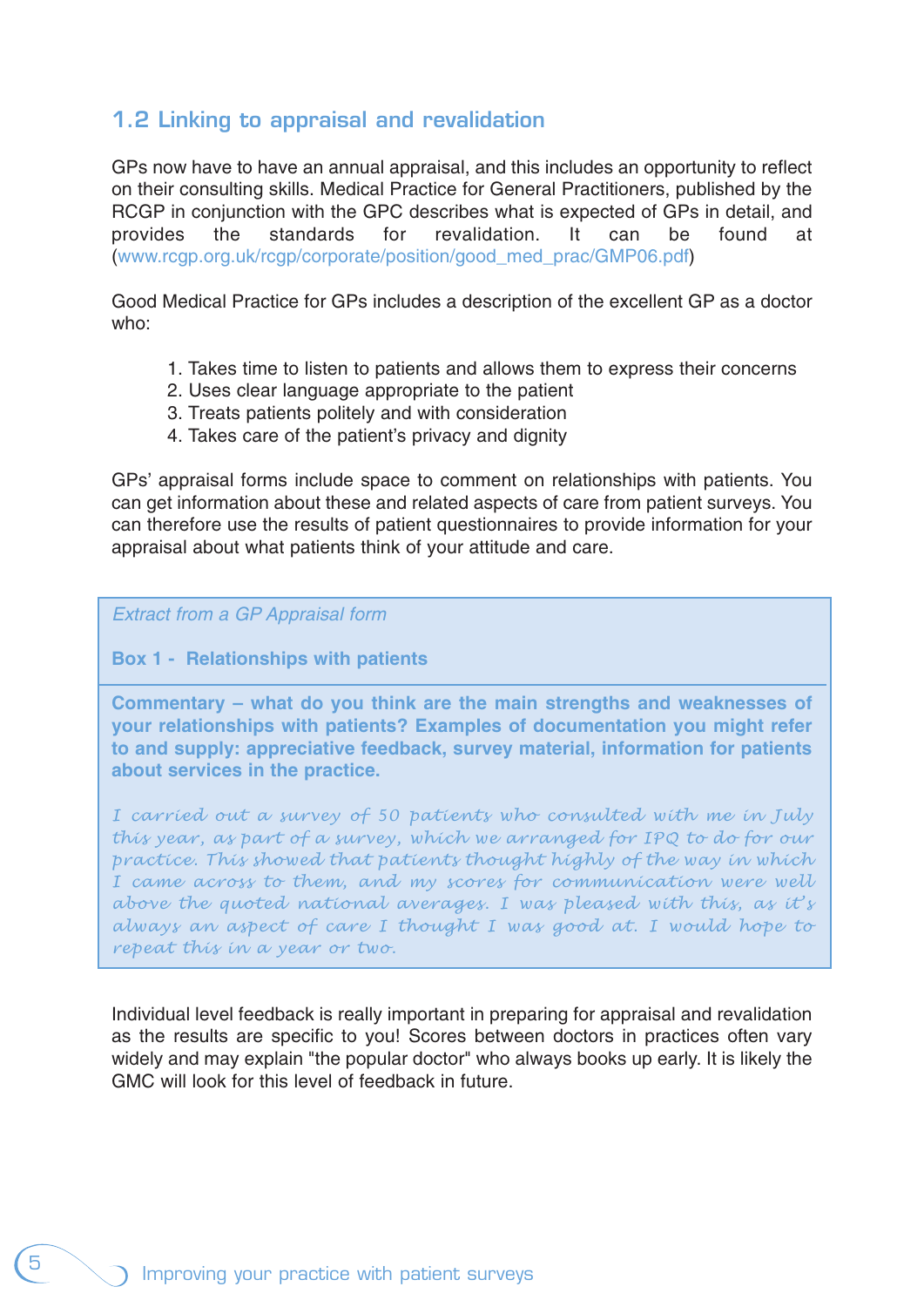## **1.3 Areas that are covered in patient surveys**

The main part of the Quality and Outcomes Framework deals with bio-medical indicators relating to ischaemic heart disease, diabetes etc. This information is easiest to get from the medical records. Surveys concentrate on the areas where it is more appropriate to ask the patient what his or her experience was. The main aspects of care covered by the currently approved questionnaires include the following:

- Access, including getting through on the phone, opening hours and waiting times;
- Continuity of care;
- Inter-personal communication perhaps the most important reason for surveying patients Care from reception staff.

Both IPQ and GPAQ are available in a form to use with nurses. They also both contain information on the demographic characteristics of responding patients. This is important if you want to look at the way in which particular groups of patients experience your services.

"I've been videoing my consultations and then looking back at my body language, how I handle people, and how I phrase things. I don't think you ever stop learning. You should never feel that you're at a point where you can't stop and critically look at yourself. So I think the questionnaires are a really good idea, and I think that they should be used regularly."

**Beth Ferguson, Practice Nurse, large urban practice, Devon**

## **1.4 Introducing the concept of patient questionnaires to your practice**

The new GMS contractual framework now rewards practices for implementing patient surveys and acting on results; this amounts to 70 quality points in total, which is broken down as follows:

- 40 points: the practice will have undertaken an approved patient survey each year; 15 points: will then have reflected on the results and have proposed changes, if appropriate; 15 points: will then have discussed the results as a team and with either a
	- patient group or Non-Executive Director of the PCT, and appropriate changes will have been enacted.

A broadly similar quality framework will apply to PMS (see section 1.1) and it seems unlikely any PCT will allow a practice to opt out of a measure of patient experience as part of their local quality contract. This means that most practices will be looking at implementing a survey as part of their day to day business over the coming year if they have not already done so.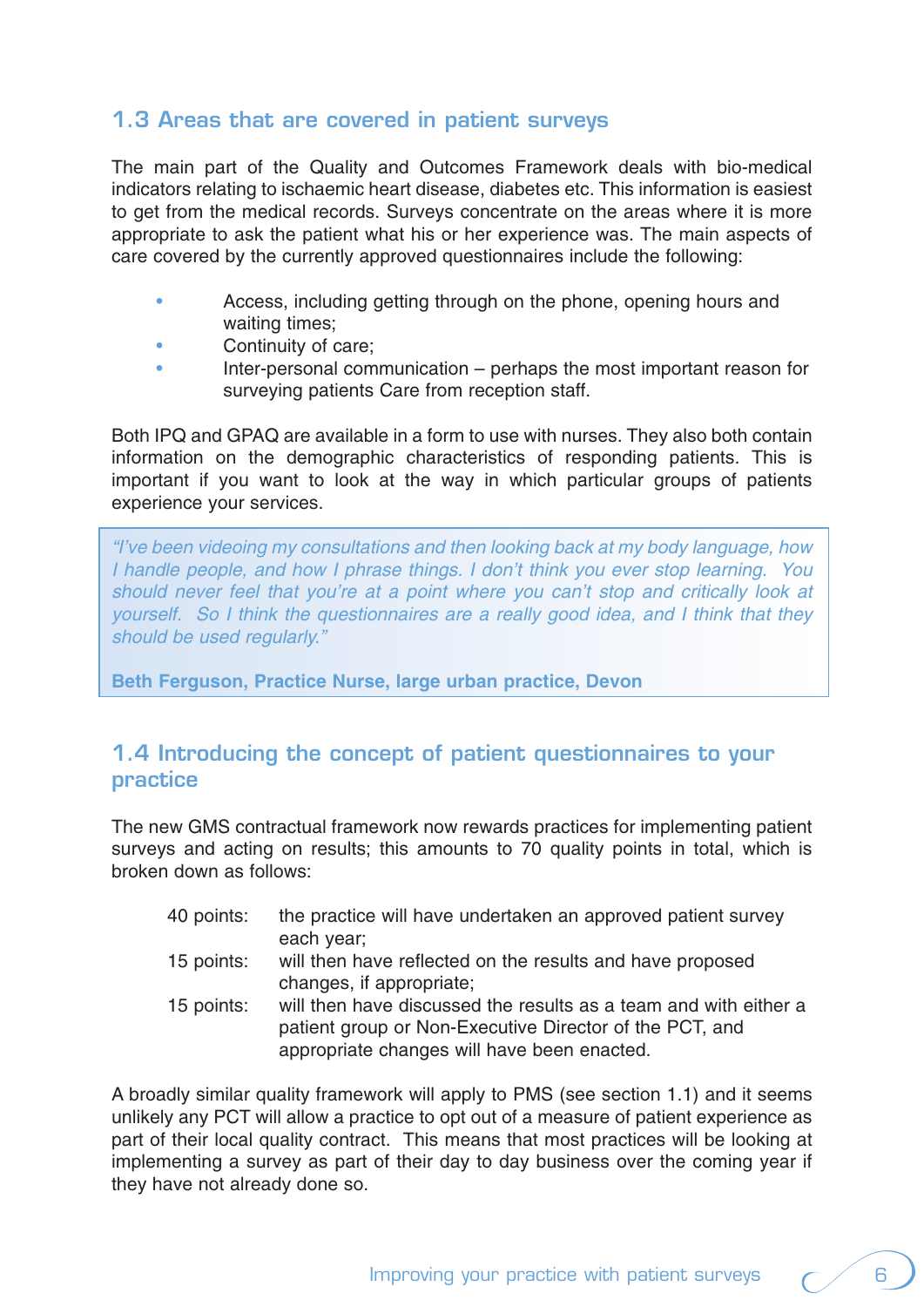There is an important task remaining for one individual in the practice - usually a GP principal or practice manager: the task of bringing up the idea of a survey with the practice team. This individual will need to know something of the available formats, questionnaires and the implications this will have for the practice. Details are available on the following Web sites:

## **Improving Practice Questionnaire (IPQ):**

http://www.cfep.net or http://www.ex.ac.uk/cfep

#### **General Practice Assessment Questionnaire (GPAQ):**

http://www.gpaq.info/

There are several possible reactions they may encounter:

- Enthusiasm to know what patients think about the practice;
- Worry about what patients may say (particularly about individual doctors or nurses);
- Dread of the extra work it may mean;
- Uncertainty over how to implement the process:
- Cynicism over whether the measures are valid;
- Fear that the results may be published publicly;
- Worry that the survey may be used as a way of complaining about the practice.

In most cases the notion of implementing a questionnaire should be introduced first in a partners' meeting to gain approval, and then shared rapidly with all the staff at a later meeting. Blocks and barriers to successful implementation should be explored and team members encouraged to voice their fears.

The potential benefits to the practice and to individuals, such as preparation for appraisal and revalidation need to be clearly explained. Sharing feedback from practices that have previously used a survey and found it helpful can be powerful. You can approach the PCT, the survey organisation you are using or your LMC for local contacts.

The whole practice team should be involved in the decision about which questionnaire to use and in discussions about how to run the survey. Different models will suit different practices. It really is worth spending some time at this initial stage and ensuring that everyone buys-in to the process. It may be useful, therefore, to prepare some notes beforehand, as to how patient surveys will benefit the practice.

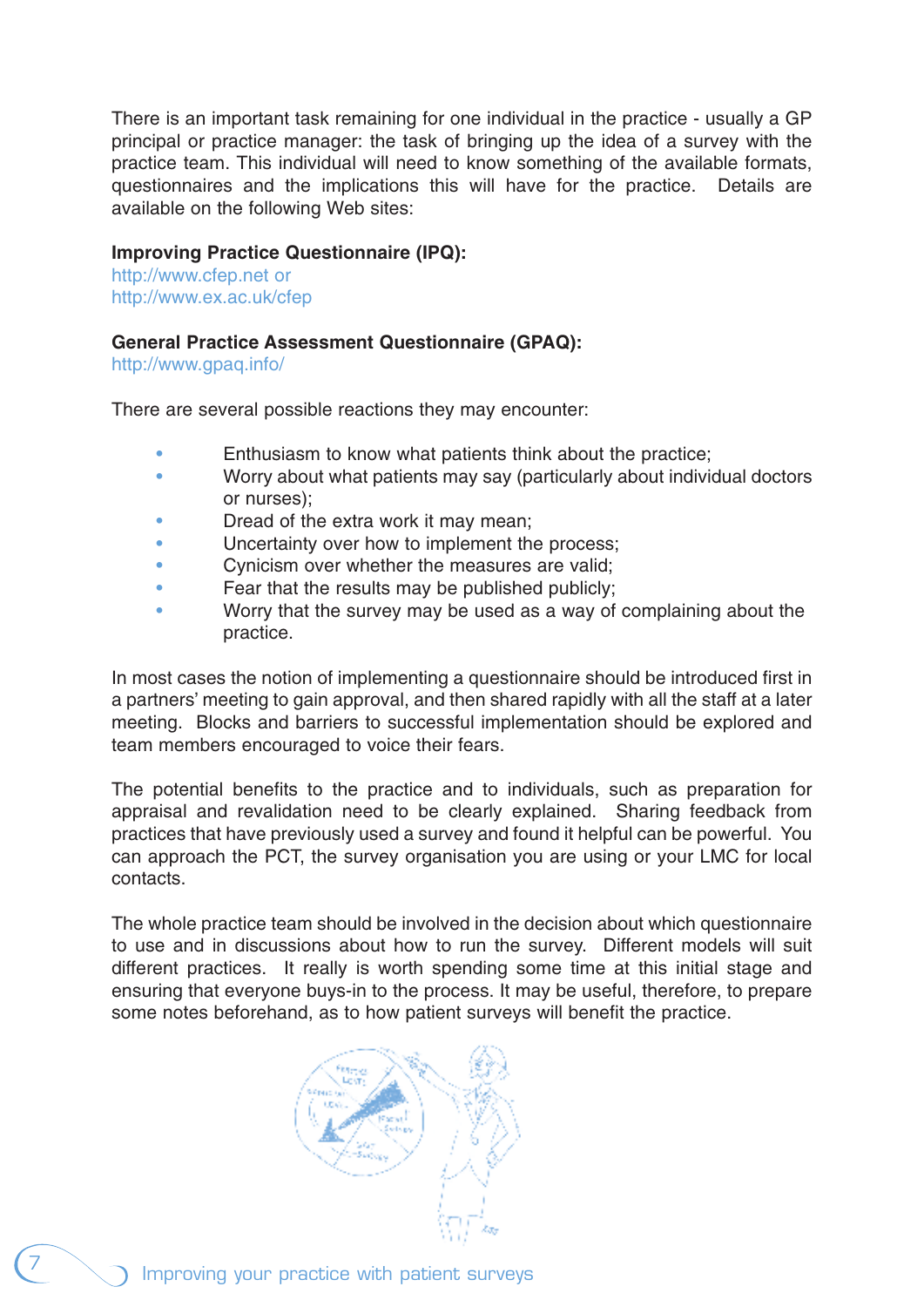## **1.5 Communicating best practice to staff**

Once you have got commitment to carry out a survey, careful consideration about how and when to do it is needed. This should involve the whole practice team and any preexisting patient group.

Timing of the survey is really important. If you are conducting a surgery-based survey, to aid collection of a broad range of results, choose a time when most partners will be present. This is vital for individual level feedback for your doctors, to help prepare them for appraisal and revalidation.

Avoid pressured times, such as around bank holidays or immediately after a computer upgrade, or installation of a new phone system. It is better to get honest feedback after any changes have settled down than in the immediate aftermath of untypical events. If you are considering postal surveys, avoid times when lots of people will be away. Also avoid periods when several members of staff will be on leave, such as school holidays.

Inevitably practice staff and individual doctors and nurses will know that they are being assessed and they may behave differently during the time of the survey period. Participants should be aware of this temptation, and be encouraged to try to behave normally.

## **1.6 Collecting the data**

Staff will need to be briefed about how to distribute practice-based surveys and on best practice for postal surveys (if this approach is chosen). Guidance is available from the survey organisations. Again, take advice from local practices that have used surveys already. There is no substitute for experience here.

Common considerations include:

- Preparing receptionists to hand out questionnaires and providing clip boards, pencils etc;
- Which patients to hand questionnaires to and which not. This does not mean selecting patients whom you think will answer more favourably - it doesn't work!
- How to analyse results, if you are doing this yourself:
- Ensuring enough completed questionnaires are received back for the practice and for individual doctors or nurses;
- Giving someone in the practice overall responsibility for supervising and completing the process.

"It started off with the support officer for clinical governance being here for the first morning. But then she really felt that we could manage it ourselves and that's how it worked. I don't think we had a problem with it really; well I'm sure we didn't. It worked quite smoothly."

**Susan May, Practice Manager, small rural practice, Devon**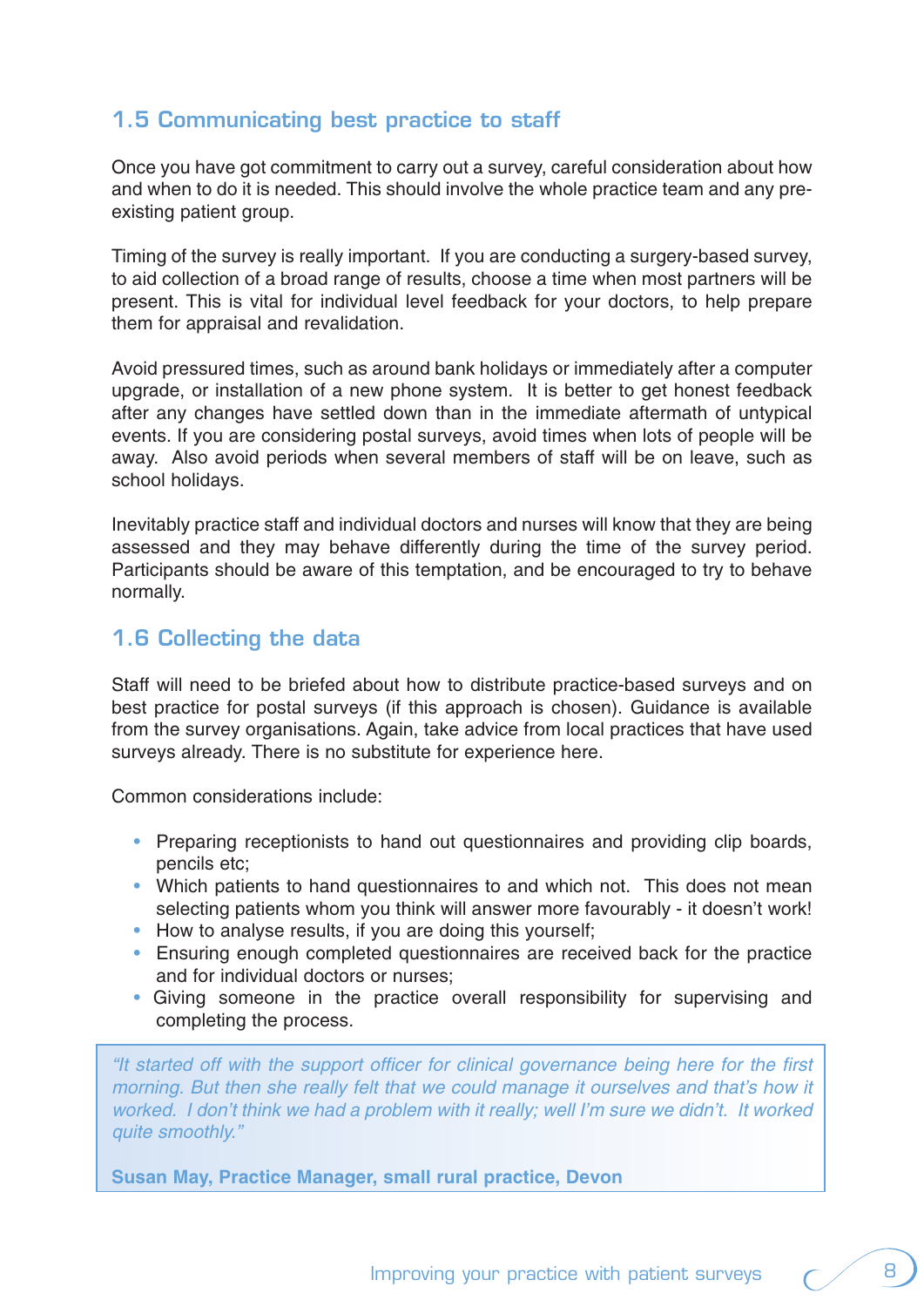## **1.7 Agreeing how to share data**

Staff are often very concerned about this, and its advisable to discuss in advance how data will best be shared. At practice level, results can and should be discussed at a practice-wide staff meeting, having been reviewed by the practice manager and a partner in advance. This preliminary look is important for spotting likely sensitive issues or any key areas of satisfaction or concern.

Individual level data on clinicians, however, are highly sensitive and can arouse strong emotions. Individual data should not therefore be initially discussed in an open meeting. It's best for each clinician to nominate a trusted individual (e.g. partner, colleague, spouse, mentor, appraiser) with whom to discuss the results in confidence shortly after receiving them. Feedback is usually positive, but when it is less so, it can be challenging. The process needs to support the individual in accepting the results and helping him or her to act on them. The LMC, survey organisation or local clinical tutor can all also help here. Individuals will often want to share this data more widely after this early stage (especially if they can later demonstrate improvement), but confidentiality and sensitivity are of paramount importance initially.

"The results show areas of below average performance which I really wasn't aware of. While making me uncomfortable, it's certainly been helpful in showing me things I'll have to think about how to improve."

**Robert Scholes, GP, large urban practice, West Midlands**

## **1.8 Frequently Asked Questions (FAQs) from staff**

## Q1 How long does it take to complete the survey?

A. Usually all the forms for all the clinicians and staff can be collected for combined individual and practice level feedback within one month. Exceptions for individual illness and holidays are the main reasons for delay.

Q2 Under GMS2 how much will the practice receive for completing the survey?

A. In the first year (2004-2005):

- Around £1000 per doctor for completing the survey
- For showing evidence of an action plan on the results, another £350 per doctor
- For discussing the results with a patient group or a Non-Executive director of the local PCT, and showing evidence of change, another £350 per doctor.

These figures all rise by around 50% from April 2005.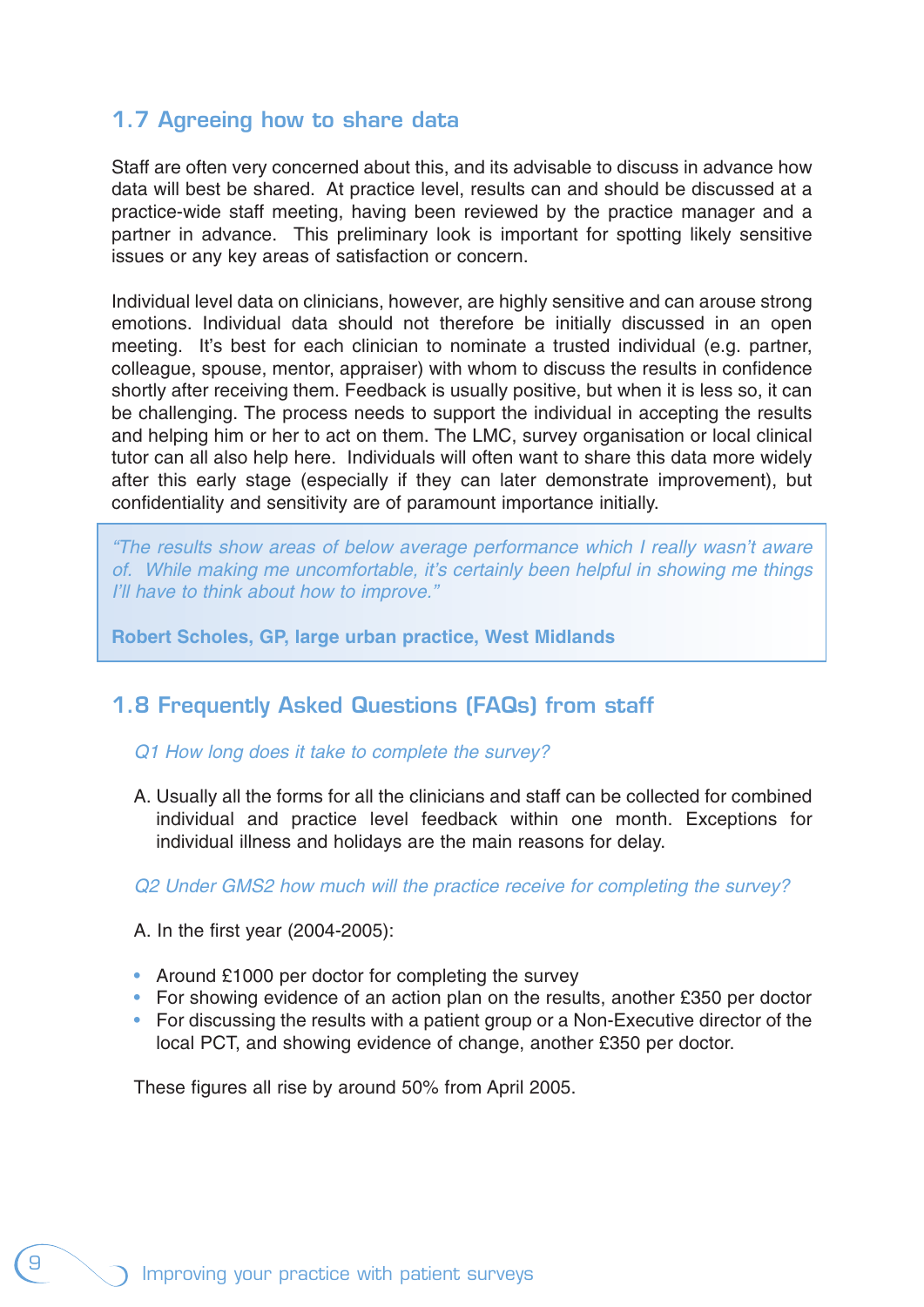#### Q3 What questions are asked in the surveys?

A. Both IPQ and GPAQ ask about the patient's experience in the consultation, as well as questions about the organisation of the practice, e.g. how easy it is to get appointments. Both questionnaires are reproduced in full in Appendix 2.

#### Q4 How will the survey results be presented?

A. The survey results can either be presented for the practice as a whole, or for individual doctors (this option is not available for the postal version of GPAQ). Doctors who wish to use the results of surveys in their revalidation folders will want to know about their own scores.

#### Q5 How are the questionnaires analysed?

A. If you use IPQ, analyses and reports are all part of the service. If you use GPAQ, you can get the surveys analysed by approved GPAQ providers, whose details are given on the GPAQ website. Or you can analyse the questionnaires yourself using software that can be downloaded from the GPAQ website.

## Q6 Can we change the questions?

A. Both IPQ and GPAQ are both best used in their original form. For GPAQ, you can modify the questions, but we strongly advise you to retain or drop whole groups of questions (i.e. those within a box on the questionnaire form), and not to alter

individual items. You can add items to GPAQ, for example if you want to ask more detailed questions about the receptionists (see question 7 below). Similarly for IPQ, questions can be modified and items may be added. It is always best, however, to discuss these changes with the survey organisation (CFEP) staff.

## Q7 Can I design my own questionnaire?

A. You can use your own questionnaire, but it will not attract payment under the GMS contract. If there are particular things that you want to ask your patients about that are not in GPAQ or IPQ, you could consider adding in the questions you want to ask (see above). However, do bear in mind that good items for questionnaires are not easy to design. Both IPQ and GPAQ have several years of development behind them, along with extensive work validating the individual items. That is why they have been approved for use in the contract.

#### Q8 Are the results confidential to the practice, and to me?

A. Yes, unless the practice agrees to share their practice level data with the PCT. In some PCTs, with the practices' consent, anonymised scores of the practices are made available to the PCT, so that practices can benchmark themselves against others in their local area.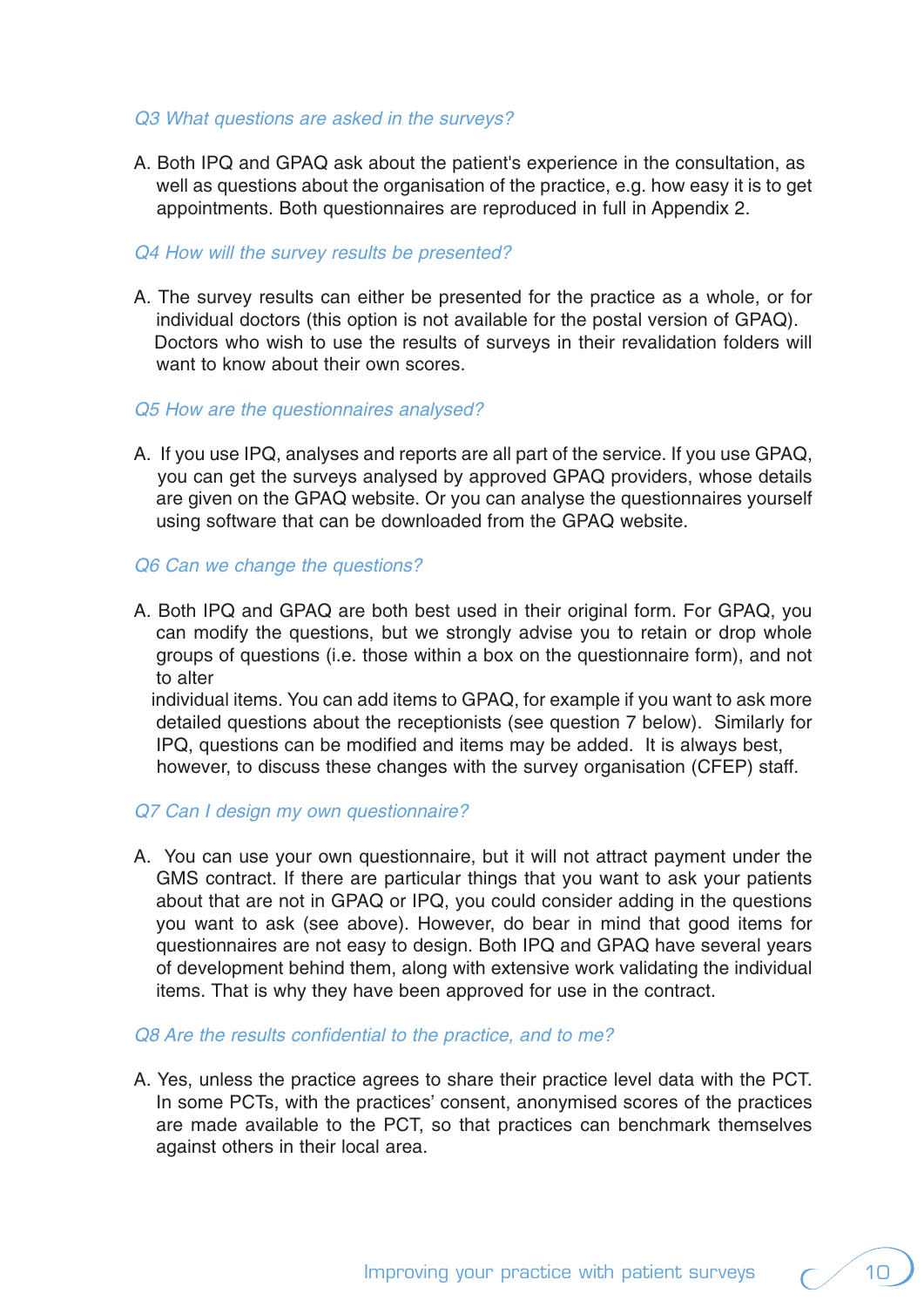Individual results should always be in confidence to the individual. Q9 Can clinicians other than doctors receive individual feedback?

A. Yes this has already happened widely with nurses and nurse practitioners.

## Q10 Will the practice results be available to the public?

- A. Not unless you choose to share them, but it might be possible for a patient to claim access under the Freedom of Information Act. Under the new GMS contract, points are awarded for undertaking the process, and are not related to the actual results, only to producing an action plan and showing improvements.
- Q11 Are postal surveys better than practice exit surveys?
- A. Postal surveys may be better at harnessing the views of patients who attend the surgery infrequently, or are housebound. However, it is much easier to get a high response rate if a questionnaire is used after consultations in the surgery. In addition, if questionnaires are used after consultations, it is easier to get scores for individual doctors. Generally, questionnaires completed in the surgery tend to show higher scores than those sent by post (Bower et al Br J Gen Practice 2003; 53: 126- 8), but the difference is small. For this reason, GPAQ (which is the only questionnaire available which can use both methods) no longer reports separate benchmarks for the two approaches.

## Q12 Can you get better results by giving the questionnaires to "pet" patients?

- A. Interestingly, the evidence suggests that this is not the case. Recent research from the USA shows that handing out questionnaires to your favourite patients, or those patients you think will rate you favourably, makes no difference to practice scores. This research indicates that practice staff aren't very good at predicting how patients will rate them. So it's best not to try.
- Q13 How often should you conduct a patient survey?
- A. An annual interval seems appropriate for monitoring progress and allowing time for any changes made as a result of a previous survey to impact.
- Q14 Can we compare our performance with other practices?
- A. Yes both the GPAQ and IPQ surveys have national and local benchmarks for practices that they can share with you.

## Q15 Is there a charge for using the questionnaires?

- A. This varies:
- GPAQ is freely available, but the practice incurs the costs of printing or photocopying the questionnaires and then analysing the data, or using one of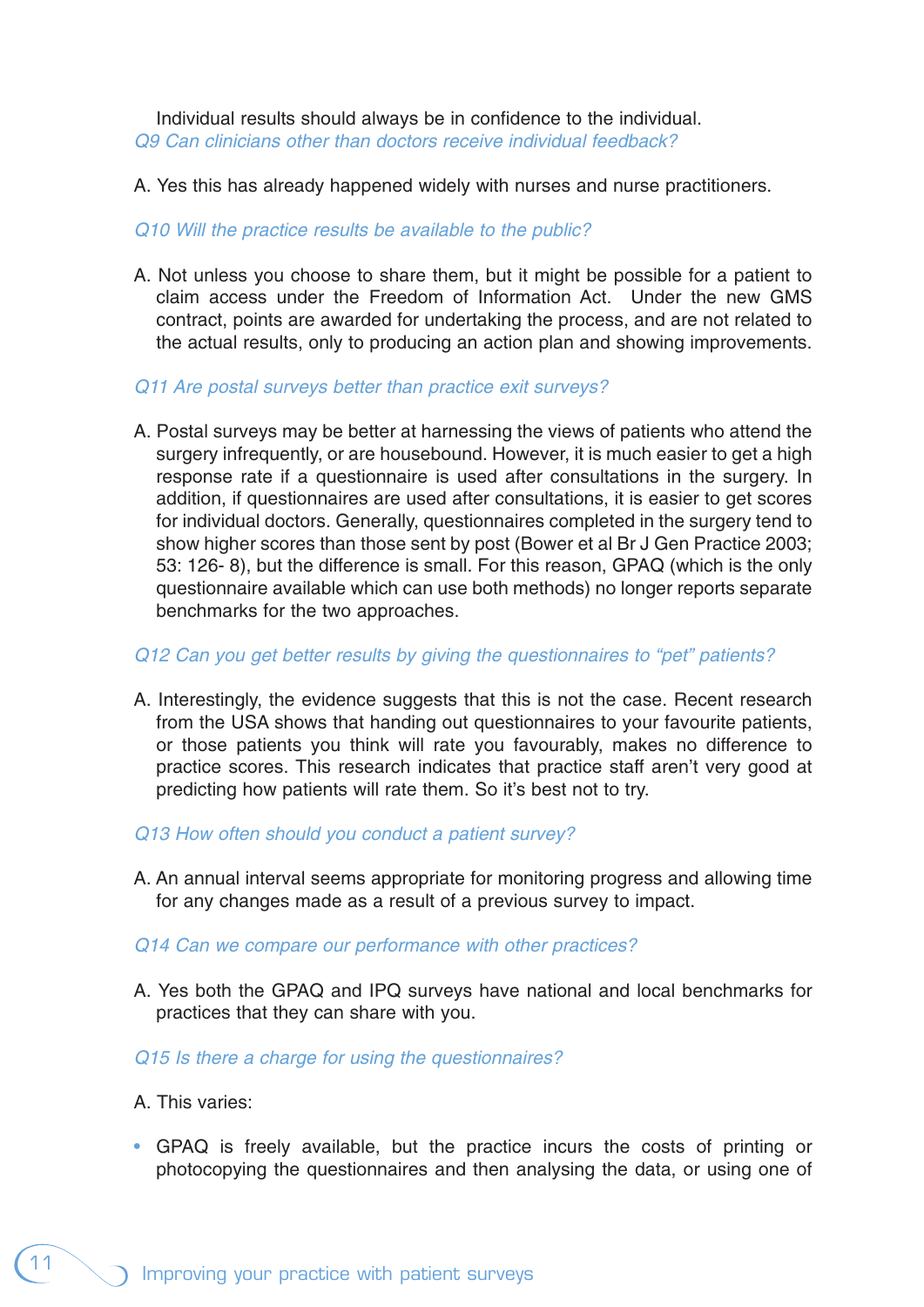the contractors identified on the GPAQ website;

- IPQ costs £60 + VAT per individual clinician, or on a sliding scale for practice level data. The charge covers the cost of all the questionnaires, analysis, product support and feedback.
- Q16 How many surveys are approved for use for the new GMS Contract?
- A. At present only two: IPQ and GPAQ. Other questionnaires may be approved in future.
- Q17 How do you set about discussing the results with patients?

## A. Read on!

## Q18 Will doctors need to present patient feedback data for revalidation and appraisal in future?

A. Surveys can make a useful contribution to appraisal and revalidation now (see section 1.2) and they will probably be necessary for revalidation in future. Either the GPAQ or IPQ will satisfy that requirement.

# **2. Understanding results of patient surveys**

## **2.1 Discussing survey results in your practice**

This needs to be planned carefully, and it is always wise to have agreed the process well in advance.

#### **Individual level data**

We mentioned earlier that individual data for doctors or nurses should never be discussed initially in an open practice meeting. Individuals need to have a chance to assimilate and reflect on the data first. Experienced and functional teams may then be able to share this data, probably in a single profession group. Then they can discuss individual and team learning needs. More commonly however, these issues will be discussed in one-to-one meetings with appraisers, mentors and supervisors.

"I was quite surprised at how threatened I was. I was actually quite depressed by my results. I think the one thing I can do well is sit with someone in a room and talk to them, but I came out actually lowest in the partnership at about 60 something per cent, where some of us got 90s. And that didn't make me feel very good. We actually had a very useful session on it. We all met as a partnership and I felt better having shared it. We came to a decision about what we'd do about it, looking at each other's work. It bothered me more than I thought it would."

**Steve Edwards, GP, large urban practice, West Midlands**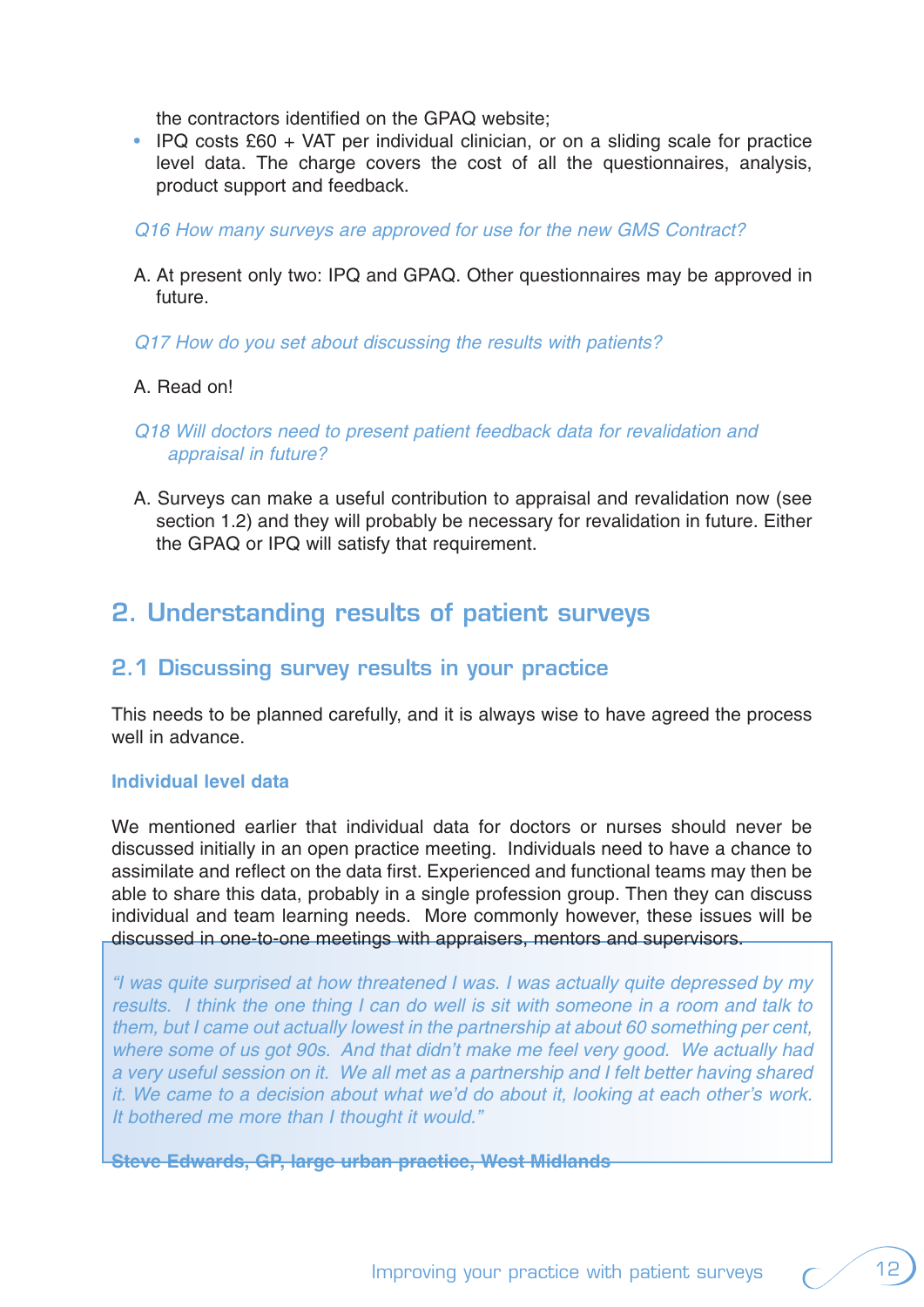#### **Practice level data**

This is everybody's business and everyone should be involved. In most cases the ideal situation is an open discussion of the results with the entire practice team. Some practices choose to use an away day or a time when the practice is closed.

The practice manager or lead partner should lead the presentation of the survey results and it is helpful if they have broken this down into an easily digestible format. Surveys such as the IPQ provide this service. If possible, it is useful to share benchmarks against local and national averages.

Everyone should be asked to contribute their own reflections on the data. Whoever is responsible for leading the meeting should be careful to stop people rushing to conclusions or blaming individuals or groups for shortcomings. Shortcomings are rarely the fault of one person or group of staff. Receptionists, in particular, are easily and wrongly blamed by patients for problems. The meeting may be a valuable opportunity for practice staff and clinicians to improve their understanding of the pressures faced by each group, and their appreciation of the important role played by each member of the team in the smooth running of the practice. It's a good idea to record contributions in a summary of the meeting.

Multi-disciplinary group meetings are always best for this type of discussion. The meeting chair must be seen to be impartial, and should be empowered to challenge doctors, who tend to dominate meetings and suppress useful debate! Chairing the meeting is often the practice manager's role.

- Steer the meeting to look for the "low hanging fruit" problems for which it is easy to find consensus about cause and agree remedial action. These problems may be very simple, and not the major issues, but they will help in building confidence within the team for addressing larger concerns;
- Try and identify a small number of manageable interventions and delegate a small team to produce an action plan to bring back to a future meeting;
- Address immediate and serious concerns immediately;
- Identify major challenges that you cannot address immediately, and decide whether or not these can be addressed at a following meeting. Maybe you need help from the PCT or other agencies in solving these problems, such as unfilled GP vacancies and long waiting times. Don't be afraid to ask for help from the LMC or PCT;
- Once priority areas are agreed with your staff, stop and reflect consider how you can get consumer views on this. Patients really are the experts and can often help find the solution. At this point, look at how to engage with your consumers and discuss your results and proposals.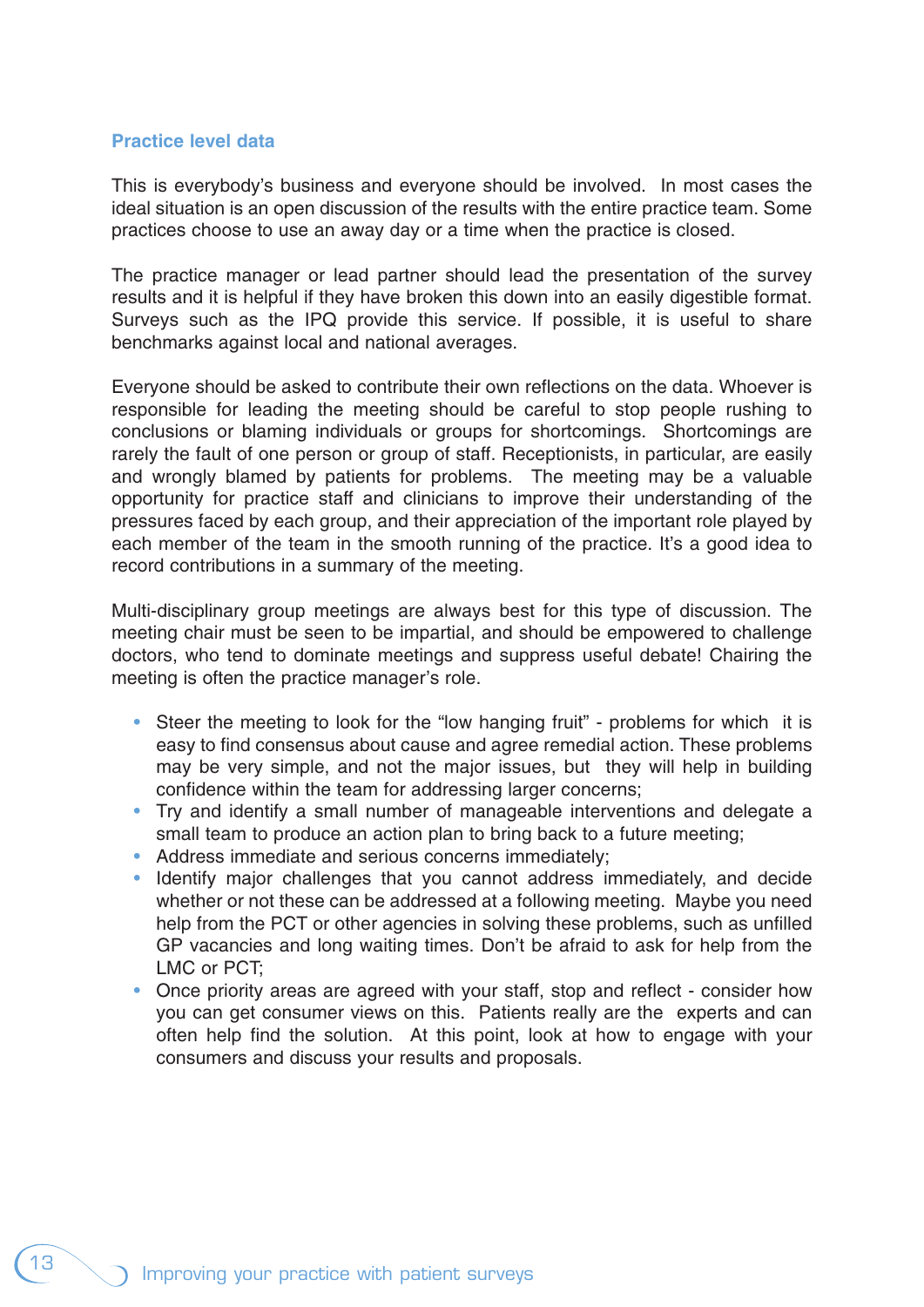"What we then decided to do, was that we wanted to meet to discuss the results, as a team. We found getting the time to do that difficult to organise, and we eventually did it by an away morning. And it proved to be very useful …. we actually had a really good discussion".

**Helen O'Shea, Practice Manager, small rural practice, Devon**

## **2.2 Discussing results with patients**

We know a lot about how patients want to receive information about their medical care. From our experience and our research work, we have found that:

- Patients like to see survey information about their practice. They want to know what people like them think about their practice. They find survey information more useful than information on clinical indicators;
- Patients like to know that the data have been collected reliably, and that the practice has been involved in some way in the data collection;
- It is easy to engage patients in discussion about care in practices;
- Patients are positive and constructive and want to help practices get better;
- Patients like histograms and bar charts. They don't like lots of tables of raw data;
- Patients also like narrative description of problems, and like to understand the context in which the practice is working (especially if comparing with other practices).

Introducing patient surveys into the new contract therefore presents a good opportunity to engage positively with patients in thinking about improving the care in your practice. One way of doing this is to form a Critical Friends' Group.

## **2.3 Critical Friends' Groups**

One way of achieving ongoing communication with patients is the establishment of a Critical Friends' Group attached to a particular general practice. It is the responsibility of the practice to select a small group of patients for participation in discussions with practice staff. Practitioners are encouraged to select patients with whom they feel comfortable, and who, they believe, will make a constructive contribution to quality improvement.

## **Are patient representatives really representative?**

This is a question often asked about patient groups of all kinds. Critical Friends' Groups have been developed with this question in mind. Critical Friends are not invited so they can bring their own concerns to the meeting. The agreed agenda for discussion is based purely upon the result of the systematic feedback provided by the 40-50 patients per practitioner who have responded to your survey. The Critical Friends are there simply to discuss the results presented to them. It makes sense to encourage practice staff to select patients with whom they can work with. The Critical Friends' partnership has to be based on mutual trust, and that trust has to be positively nurtured by all the participants.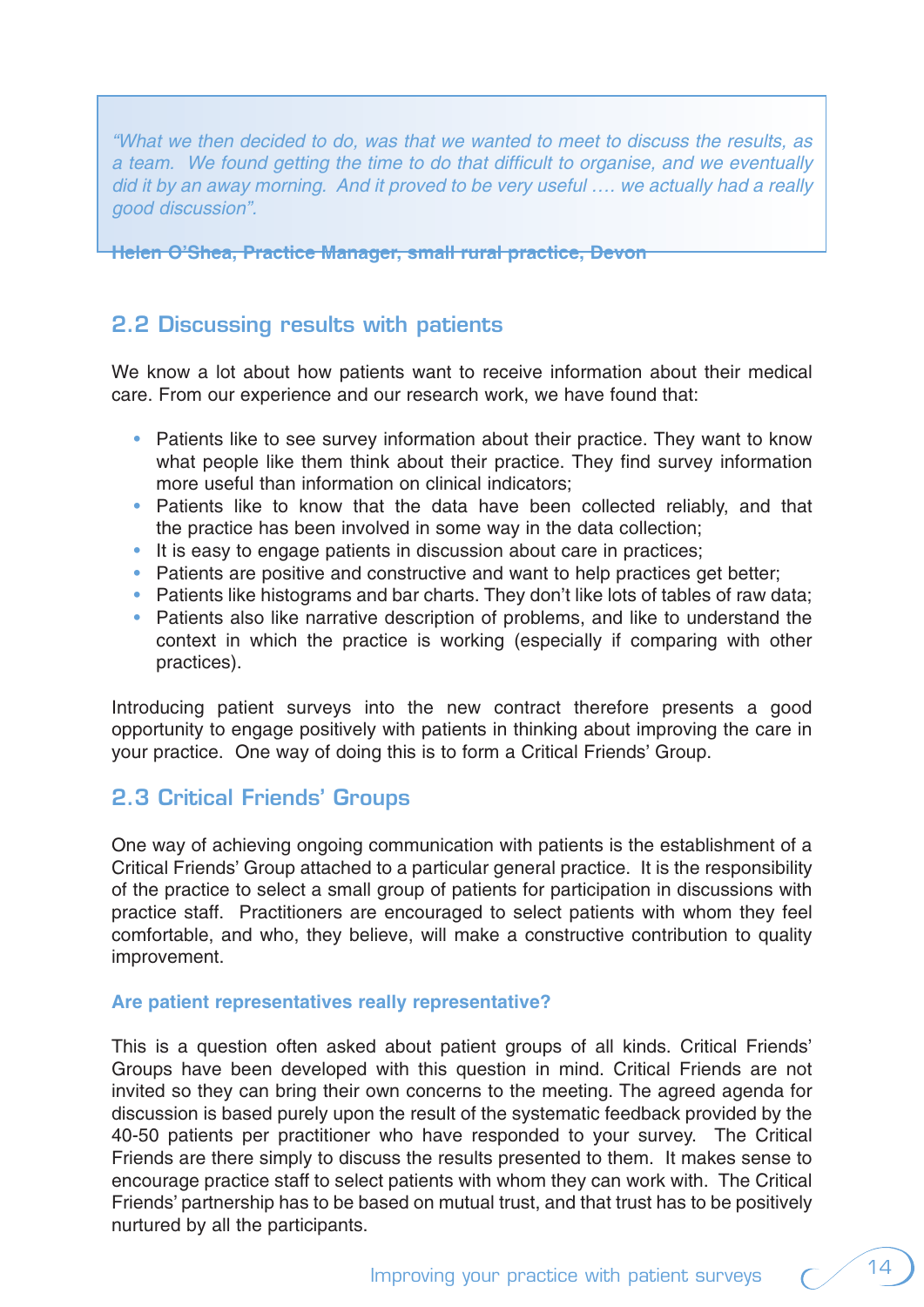Practices can find selecting patients to participate quite difficult, and it is important that this responsibility is shared among practice staff. If possible, the group needs to contain a mix of men and women, different ages and people with and without chronic problems. There are usually between three and five patients in a Critical Friends' Group.

It is also important for a cross-section of practice staff to be involved in discussions with patients, including practice manager, GP, receptionist and practice nurse. Some patients have remarked that they would prefer the group to include more than one GP, as evidence that involving them is not simply seen as one individual's responsibility,



but is embraced by the entire practice.

A pre-meeting with patients should be held about two weeks prior to the first full meeting of the Critical Friends' Group. This meeting should be run by a trained facilitator who is familiar with the concept of a Critical Friends' Group, and with the format of the patient feedback results received by the practice. This person could be a non-executive director of the local PCT (one of the suggestions in the GP contract). The group should be encouraged to introduce themselves, to be open about their feelings about joining the group and to say what they hope to get out of it.

Having given every patient sufficient time to introduce themselves, the facilitator next explains the process of gaining patient feedback, and then distributes the practice results for the patients to look at. Participants are given the results to take away with them for further perusal. The facilitator needs to make sure that all participants know the agenda for the full meeting, i.e. discussing the practice results, and he or she needs to caution against individuals raising their own particular concerns or hobby horses – that's not what the Critical Friends' Group is for.

Although it is very important for an individual within the practice to be a key contact for the group, it is equally important for everyone involved to be well-informed and prepared for sharing and discussing results with the patients. Some staff may be unfamiliar with the feedback process and the format of results, and this pre-meeting is a useful opportunity to ensure that all practice participants feel comfortable with the process. This session should take no more than one hour.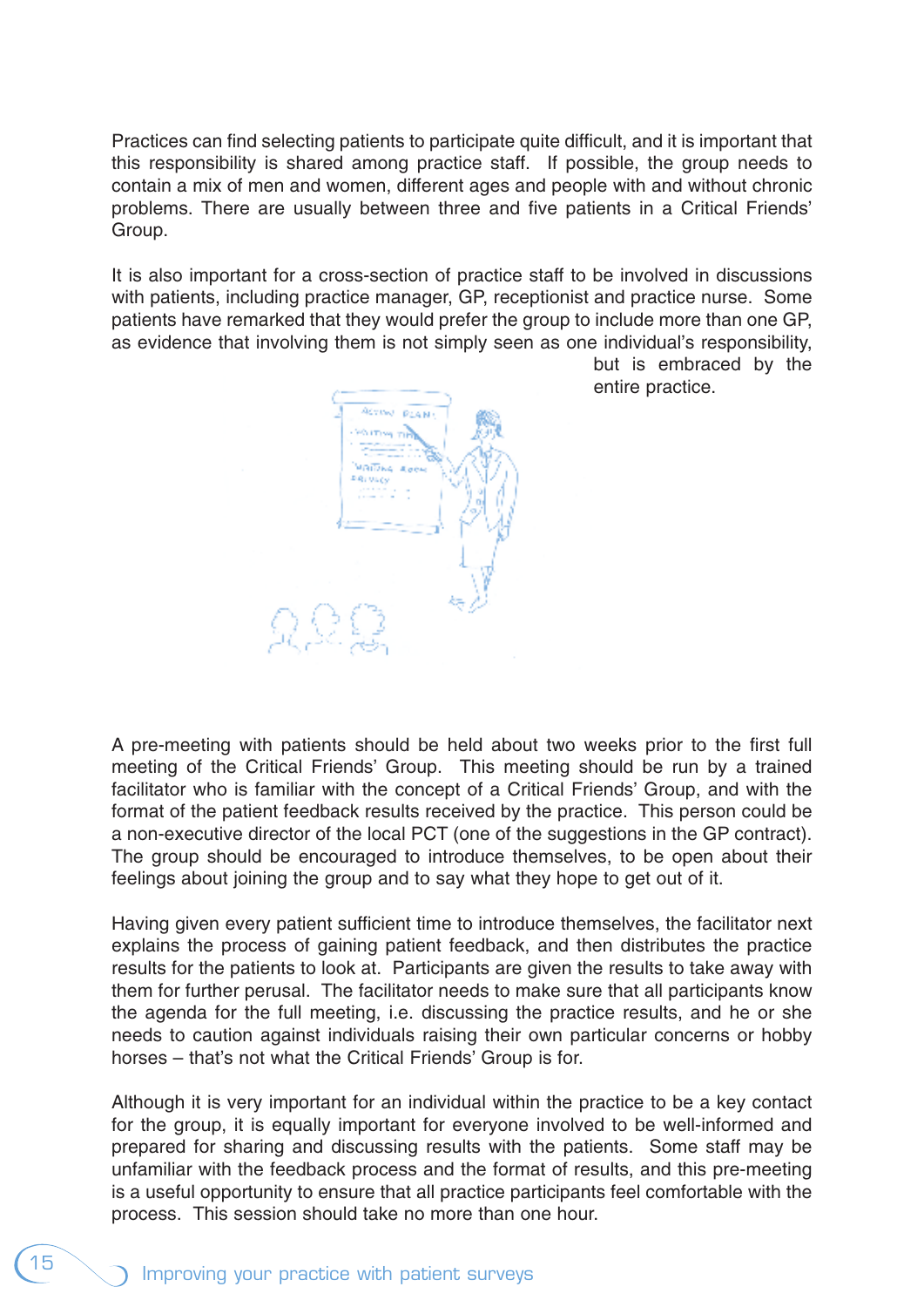The trained facilitator mentioned above, may chair the first meeting of the Critical Friends' Group. Alternatively, the Practice Manager or other key practice contact may feel comfortable with adopting this role. First, each member of the new group introduces him/herself. Each member of practice staff takes the opportunity to describe his or her role within the practice, as this is not always clear to patients. Participants are encouraged to give their view of the Critical Friends' Group's role and objectives. Then the group looks at the practice's survey results, and identifies areas of concern. The group discusses the issues, each bringing their own perspective on the issues discussed. Practice staff need to have an opportunity to explain various aspects of the surgery and what its restrictions and constraints may be. The patients have a chance to describe the patient perspective and clarify scores and comments contained within the results.

"It would have been better if one of the other GPs had been there as well. Just so they could talk to each other about what the results showed. I did rather get the feeling that Dr Kay was just fronting for the others. She'd got the dogsbody job, in a way. The receptionists gave really good insights of the pressures they were under, and the tension, and almost abuse that they can get when people shout at them. That was very interesting."

#### **Lucy Neville, patient, large city practice, Devon**

The group then identifies a number of remedial strategies (if needed). These are usually small-scale, but with the potential to make a real difference to patients' experience of the practice. The date of the second meeting is usually set for approximately 8-10 weeks later, and the agenda agreed – review of action that has been taken along with progress.

The basis of the second meeting of the Critical Friends' Group is a review of the strategies discussed and agreed at the first meeting. By this time the group may well wish to clarify its remit, and draw up more specific terms of reference – participants sometimes decide to review and extend membership. Members may also address the issue of disseminating the results of the group's discussions to a broader constituency of practice patients, and to identify the most effective means of communicating information. These methods will vary from practice to practice, and include leaflets/newsletters available within the surgery or sent to patients, a group notice board, or possibly a regular time at which a group member is present in the surgery to answer queries.

In many cases, practices that use Critical Friends' Groups decide to hold meetings on a quarterly basis. This gives the practice sufficient time to implement some of the strategies agreed at the initial meetings. Groups may decide that they need some mechanism so that participants do not have to wait for months to report back, or share a concern, which arises.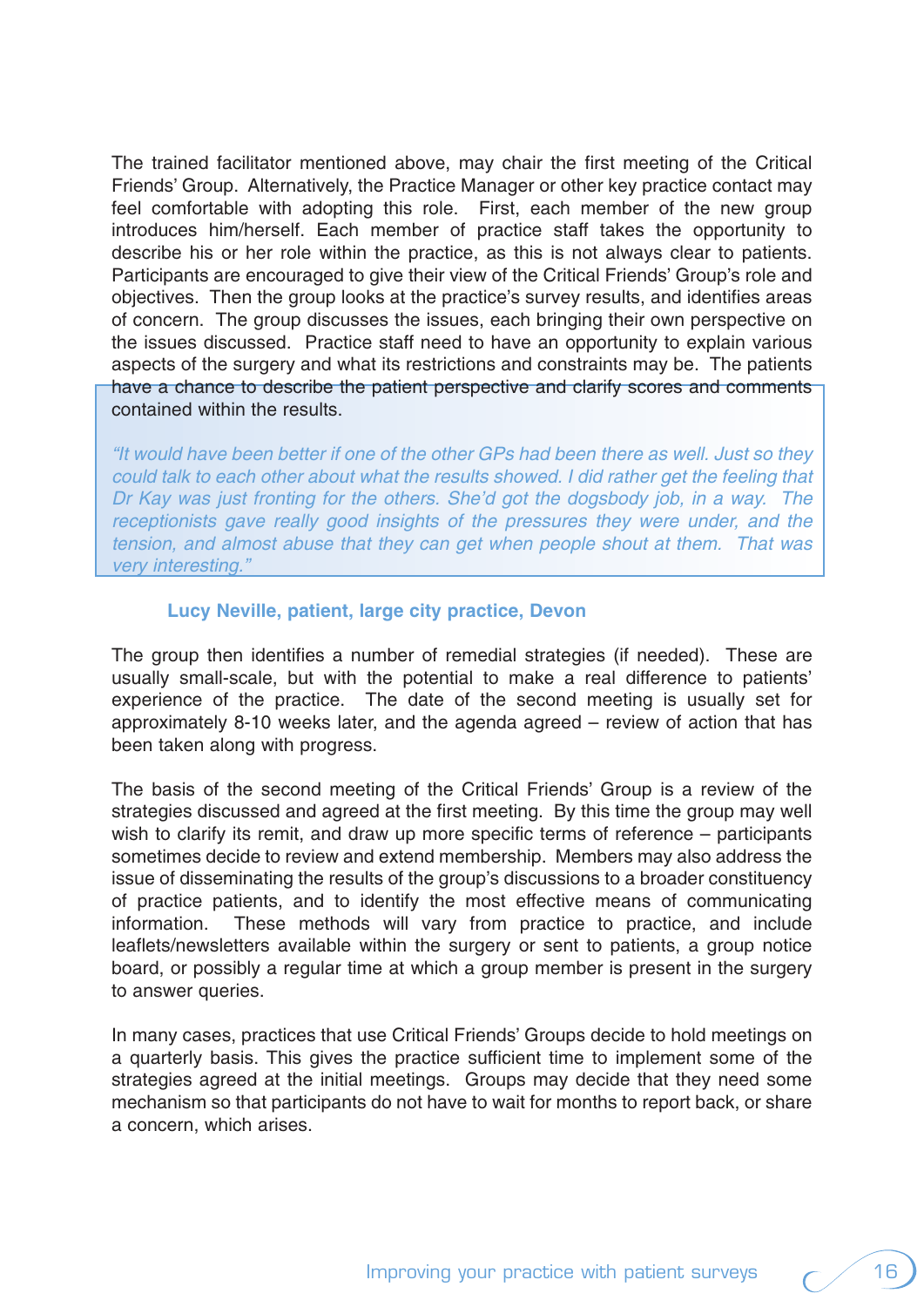"From my own perspective I did find it useful, and I think the practice did as well. It did help us think about how we're seen; because it's easy just to bowl along and assume that people will understand where we're coming from, what we're doing and why. When we sort of put their shoes on, and maybe look from the other side, you think, "Oh maybe that is ambiguous, we do need to give more information". So I think that was helpful, to make us think about being more careful about every angle of things."

**Liz Keane, Practice Administrator, large town practice, Devon**

#### **Box 2 - What do Critical Friends' Group members discuss? Top 10 topics**

- Methods of communicating key information to patients
- Telephone systems
- Reception arrangements
- Waiting room arrangements
- The role of practice nurses (e.g. nurse-led clinics)
- Appointment systems (including "advanced access")
- Systems for repeat prescriptions
- Seeing the doctor of your choice
- Waiting times (in the surgery)
- Out-of-hours' systems.

Experience of North & East Devon Healthcare Community, Active Patient Involvement in Primary Care project, 2001-03

## **Box 3 - What actions are agreed? A selection of outcomes of Critical Friends' Groups**

#### **Information for patients:**

- Clear information about all services offered at practice;
- Improved use of notice boards;
- Production of newsletter & leaflets:
- Reception and other practice staff reinforcing written information with word-ofmouth messages to patients.

#### **Appointments systems**

• Changes to balance between book-able & same-day appointments

#### **Telephone systems**

• Clear answer-phone messages

#### **Waiting room arrangements**

• Improved safety for elderly patients (e.g. sensible storage of children's toys)

#### **Practice nurse roles**

• Renaming of nurse-led clinic to reflect patients' perceptions & concerns from "Minor Illness" to "Urgent Access";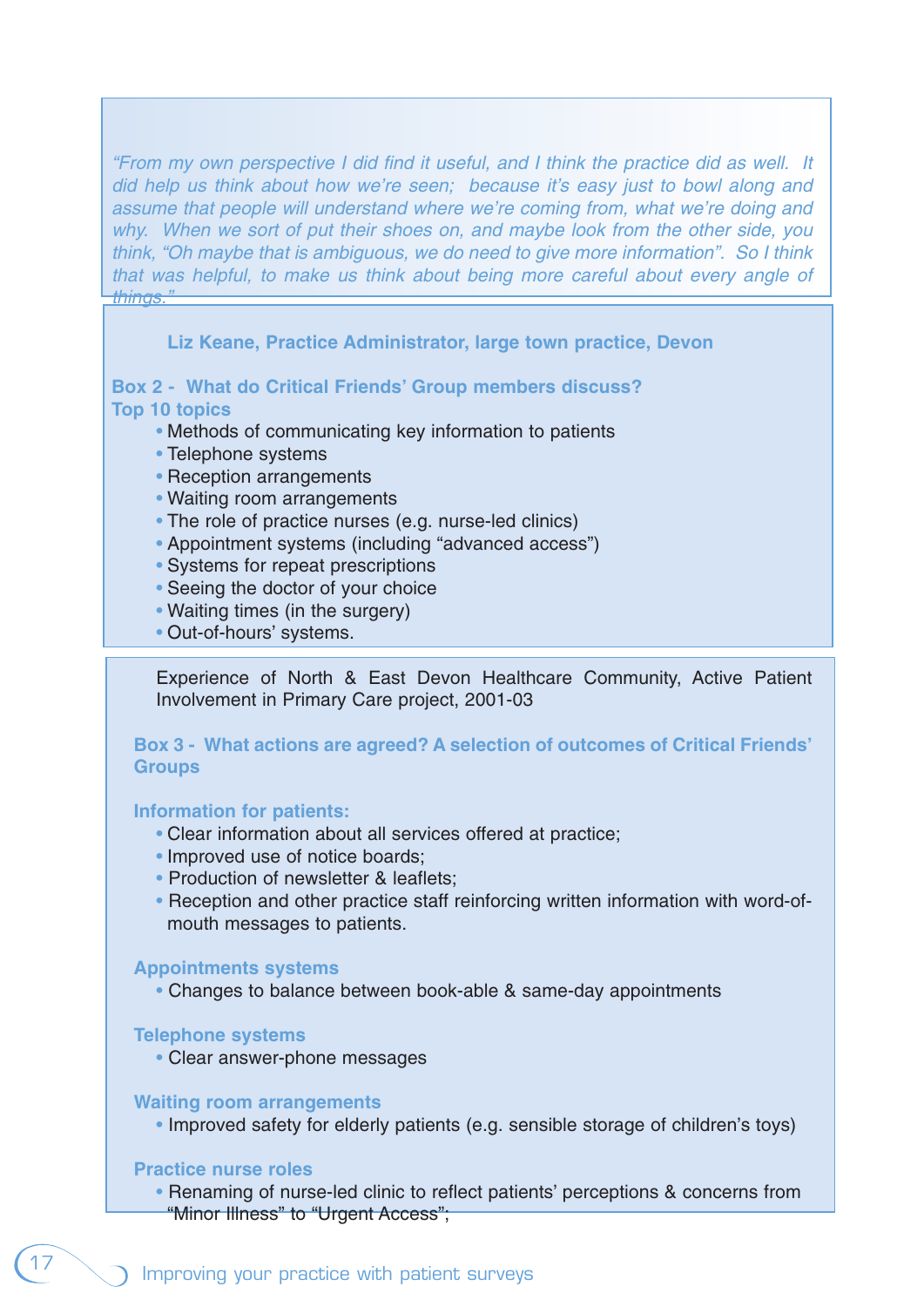• Group members (patients) taking responsibility for spreading the word among fellow patients about the extended role of nurses within the practice.

## **2.4 Meetings with Primary Care Trusts**

Your PCT will be meeting with you annually to discuss your progress against the quality framework as part of its routine performance management. In this meeting, discussion about the patient survey may be confined to assuring the practice has completed the various levels to qualify for payment. There is no actual obligation for a practice to share its data with the PCT, but this can help the PCT offer support to practices where it is needed.

A practice might choose to invite a representative of its patient group to this part of the meeting, or convene a separate meeting with the PCT to discuss issues arising from the survey. Here is an example where it might be in the practice's interest to share more detailed data with the PCT:

"Take the privacy issue. I sit on the premises group in the PCT and I can influence priorities for the limited funds we have, if I can identify that we have privacy issues, and practices are making bids to do work to provide privacy. Then I am in a position to influence priorities. So I do think there's something we can do about it."

## **Gill Charlton, PCT primary care lead, Devon**

PCT Patient Forum members will also be keen to help promote and understand patient issues in their new roles. They will have powers to visit practices, but not necessarily access all the data from the surveys. After 1st January 2005, however, Freedom of Information legislation is likely to allow this.

In many cases it will be wise for the practice to share proactively the key themes from its survey with representatives of the PCT, and seek its support in addressing the issues that come up. Inviting someone from the PCT patient forum, or a primary care lead to an informal meeting with a few members of the practice team is probably the least threatening. For practices with mature patient groups, the invitation could come from and be to a meeting of that group.

## **2.5 Comparing yourself to other practices – using benchmarks**

When you have completed your survey, you may want to compare yourself to other practices. If your PCT has either carried out a survey of all practices, or collected details from all local practices, you may be able to compare your scores with your colleagues.

- If your scores are lower than other practices, does it matter?
- How big a difference is important?

There is no simple answer to this – it is a matter of professional judgement.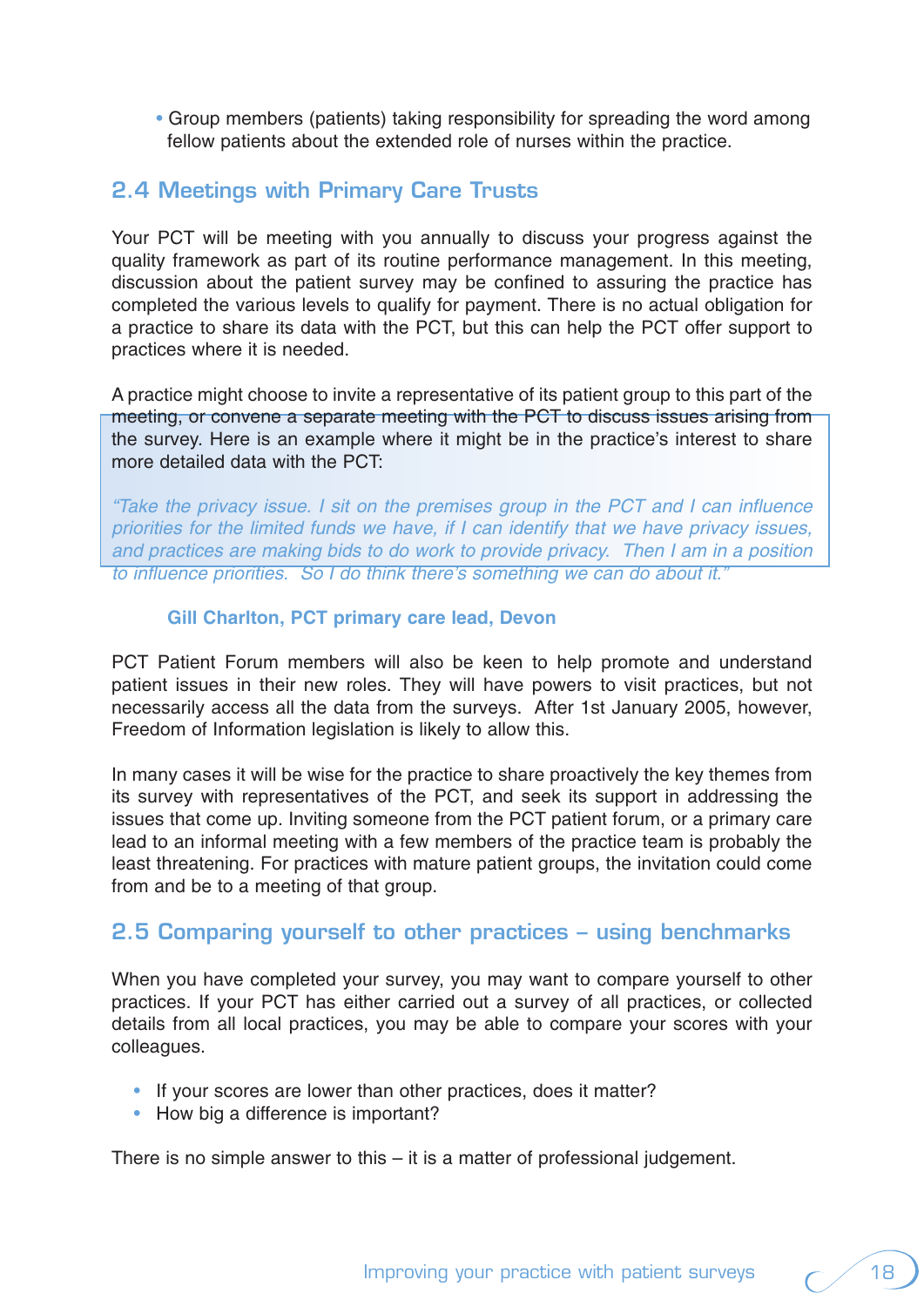On the whole, you should be more concerned if your scores across a whole range of questions are low, than if just one or two score low.

For GPAQ, you can compare your scores to national benchmarks. These can be found on the web at http://www.gpaq.info/benchmarks.htm. In general, we suggest that a difference of 10 percentage points should be taken as being significant. We don't advise concentrating on differences smaller than this.

IPQ results (which are sent to individual practitioners and practices) also give national average figures for individual GPs and nurses, as well as for practices and PCTs. Like GPAQ, these are percentages of the maximum score for each question, and also include an overall score for a quick comparison. We would generally recommend that you don't concentrate too heavily on small differences.

"I can certainly help you establish a patient group to share your results and help improve your practice. One of the things I could do would be to ask the Chair of another practice group to come and talk to you about what they do."

## **David Brown, PCT Patient Advice and Liaison Service coordinator, Devon**

There is growing evidence that a score below 60% is cause for concern with regard to the ratings given for interpersonal skills of individual doctors and nurses. This is based on work with the National Clinical Assessment Authority, and also work done by the Cognitive Institute, (http://www.cognitiveinstitute.com.au/,) a leading organisation on communications skills training). But of course anything less than 100% suggests room for improvement!

It is worth mentioning that there are 12 core questions within the IPQ and eight in GPAQ, which relate primarily to interpersonal skills. Locums can use these if they want to assess their interpersonal skills.

Comparing your own individual or practice results to benchmark scores is one form of comparison when you are trying to focus attention on areas needing improvement. However, practices may also wish to strive for "excellence" and try to achieve a score of 100%. This approach to improving one's performance is synonymous with the principles of Clinical Governance where improving quality is more about continually trying to improve, and not just being average.

## **3. Acting on results of patient surveys**

## **3.1. Making change happen**

## **Introduction**

The questions in surveys like IPQ and GPAQ have been designed to help practices improve their care. They are not vague or general. They relate to specific aspects of care, where there is clearly something to be done, if the practice judges that improvement is needed (see Box 4).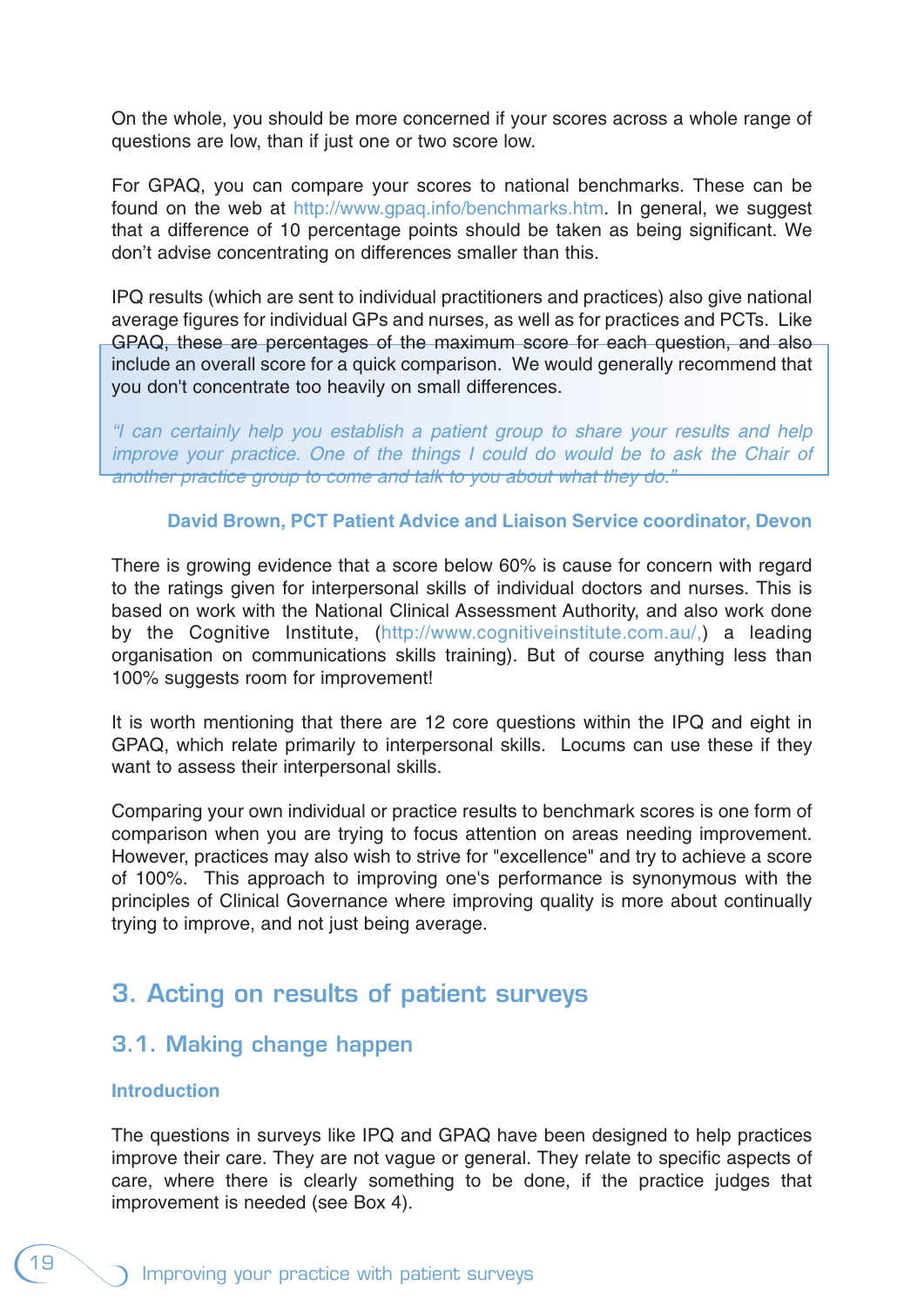**Box 4 - Examples of items from IPQ and GPAQ, designed to relate to specific** aspects of care that can be improved:

- Ease of contacting the practice on the telephone;
- How you are treated by the receptionists;
- Length of time waiting in the practice to see the doctor;
- The doctor's explanation of your problem;
- The amount of time your doctor spent with you today.

The surveys focus on two main areas of care:

- The patient's experience of the practice waiting times, ease of getting appointments, continuity of care etc;
- The patient's experience of the doctor, in particular communication skills, and inter-personal aspects of care.

Here, we focus on what practices can actually do to improve care in these areas.

There are also questions about practice staff, including nurses (in the postal version of GPAQ only). But both IPQ and GPAQ are also available in versions to be used specifically by nurses. If you are mainly interested in obtaining feedback about nurses, you should use one of these.

**Care given by receptionists** (GPAQ item 2, IPQ item 21)



Caring receptionists? Some people may say there's no such thing!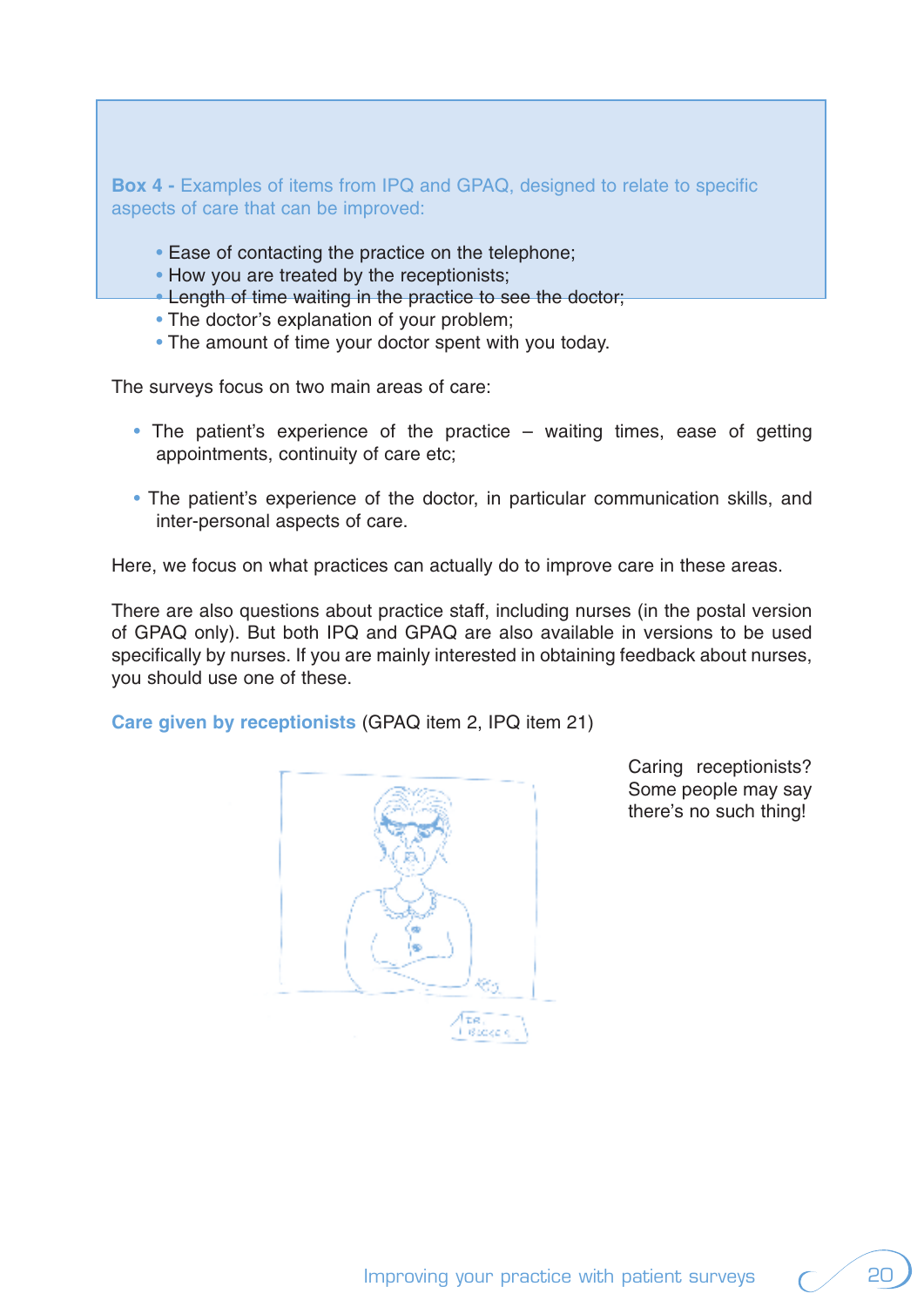Receptionists get a bad press in general practice. Yet they are the first point of contact with the practice – whether on the phone or at the reception desk. And it's usually not the fault of the receptionists. They are caught between the patients who want to be seen and the doctors who need their time to be protected. So, if there are problems in how your patients see receptionists, perhaps the first, rather uncomfortable, thought should be how much they present an unfriendly barrier that is – consciously or unconsciously – quite deliberate on your part. Are you embarrassed but secretly pleased when you are very busy and you hear a receptionist giving a patient wanting an appointment a hard time at the desk?

So the first step is for the practice to discuss what sort of front they want to present to patients. This means a meeting between doctors and reception staff. They may want to think about:

- What messages does the practice want receptionists to give out?
- What types of phrasing and language should be used?
- What types of language should be avoided?
- How should receptionists handle patients whose problem can't be resolved e.g. when there just is no appointment at the time the patient wants?

Receptionists and doctors may benefit from training designed to defuse conflict. Patients often feel stressed and anxious when they are ill. Receptionists need to know how to deal with stressed patients without increasing the risk of conflict or an angry response. In some inner city areas, receptionists are frequent subjects of verbal, and even physical, abuse by patients, and training and discussion are essential for receptionists to handle such situations .

#### **Box 5 - Verbal techniques for defusing angry patients**

- I shall do my best …
- I understand what you are saying but …
- I'm glad you checked up with me as ...
- Thank you for bringing this to my attention ...
- What is it you would like me to do?
- I am here to help you....
- Can I ring you back about this?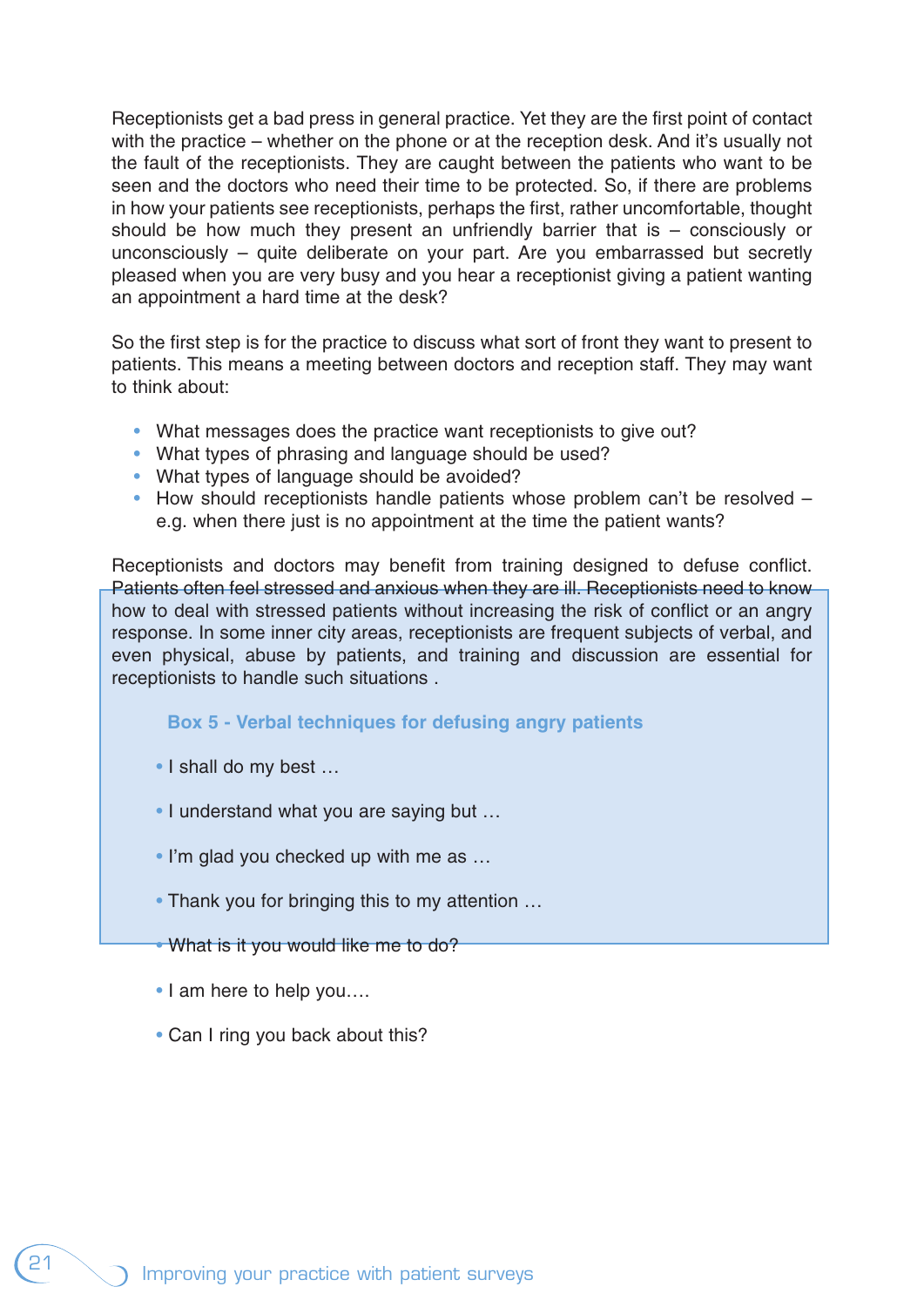#### **Courses for receptionists**

Courses for receptionists are widely available. Speak to your PCT or contact AMSPAR.

**Box 6 -** During the past year the following AMSPAR qualifications have been accredited by the Qualifications and Curriculum Authority (QCA) and are included in the National Qualifications Framework (NQF).

Diploma in Primary Care Management NQF Level 4 (replacing Diploma in Practice Management)

Advanced Diploma for Medical Secretaries NQF Level 3 (replacing Diploma in Medical Secretarial Studies)

Intermediate Diploma in Medical Reception NQF Level 2 (replacing Diploma in Health Service Reception)

#### **AMSPAR courses. See www.amspar.co.uk**

The Medical Defence Societies also run training because they know that a good front desk in a practice reduces the risk of complaints against doctors. The primary care development programme from the MDU, is focused on risk management, and offers training for GPs, nurses, practice managers and receptionists. http://www.the-mdu.com/gp/services/training and education/primary care

development\_programme/index.asp

MDDUS (MDDUS Risk Management Advisory Services 0141 228 1213) also has a receptionist development programme, with two parts:

- Part 1: Why Does Risk Matter? Communication, Working As A Team, Ethics, Reception and Risk and Patients' Rights;
- Part 2: First Aid, Health and Safety Awareness, Managing and Understanding Results, Customer Care and Accessibility, Looking at Quality and Protecting Yourself.

#### **Privacy and confidentiality** (IPQ item 22)

IPQ asks about privacy and confidentiality. It is not always easy, but practices may want to think how they could provide some area where patients could talk to a receptionist in private if they wished. Partly because reception areas can often be overheard, responses to this question may indicate that more care needs to be taken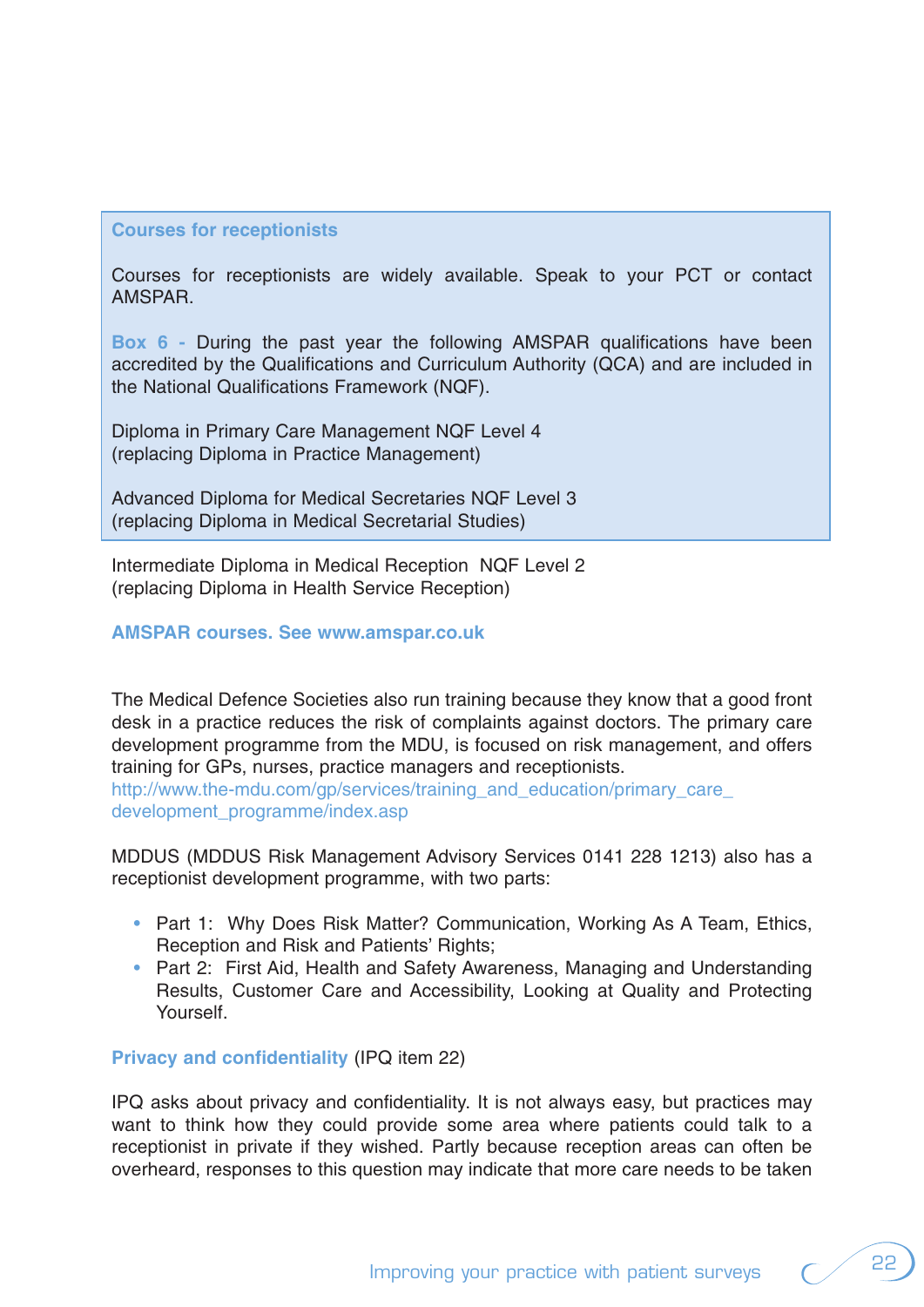in discussing patients within the reception area.

## **Waiting times to see the doctor** (GPAQ items 4, 5 and 6, IPQ items 3 and 4)

Waiting times are important to patients, and form an important part of government targets for PCTs. Both IPQ and GPAQ ask about patients' experiences of getting appointments, and how they judge the ease of getting appointments.

These aspects of patient questionnaires link also to the access target in the quality and outcomes' framework. The Fellowship by Assessment and Quality Practice Award of the RCGP (www.rcgp.org.uk/rcgp/external/standards) expect practices to have a system in place for monitoring appointments. So there may be a number of reasons why practices wish to improve waits for their appointments.

The promotion of 'Advanced Access' by the National Primary Care Development Team has provided a lot of support to practices wishing to reduce waiting time.

The principles behind Advanced Access are:

- Understanding the pattern of demand for appointments in the practice;
- Matching the capacity of the practice to that demand;
- Providing alternatives to seeing the doctor;
- Dealing with 'today's work' today;
- Getting rid of the waiting list for appointments.

Advanced Access is not a panacea. Flexibility is needed to provide for the different needs of different patients – for example, some people will find it quite inconvenient only to be offered an appointment 'on the day'. However, the principles behind Advanced Access, and the practice support and advice offered by the NPDT should certainly be considered by practices wanting to improve access.

**Box 7 - Comments on introducing 'Advanced Access' – from the National Primary Care Development Team website** (www.npdt.nhs.uk)

- I've worked here for 15 years: the two weeks since we introduced advanced access have been the best of my working life. Receptionist
- I feel much less stressed, much less hassled. GP
- Can I say how much better the new staff are than the old ones. I don't have to fight to see you. It's so reassuring. Patient, commenting on an unchanged staff team

The National Primary Care Development Team suggests alternatives to consultations as a way of meeting demand such as:

- Moving tasks done by doctors to other health professionals;
- Increasing booked telephone consultations (both for minor illness and follow up of chronic disease);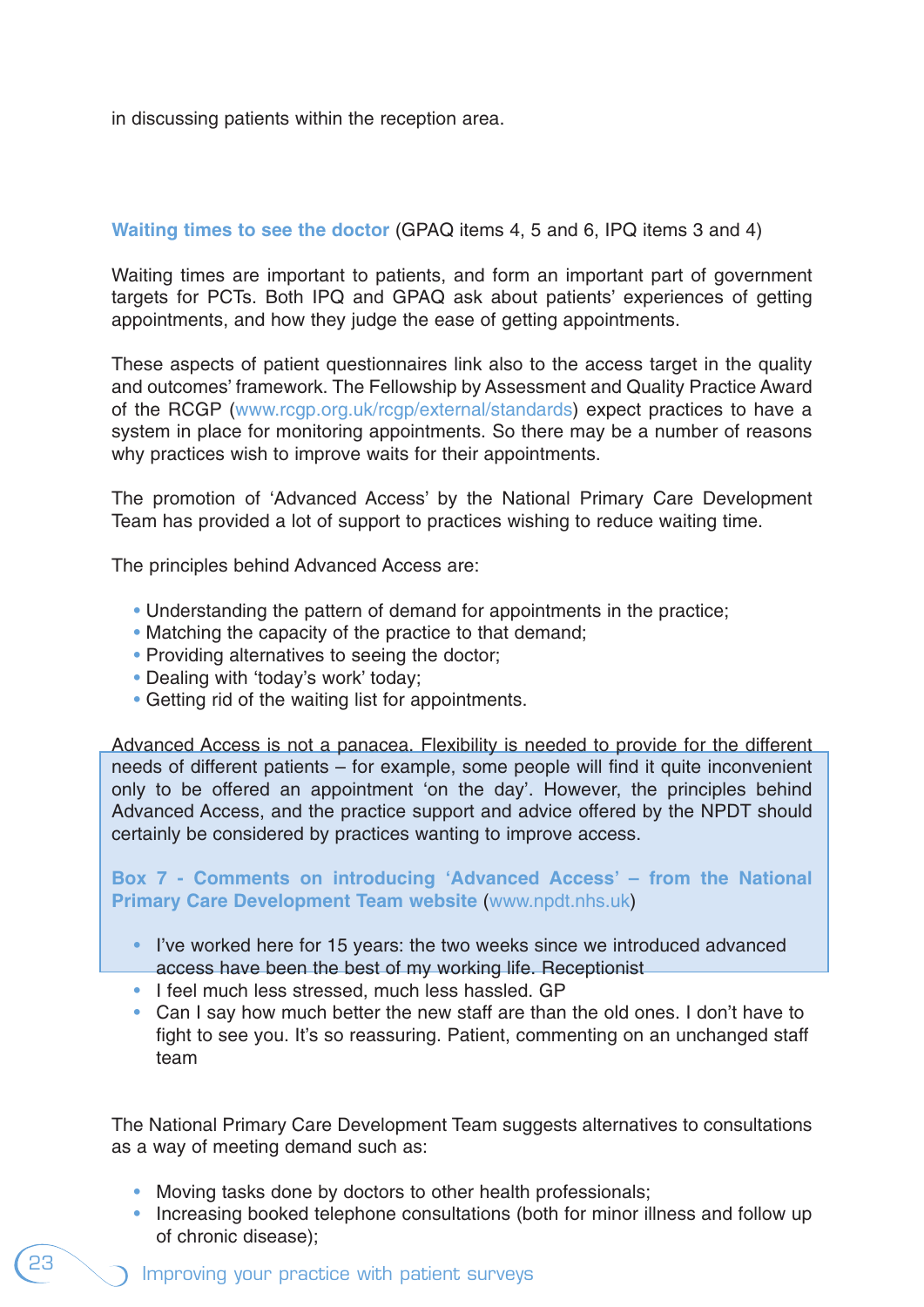- Providing self help materials for patients or directing patients to NHS Direct online, e.g. see www.manorhousesurgery.co.uk, www.marplecottage.co.uk:
- Using e-mail consultations. Doctors, practice nurses, health visitors and receptionists can all have separate e-mail addresses;
- Not asking patients to come back on busy days. Patients who come on Monday and need follow up in a week can be asked to come back on Tuesday or Wednesday.

### **How to monitor waiting times for appointments.**

The Advanced Access team recommend using the time to the third next available appointment as a standard method for monitoring progress. Other ways of measuring availability of appointments have been reviewed by researchers from Swansea University (Jones et al. Measuring access to primary care appointments: a review of methods. BMC Family Practice 2003; 4: 8, available at: (www.biomedcentral.com/1471-2296/4/8)

**Opening hours** (GPAQ item 3, IPQ item 1)

Both IPQ and GPAQ ask about patients' rating of the practice's opening hours, with GPAQ asking also about specific additional hours when patients would like the practice to be open.

These can be valuable questions to use if you are thinking about a change in opening hours. For example, a number of practices no longer open on Saturdays, providing care instead in an out of hours centre. Comparing the results of questionnaires between years would give you evidence of whether this had caused problems for patients. Clear explanations of the arrangements for out-of-hours provisions are important in reducing patients' anxiety about this issue.

#### **Waiting time in the surgery** (GPAQ item 7, IPQ item 8)

Both surveys ask about patients' experiences of waiting in the surgery. Demand fluctuates, as does the type of problem seen in each surgery. So you will not be able to avoid some times when patients wait a long time. Under those circumstances, patients find it very helpful if they are told that there is likely to be a delay – and the reason if, for example, a doctor has been called out on an urgent visit.

If your patients always wait a long time, then you might want to think about how to reduce the waits; not least because it will reduce the stress on doctors and other staff if they are not always running late, in addition to providing a better service for patients. If your patients always have to wait a long time, you could think about the following:

- Increase booking interval. If you book at five minute intervals, and your doctors in practice always spend 7 minutes with patients, then a two hour booked surgery will always run over three quarters of an hour late. Acknowledge reality!
- Break up long surgeries with administrative / coffee time. For example, a three hour surgery session may be better booked as two one and a half hour surgeries with a half hour break in the middle. That admin or coffee time is going to be taken sometime anyway, and if the break is there, it allows the doctor to catch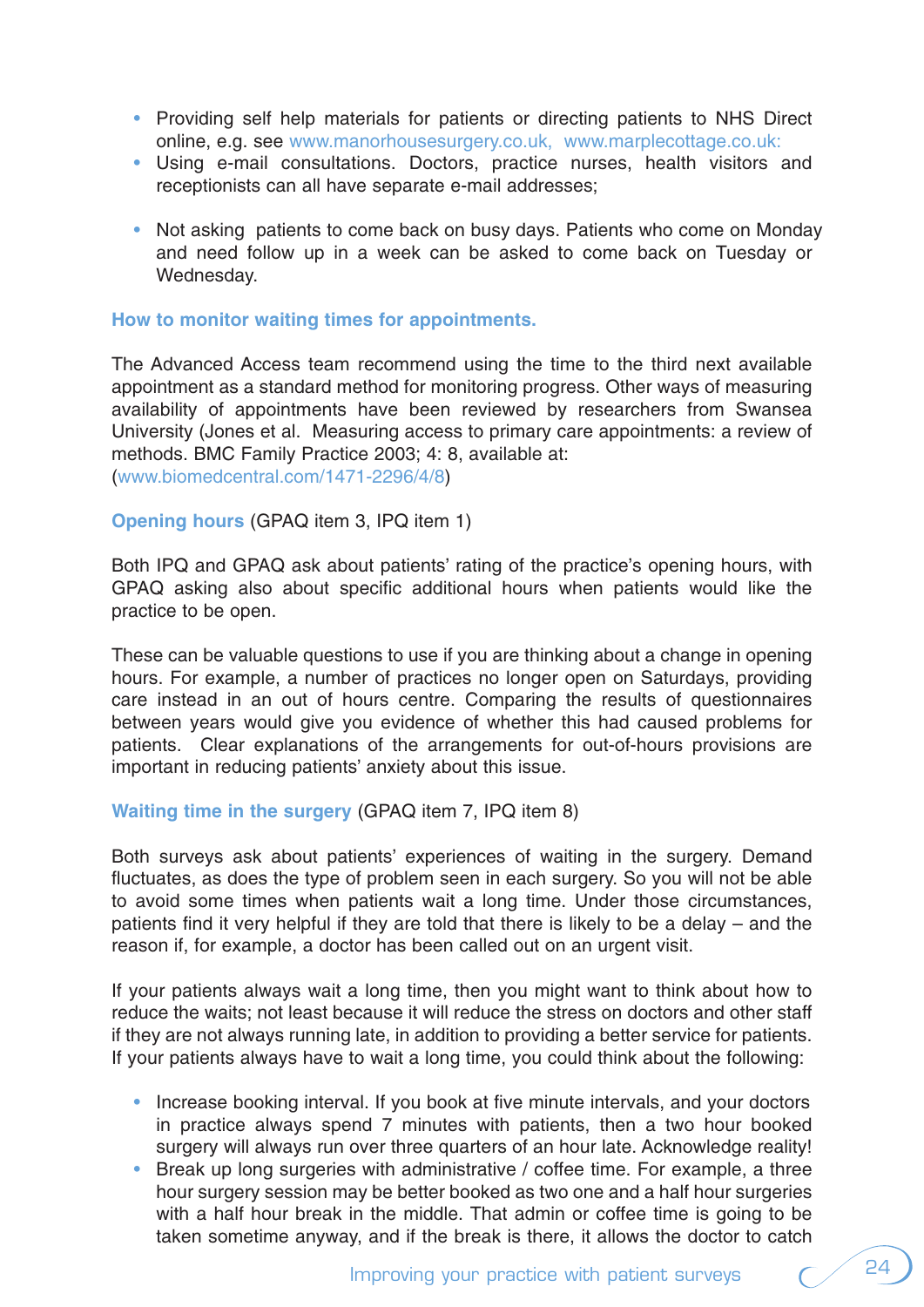

up, greatly reducing his or her stress when running behind.

• Provide different length appointment times, where the patient can decide on the duration required.

#### **Getting through to the practice on the phone** (GPAQ item 8, IPQ item 2)

If your survey has been done during a surgery session, be sure to note when it was done. Answers to this question are likely to be worse, for example, on Monday morning. This may have influenced when you did your survey if you wanted to show yourself up in a good light. If so, think about what it is like for patients on Monday morning. Do you need more phone lines? Or is this a time you might choose to have a nurse available for a telephone triage surgery. Some practices (quoted in www.npdt.nhs.uk) have found that up to 40% of requests for same day assistance can be dealt with by nurse telephone triage.

#### **Speaking to a doctor on the phone** (GPAQ item 8b, IPQ item 6)

Both questionnaires ask about being able to speak to a doctor on the phone. Not all practices provide this facility, even though it is highly valued by patients, and can reduce workload for doctors. Phone consultations should be booked into regular surgeries like other consultations (though shorter), and the patient given an approximate time when the doctor will ring. This makes the workload from phone consultations predictable for doctors, and patients know when to be available. Practices not offering phone appointments are missing a good opportunity to reduce the demand for surgery appointments.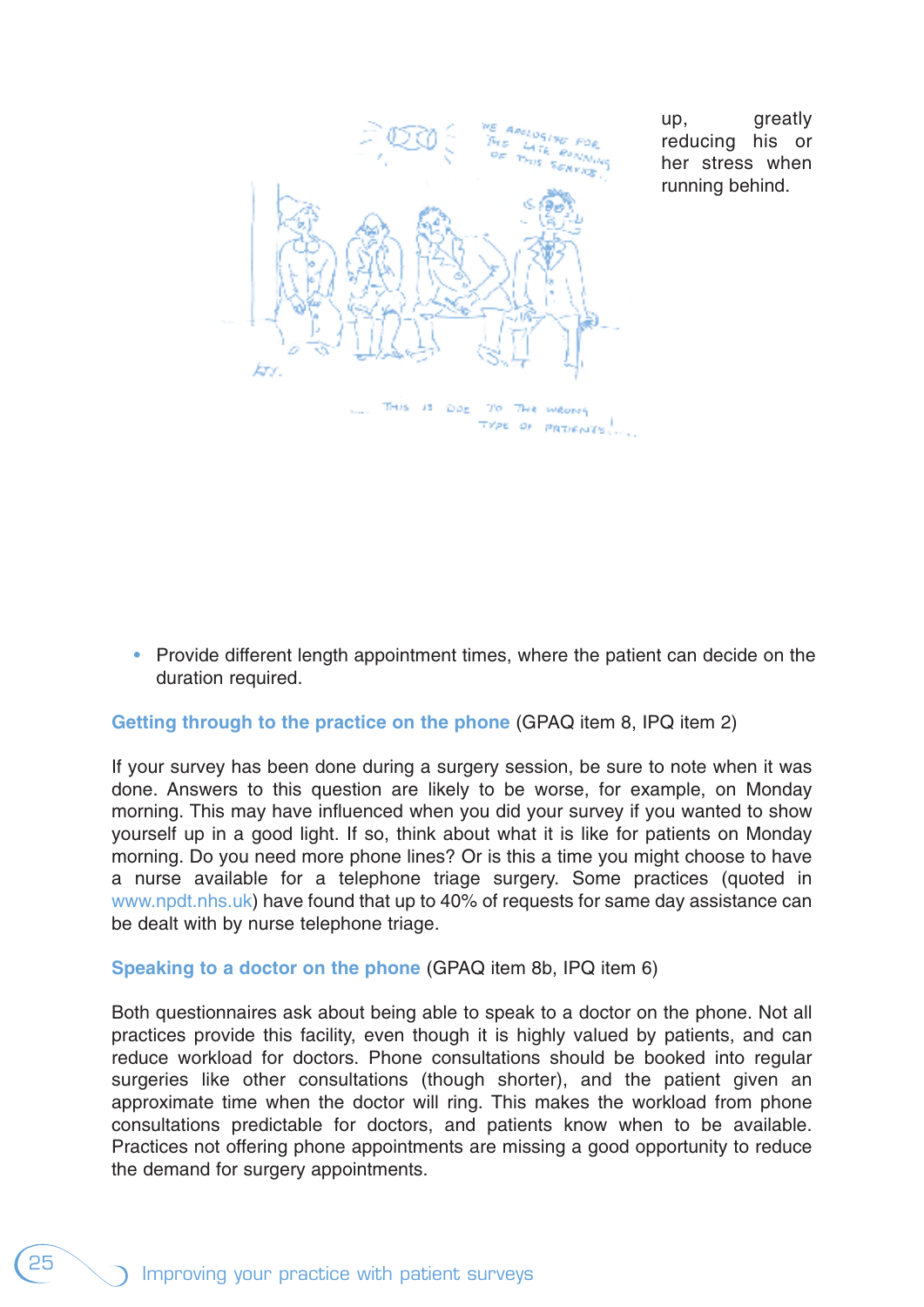## **Continuity of care** (GPAQ item 9, IPQ item 5)

Continuity of care is a core value of general practice, and is highly valued by patients. Continuity of care can have various meanings, but in the context of these surveys, it's about being able to build up a relationship with a doctor of the patient's choice. Patients expect very high standards of access, as well as very high standards of continuity of care, and it's hard to provide the two at the same time. Nevertheless, with all the emphasis there is in the NHS on access targets, it's very important that continuity of care doesn't get swept aside. Many people believe that, at a time when primary care risks getting fragmented with new types of care (e.g. walk in centres etc), it is all the more important that patients are able to engage in a long term relationship with their GP.

So both GPAQ and IPQ have questions about how easy it is for patients to get to see their 'usual doctor', or the doctor of their choice. These are not quite the same, and patients will not always want to see the same doctor. Or there may be times when they do not mind who they see.

If you want to monitor progress in providing continuity of care, you can do this by repeating a survey, or by measuring continuity directly from the notes. The easiest way to do this is to take a sample of notes and measure the proportion of consultations that occur with the doctor seen most frequently (this can be usually be done on handwritten notes on the basis of recognising the handwriting of different doctors). The only catch here is that you need to make sure that the average number of times that your sample of patients has seen the doctor is roughly the same in any two periods you are comparing.

## **3.2 Communicating with patients**

A large part of the questionnaires is to do with how you communicate with patients. This is a key part of general practice, and this is the only place in the contract it is specifically assessed and rewarded.

Look at the results from your questionnaire that refer to the quality of your consultations - with either the GP or the nurse. Both IPQ and GPAQ have versions that deal specifically with nurse consultations. While this is not specifically part of the contract, there are many practices in which nurses will be interested to survey patients about their own care.

Think about these aspects of communication:

**How do you open the consultation?**(IPQ items 10 and 16)

How you begin a consultation has an impact on what happens afterwards. What do you say to the patient? Do you address him or her by name? How appropriate is your form of greeting?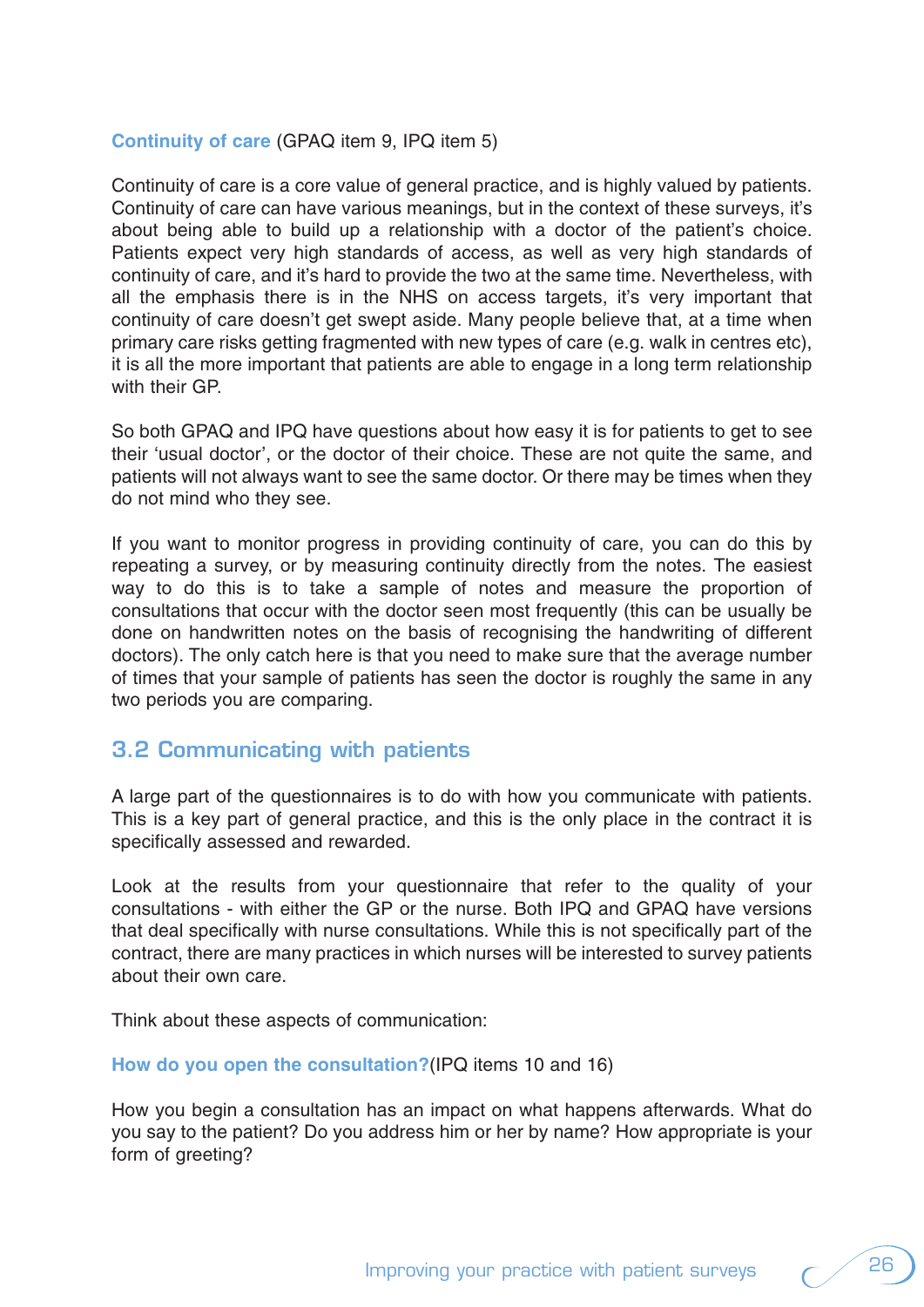## **How well have you explored the patient's symptoms and how they are feeling?** (GPAQ item 10a, IPQ item 15)

How well have you clarified the patient's problem? We know from research into the consultation that doctors and patients often don't agree what the presenting problem

actually is, but where they do achieve agreement this can significantly contribute to patient satisfaction.

In order to clarify problems effectively you need to be able to pick up on verbal cues and non verbal cues (see Box 8). Cues are clues to what the patient's problems are - use of particular words, change in tone of voice or

posture. Being able to recognize and respond to cues is particularly important in detecting emotional problems, and emotional reactions to physical problems.

## **Box 8 - Responding to cues – e.g. after a patient has mentioned feeling tired and fed up**

#### **Ways of using verbal cues:**

Repeating the patient's own words: 'Completely tired and fed-up' Asking an open question: 'Can you tell me a bit more about feeling fed up?' Seeking clarification: 'What do you mean by completely tired and fed-up?' Asking for an example: 'Tell me about the last time this happened…'

#### **Responding to non-verbal cues:**

Commenting on what you observe: 'You do look pretty exhausted' Asking a question too: 'You look exhausted - how has all this been affecting you?'

**How well have you listened to what the patient has to say?** (GPAQ item 10b, IPQ item 10)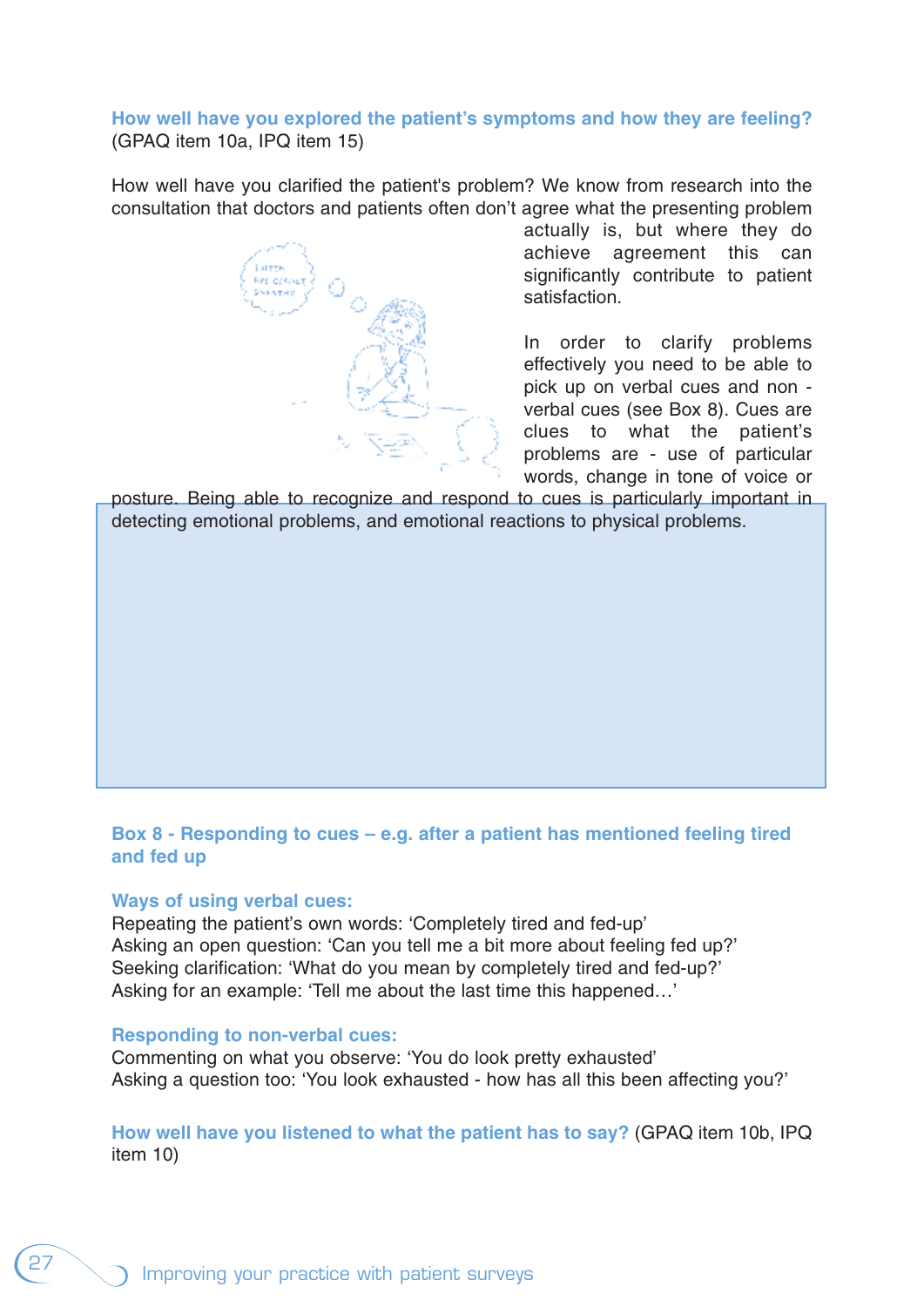#### **Box 9 - Using active listening skills**

**Open ended questions:** questions that cannot be answered in one word: e.g. How is your appetite?

**Checking:** repeating back to the patient to make sure that you have understood: e.g. So you didn't vomit at all yesterday?

**Facilitation:** encouraging patient both verbally ('go on…') and non-verbally (nodding)

**Legitimizing patient's feelings:**

e.g. by saying: 'this must worry you a great deal.'

**Surveying the field:** indicating you would like to hear more: e.g. by saying 'Is there anything else?'

**Empathic or supportive comments:**

e.g. 'It must have been tough for you lately'

#### **Offering support:**

e.g. 'I'm trying to work out what we can do to help'

**Negotiating priorities:** if there are several problems ask which one needs to be addressed first.

**Summarizing:** summarize what you have been told so far. This indicates that you are listening and can help to control the flow of the interview if there is too much information. It also gives you a chance to get your thoughts together.

**How do you put the patient at ease during your physical examination?** (GPAQ item 10c, IPQ item 16)

Think about what you say to a patient to prepare them for the examination. Do you explain what you're going to do? How you arrange for a chaperone to be present if this is indicated? This can be an important time for picking up on what the patient is really worried about and sometimes the most important topics are raised during a physical examination.

**How much do you involve patients in decisions about their care?** (GPAQ item 10d. IPQ item 18)

Patients vary considerably in how much they want to be involved in decisions. At one end of the spectrum is the person who wants the doctor to advise them what to do. At the other end is the person who wants to be fully informed about the options and come to their own decision.

You have to use your consulting skills to work out the extent to which each patient wants to be actively involved in decision-making. Are you getting the balance right?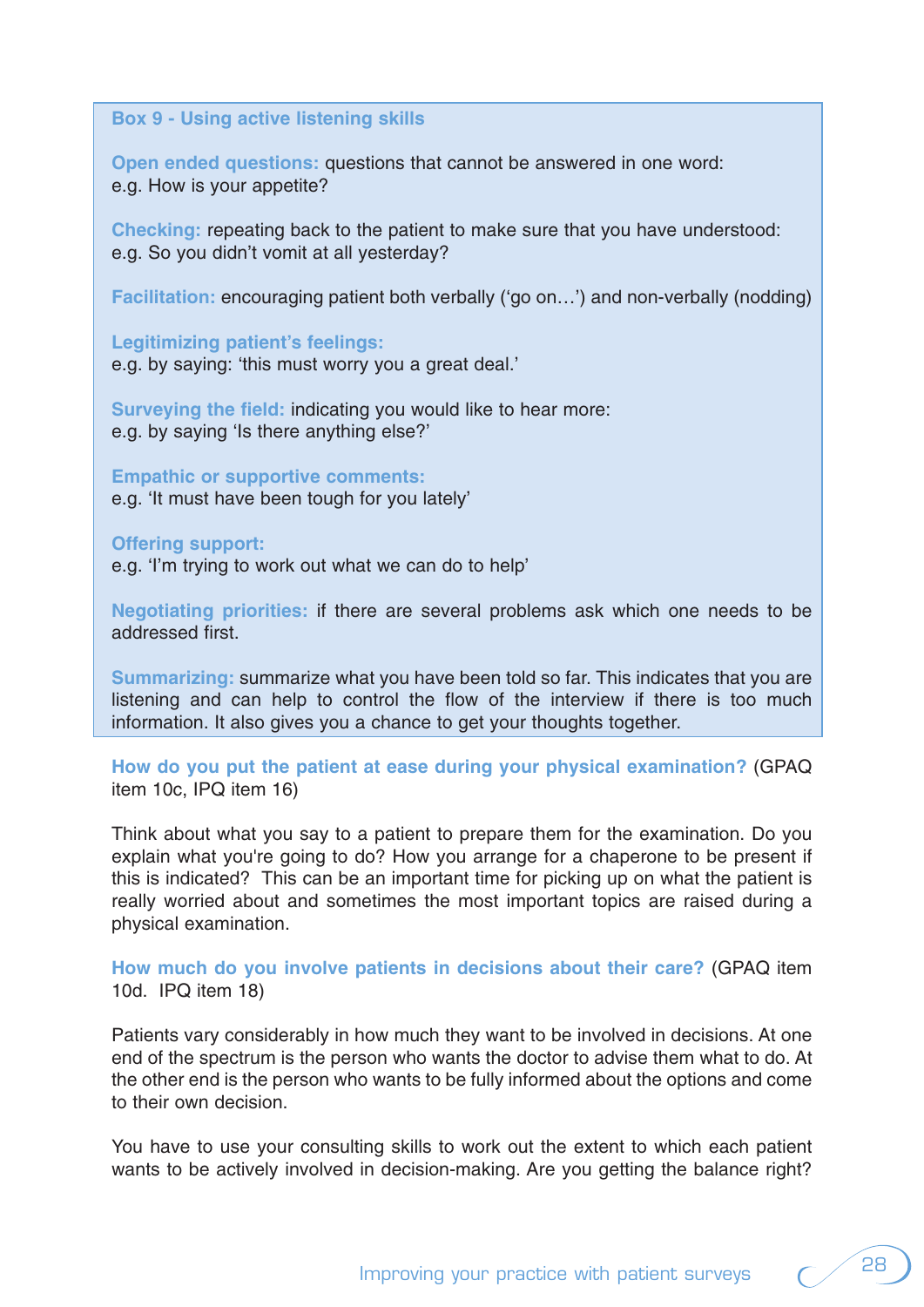Look at how individual patient responses to this question compare with other ratings in order to try and work out where you are going wrong. Difficulties here may be related to how thoroughly you assess the problem, your listening skills, how well you explain problems, and your patience in dealing with questions or worries.

**How good are you at explaining the nature of problems and their treatment?** (GPAQ item 10e. IPQ items 13 and 14)

When you provide information you have to consider the three key questions:

- What does the patient already know?
- What does the patient want to know?
- What does the patient need to know?

The first question emphasizes the importance of building on the patient's existing understanding, adding to what he or she already knows, and correcting inaccuracies. The second and third reflect the need to address two often quite different agendas, the patient's and doctor's. You cannot provide effective reassurance unless you have first explored what the patient's worries and concerns actually are. For the patient, reassurance is often more about the doctor being on their side or having their best interests at heart, rather than assuring the patient that all will be OK.

**How do your patients feel about the amount of time that you spend with them?**  (GPAQ item 10f. IPQ item 17)

Time is always a controversial topic. Some doctors are naturally 'slow consulters' and always run over time. Others are the opposite. But there is actually quite a lot that you can do in a short consultation, and long length is not necessarily synonymous with efficiency or greater patient satisfaction. What matters for the patient is that they feel that they have had good value. Nevertheless it's difficult to achieve very much in less than seven-and-a-half minutes.

The new contract offers an additional incentive to practices, which book routine appointments at ten minute intervals.

**How patient are you with your patient?** (GPAQ item 10g. IPQ items 15, 16 and 19)

How good are you at really addressing the patient's agenda? Do you give patients an opportunity to ask questions or express their worries and fears when you have given them information or advice? When people come to the doctor they often have ideas about their problems, anxieties and concerns that reflect these ideas. They are also likely to have hopes and expectations concerning the care that they will receive. Do you give them space to express these?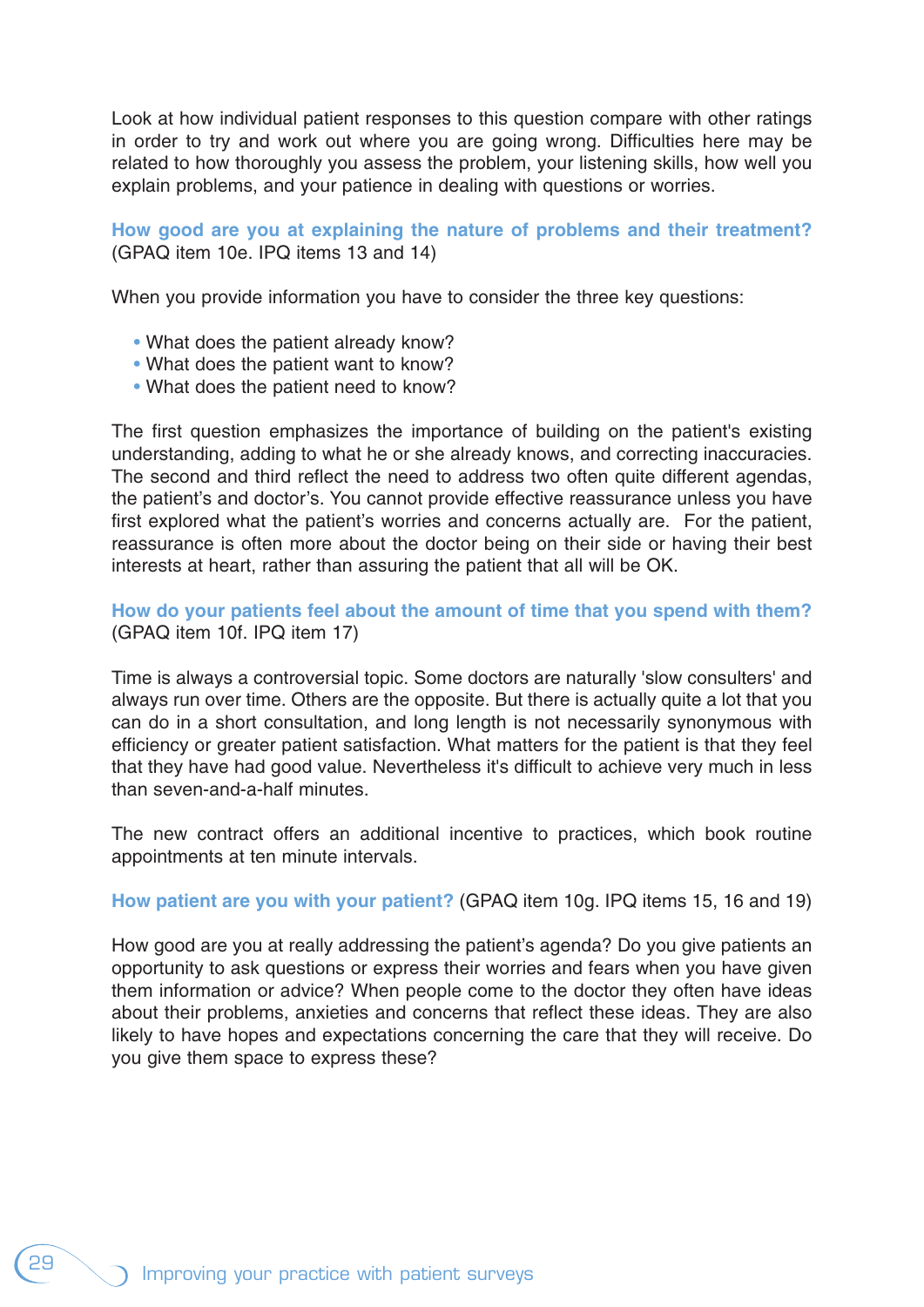

#### **Do you demonstrate caring and concern?** (GPAQ item 10h. IPQ item 19)

We demonstrate our concern using the skills discussed above but also by saying things to patients that show we understand, or think we understand, how they're feeling. How often do you make empathetic or supportive comments? How do you respond when people demonstrate strong emotions such as anger or fear? You may feel concerned - but unless you find ways of showing this to the patient you may come over as cold or uncaring.

#### **What can you do to improve your consulting skills?**

The most effective way to change the way that you consult is to record your consultations and review them. However a briefer alternative, at least to introduce the topic of improving communication skills, is to take an on-line course (see www.healthcareskills.nhs.uk for a course that will take you 2-3 hours). A video, with an accompanying workbook, entitled "Doctors Advancing Interpersonal Skills" is available from Client Focused Evaluations' Programme. Visit the IPQ Web site (www.cfep.net) and click on the Follow-up Activities link for more details about this.

Setting up the surgery to record consultations:

You can either use audiotape or videotape. Training practices will be used to videotaping consultations, as submission of a videotape is part of the MRCGP exam. Having good sound is most important. It also helps if you can see both doctor and patient, though in a small room it isn't always easy to get both in the shot. If you can't get both you and the patient in, ensure that you can see yourself so that you can observe your own behaviour in the consultation when you come to look at the recording.

You need to get patients' consent before you record their consultations. The box overleaf shows a standard consent form.

A word about video cameras:

Many people now own digital video cameras (camcorders) for home videoing. If you are not technically minded: most digital camcorders record on to a small digital video tape (around £2.50 a tape), which lasts for about 2 hours on long play (but we would recommend that you always use short play  $= 1$  h).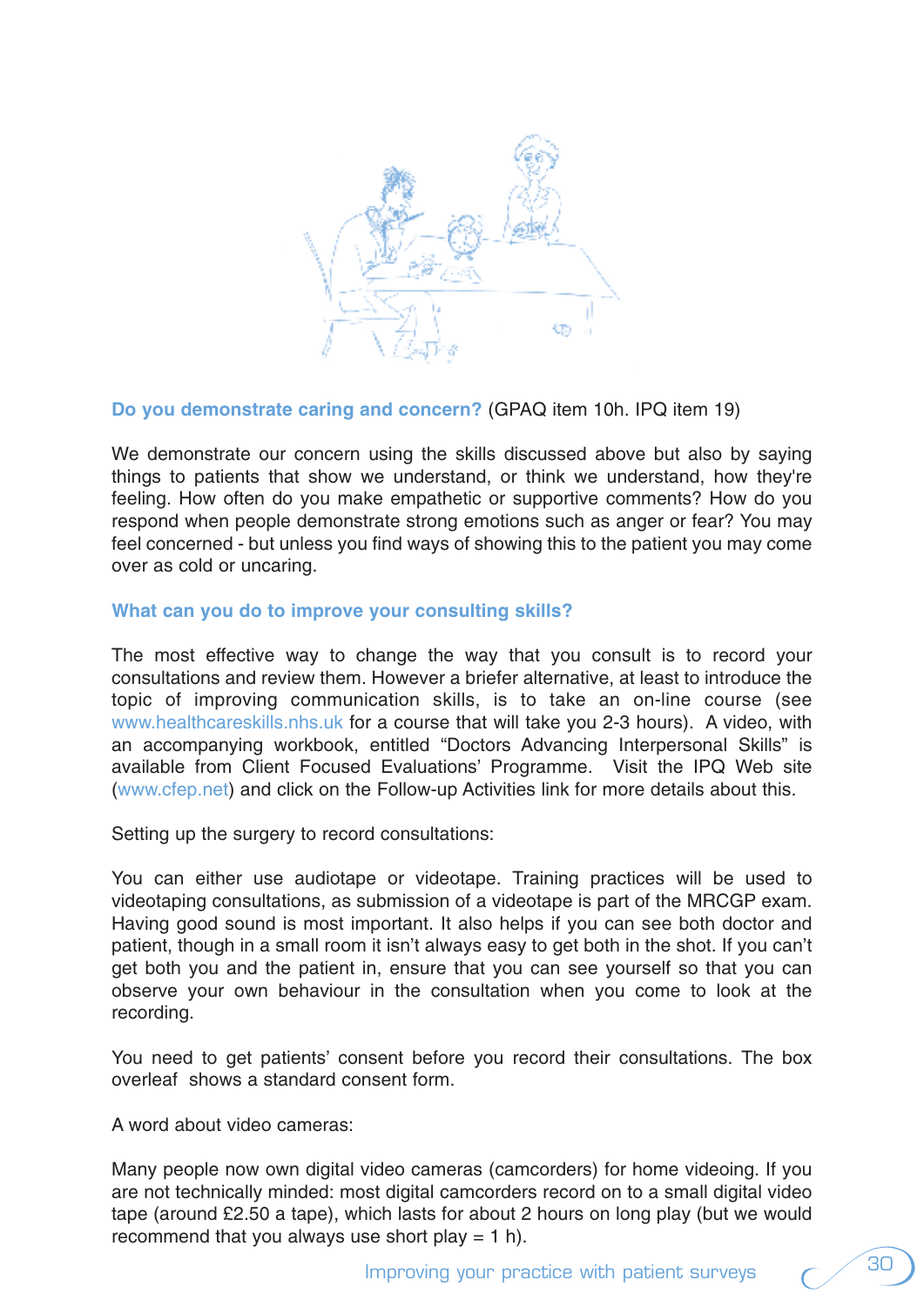#### **PATIENT CONSENT TO VIDEO RECORDING FOR ASSESSMENT PURPOSES**

Date.........................………………………. Patient's name……………………………………………………………………………….. Name(s) of person(s) accompanying patient………………………...............................

Dr ..........................................., whom you are seeing today, is hoping to make video recordings of some consultations. The videos are being used to help the doctor improve the way that he or she consults.

The video is ONLY of you and the doctor talking together. Intimate examinations will not be recorded and the camera will be switched off at any time if you wish. All video recordings are carried out according to guidelines issued by the General Medical Council. It will only be used to assess the doctor whom you are consulting. The tape will be securely stored and is subject to the same degree of confidentiality as your medical records. The tape will be erased as soon as practicable and in any event within three years. The security and confidentiality of the video recording are the responsibility of the doctor.

- You do not have to agree to your consultation with the doctor being recorded. If you do not want your consultation to be recorded, please tell Reception. This is not a problem, and will not affect your consultation in any way. But if you do not mind your consultation being recorded, we are grateful to you. If you wish, you may view the tape recording before confirming your consent.
- If you consent to this consultation being recorded, please sign where shown below. Thank you very much for your help.

#### **TO BE COMPLETED BY THE PATIENT**

**I have read and understood the above information, and give my permission for my consultation to be video recorded.** ....................................................................................………….. Date ...……………

| Signature of the patient BEFORE THE CONSULTATION       | _______________________________ |
|--------------------------------------------------------|---------------------------------|
|                                                        | Date                            |
| Signature(s) of any person(s) accompanying the patient |                                 |

**After seeing the doctor I am still willing / I no longer wish my consultation to be used for the above purposes.**

|                                                     | Date        |
|-----------------------------------------------------|-------------|
| Signature of patient AFTER THE CONSULTATION         |             |
|                                                     | Date ……………… |
| Signature of any person(s) accompanying the patient |             |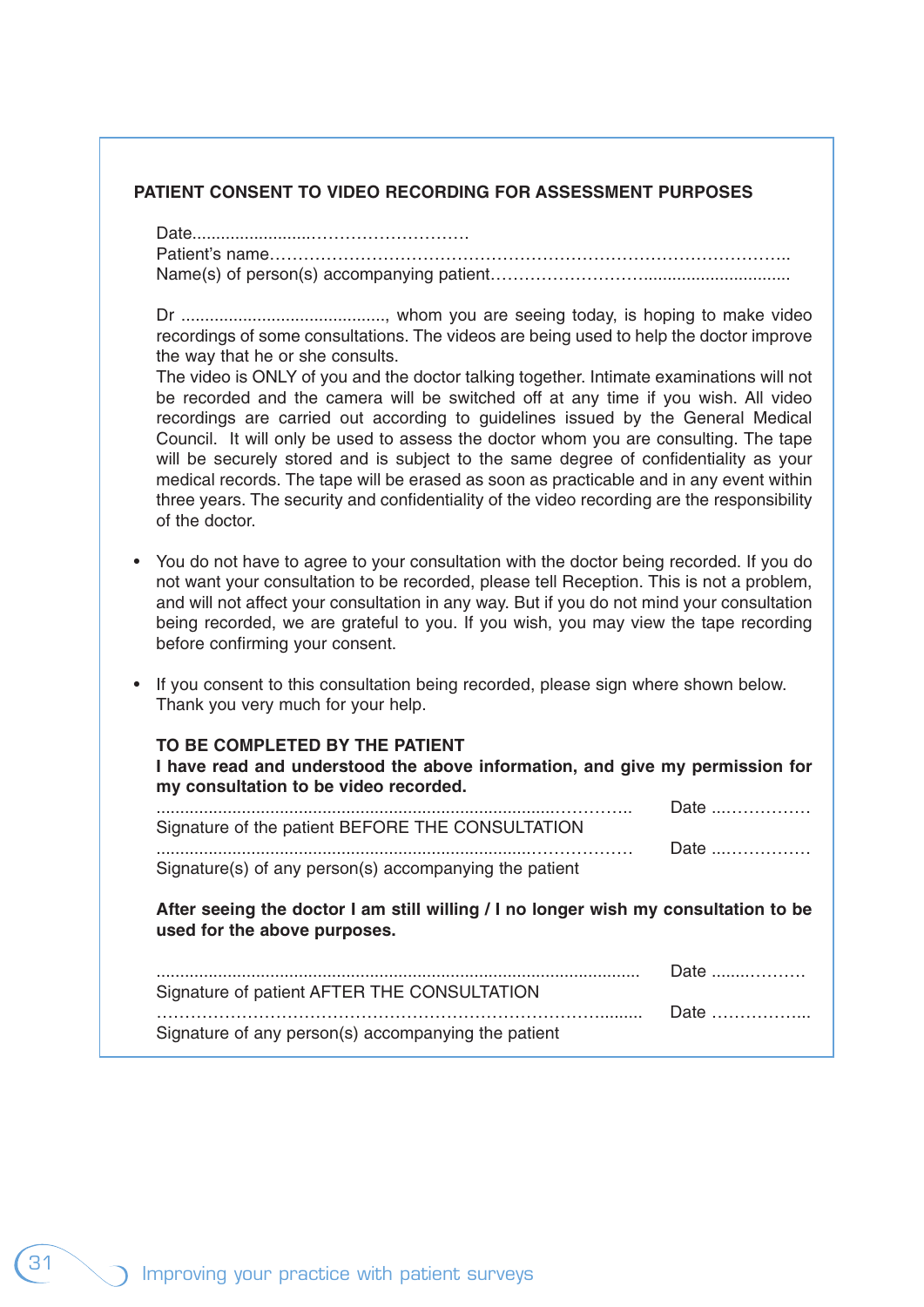#### A word about video cameras:

Many people now own digital video cameras (camcorders) for home videoing. If you are not technically minded: most digital camcorders record on to a small digital video tape (around £2.50 a tape), which lasts for about 2 hours on long play (but we would recommend that you always use short play  $= 1$  h). The tape has to be played back to television through the camera. You will probably need a 'scart' adapter to plug your camera into the TV, unless the TV has digital input sockets. You can also transfer what's on the tape to ordinary VHS by plugging the camera into an ordinary video recorder – again you'll probably need the scart adapter.

## **Recording consultations**



Plan to record at least one surgery and do the following:

- Let people know when they are booking an appointment that you will be recording;
- Put a sign up in reception and/or ensure that all patients are informed that you are recording;
- Get your receptionist to ask all patients if they are willing to be recorded and to fill in a consent form;
- Check that patients have consented as they come in to see you and record consecutive attenders;
- After the consultation ensure that the patient signs again that they are willing to let you keep the tape for the purposes of your education (but it should be wiped immediately after you have watched it);
- Ensure that you record on a simple diary sheet, which patients have agreed to be videotaped- this helps you to find your way around the recording!
- Ask patients to fill in a questionnaire about the consultation. You may use the IPQ or GPAQ again so that you can focus on how your perceptions of the consultation compare with the patient's own views. Make sure that the patient understands that you will be seeing their individual responses.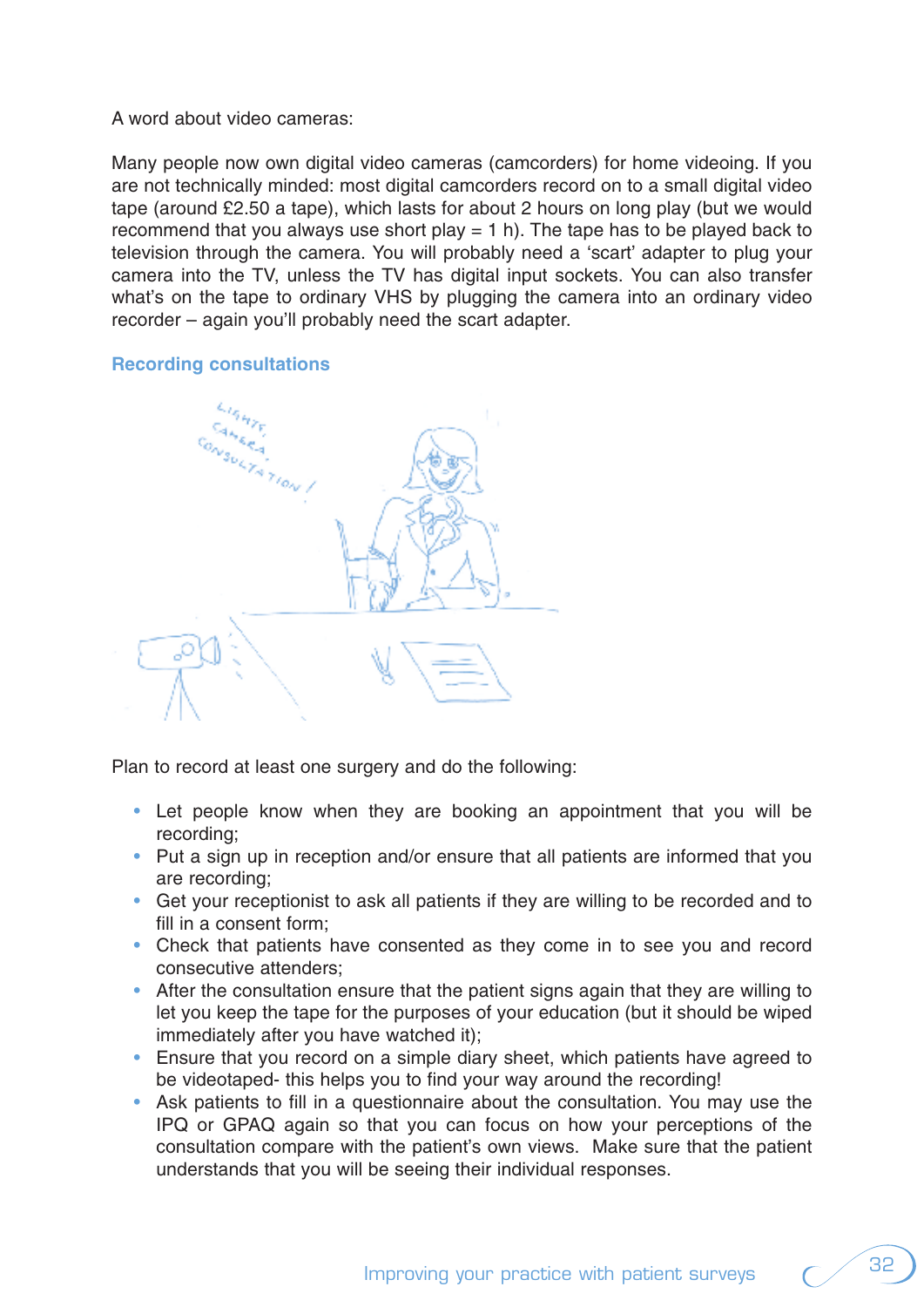#### **Reviewing recordings of your consultations:**

If patients have completed the GPAQ or IPQ, you can look through the responses (having ensured that you have their permission) and have these to hand as you look at the tape. Just looking through the tape on your own and reading what your patients have written will be helpful in beginning to understand your strengths and weaknesses.

However, in order to really try and improve what you do, you need to be more systematic. This means either trying to audit your behaviour in a series of consultations against a predetermined checklist of 'good' behaviours or reviewing your tape in a group setting where you get feedback from colleagues who have also agreed to show their tape.

#### **Auditing your own consultations**

You can audit your consultations against a checklist of 'good' behaviours that have been developed as a result of extensive research into the consultation. The RCGP criteria for MRCGP can be useful for this. For full information see their handbook at www.rcgp.org.uk/rcgp/exam/videoworkbook/intro.asp These criteria are summarized below.

| <b>Box 10 - MRCGP interviewing skills' checklist</b> |                                                                                                                                                                                                                                                                               |  |  |  |  |  |
|------------------------------------------------------|-------------------------------------------------------------------------------------------------------------------------------------------------------------------------------------------------------------------------------------------------------------------------------|--|--|--|--|--|
| a.                                                   | Discover the reasons for a patient's attendance<br>Elicit the patient's account of the symptom(s) which made him/her turn<br>to the doctor:<br>-the doctor encourages the patient's contribution at appropriate points in<br>the consultation<br>-the doctor responds to cues |  |  |  |  |  |
| b.                                                   | Obtain relevant items of social and occupational circumstances:<br>-the doctor elicits appropriate details to place the complaint(s) in a social<br>and psychological context                                                                                                 |  |  |  |  |  |
| C.                                                   | Explore the patient's health understanding:<br>-the doctor takes the patient's health understanding into account                                                                                                                                                              |  |  |  |  |  |
| d.                                                   | Enquire about continuing problems:<br>-the doctor obtains enough information to assess whether a continuing<br>complaint represents an issue which must be addressed in this<br>consultation                                                                                  |  |  |  |  |  |
|                                                      | Define the clinical problem(s)                                                                                                                                                                                                                                                |  |  |  |  |  |
| a.                                                   | Obtain additional information about symptoms and details of medical<br>history:<br>- the doctor obtains sufficient information for no serious condition to be<br>missed                                                                                                       |  |  |  |  |  |
|                                                      | - the doctor shows evidence of generating and testing hypotheses                                                                                                                                                                                                              |  |  |  |  |  |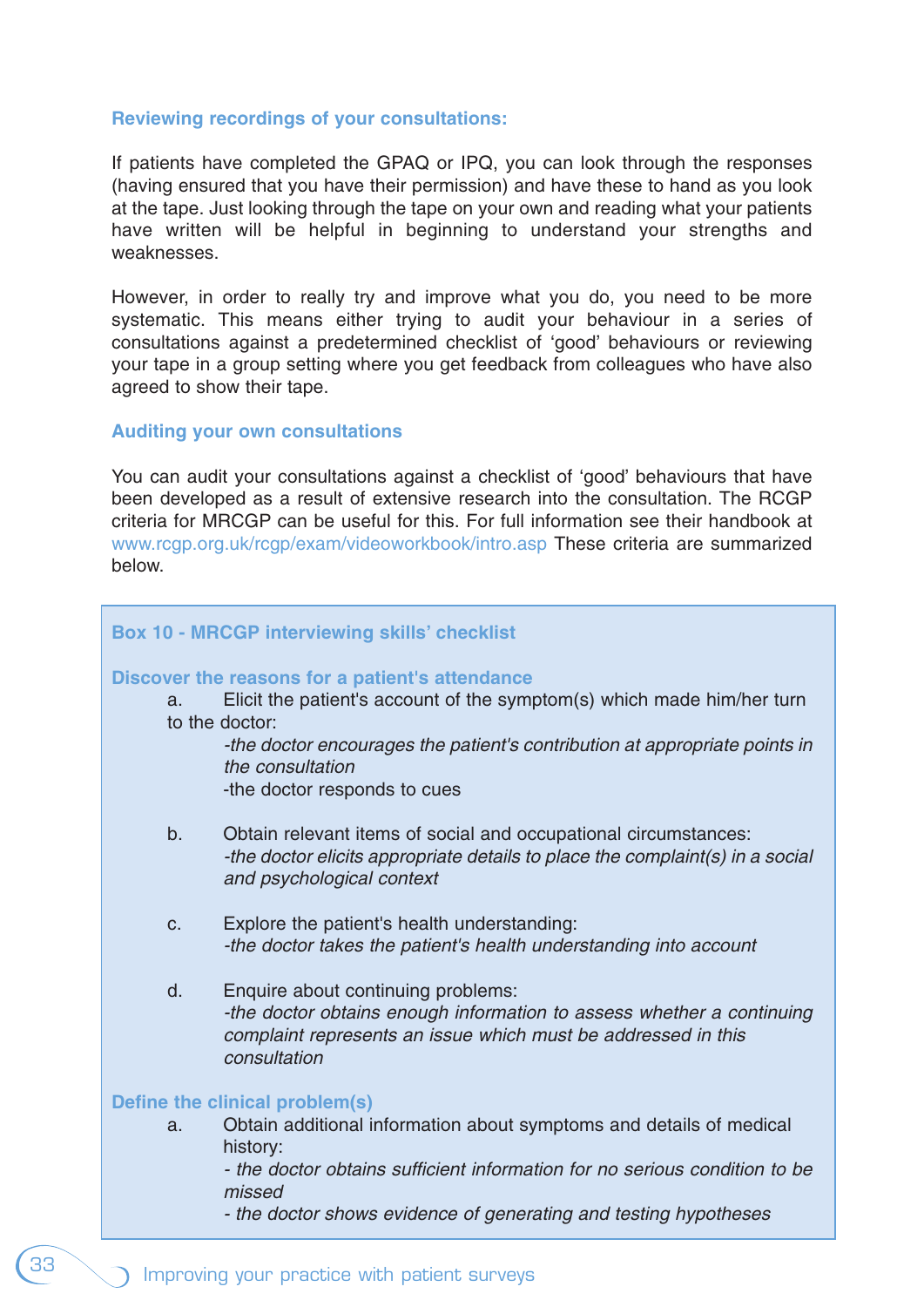- b. Assess the condition of the patient by appropriate physical or mental examination: - the doctor chooses an examination which is likely to confirm or disprove hypotheses which could reasonably have been formed OR to address a patient's concern
- c. Make a working diagnosis: -the doctor appears to make a clinically appropriate working diagnosis

## **Explain the problem(s) to the patient**

a. Share the findings with the patient:

-the doctor explains the diagnosis, management and effects of

#### treatment

- b. Tailor the explanation to the patient:
	- the doctor explains in language appropriate to the patient
	- the doctor's explanation takes account of some or all of the patient's elicited beliefs
- c. Ensure that the explanation is understood and accepted by the patient: -the doctor seeks to confirm the patient's understanding

## **Address the patient's problem(s)**

- a. Assess the severity of the presenting problem(s):
	- the doctor differentiates between problems of differing degrees of severity and manages each appropriately
- b. Choose an appropriate form of management: -the doctor's management plan is appropriate for the working diagnosis, reflecting a good understanding of modern accepted medical practice
- c. Involve the patient in the management plan to the appropriate extent: - the doctor shares management options with the patient

## **Make effective use of the consultation**

- a. Make efficient use of resources: - the doctor makes sensible use of available time and suggests further consultation as appropriate - the doctor makes appropriate use of other health professionals through investigations, referrals,etc -the doctor's prescribing behaviour is appropriate
- b. Establish a relationship with the patient: - the patient and doctor appear to have established a rapport
- c. Give opportunistic health promotion advice: - the doctor deals appropriately with at-risk factors within the consultation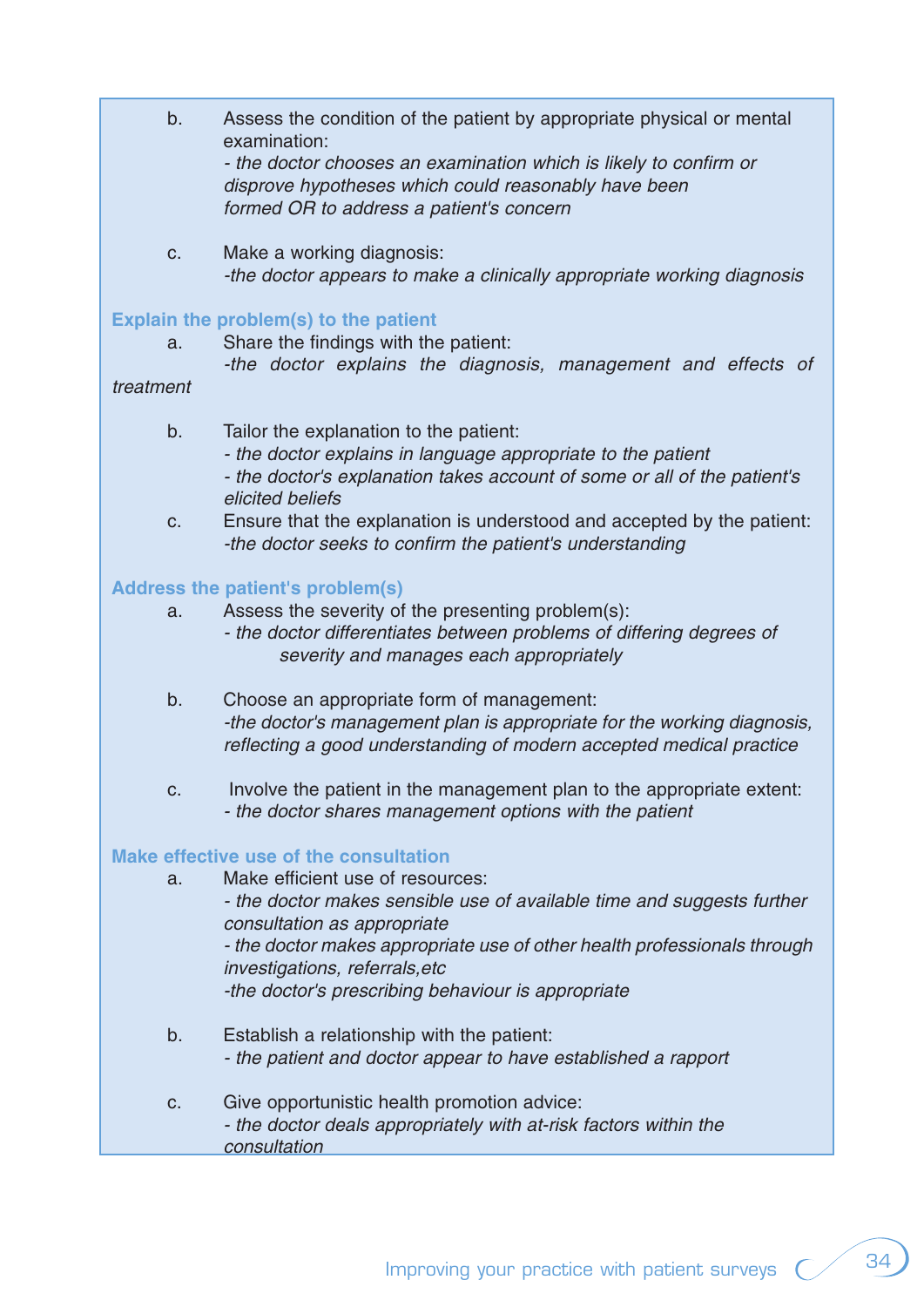We know from research that self-audit can be effective - but it needs to be focused.

Try the following exercise, which was developed by Professor Amanda Howe: (Howe A. Detecting psychological distress: can general practitioners improve their own performance? British Journal of General Practice 1996; 46: 407-10)

- Try to set aside times to do this exercise when you are unlikely to be disturbed, and are not too tired. You will need your full attention to get the best from the material;
- You can take as much or as little time as you want, but complete the review of one consultation in one session. You may want to watch the consultation more than once, but do not spend too much time trying to classify your actions. Explore each consultation once only and do not go back over a tape much later and change your findings;
- The outline for reviewing the consultation is a quide only. Focus on the areas which it addresses, but it is fine to reflect on other areas as well (e.g. your choice on management). The patient's behaviour is of course relevant and you will find reference to their records and any questionnaire they filled at the time of the consultation very helpful too.

## **Starting the tape**

- Let the tape run for about 30 seconds and then STOP.
- What have you already noticed about the patient? Make a brief note of the following: -
	- How did you greet the patient?
	- Eye contact at start?
	- Any comments on the seating arrangements?
	- The patient's first statement?
- Your response?
- What have you noticed so far about how YOU may have been feeling at the time?

## **What happened next?**

Try to notice as much as possible, both about what you see happening on the tape and how it makes you feel. Classifying your words and actions may seem difficult, but it will help you to get a clear sense of what you did. It's easy to be too hard on yourself, or to ignore subtle aspects of your behaviour.

Pay particular attention to the following:

- How you helped the patient to talk:
- The type of questions that you asked;
- How you made sure you had understood;
- How you structured the consultation.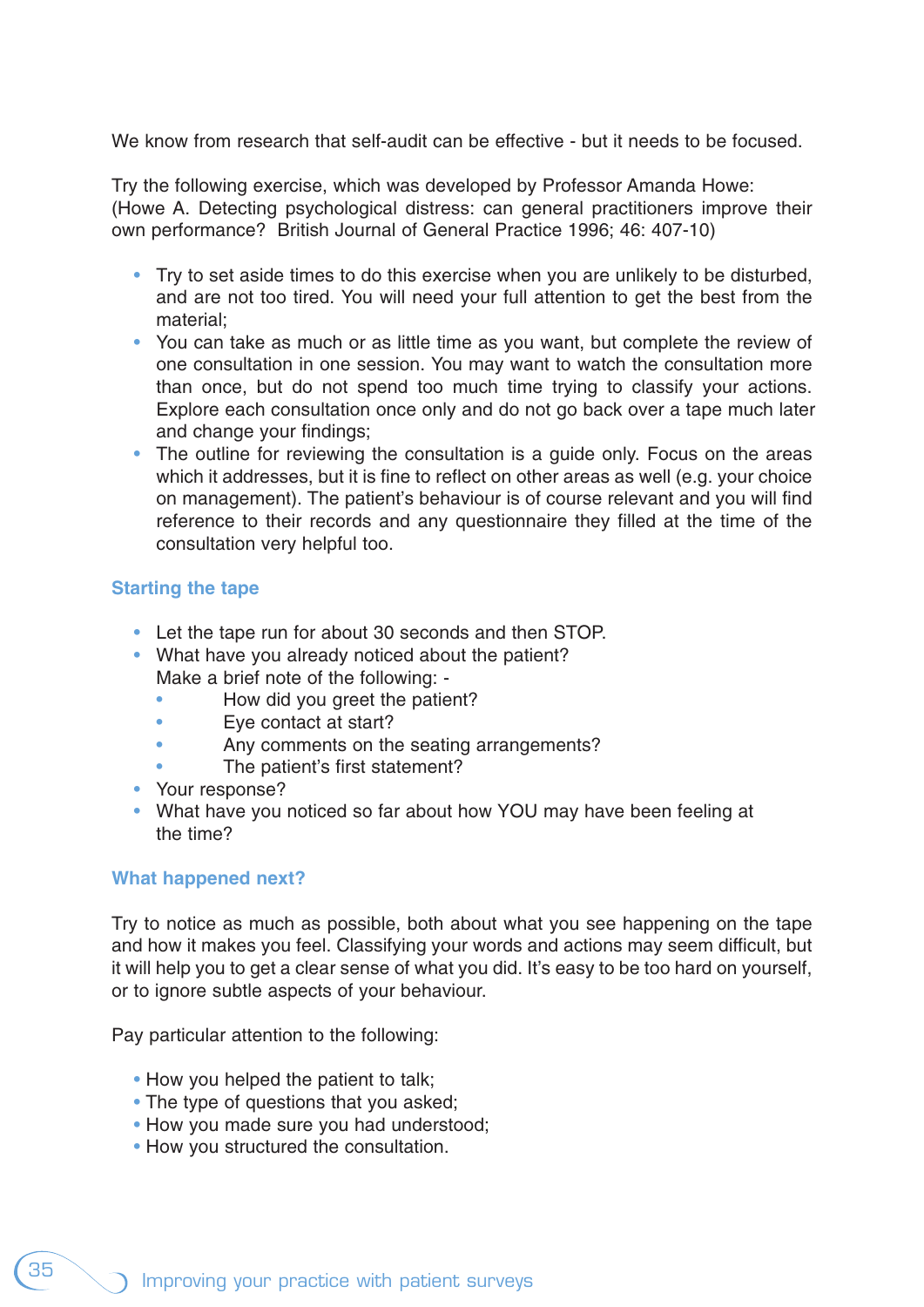To help you focus, try to write down an example of:

- 1. An OPEN question
- 2. A CLOSED question
- 3. Something you SAID or DID that showed you were interested in how they were feeling?
- 4. Something you SAID or DID that helped the patient to show their feelings?
- 5. A way you showed understanding (of their concerns or feelings?)
- 6. Anything else about this interview that strikes you—your own behaviour, the patient's response?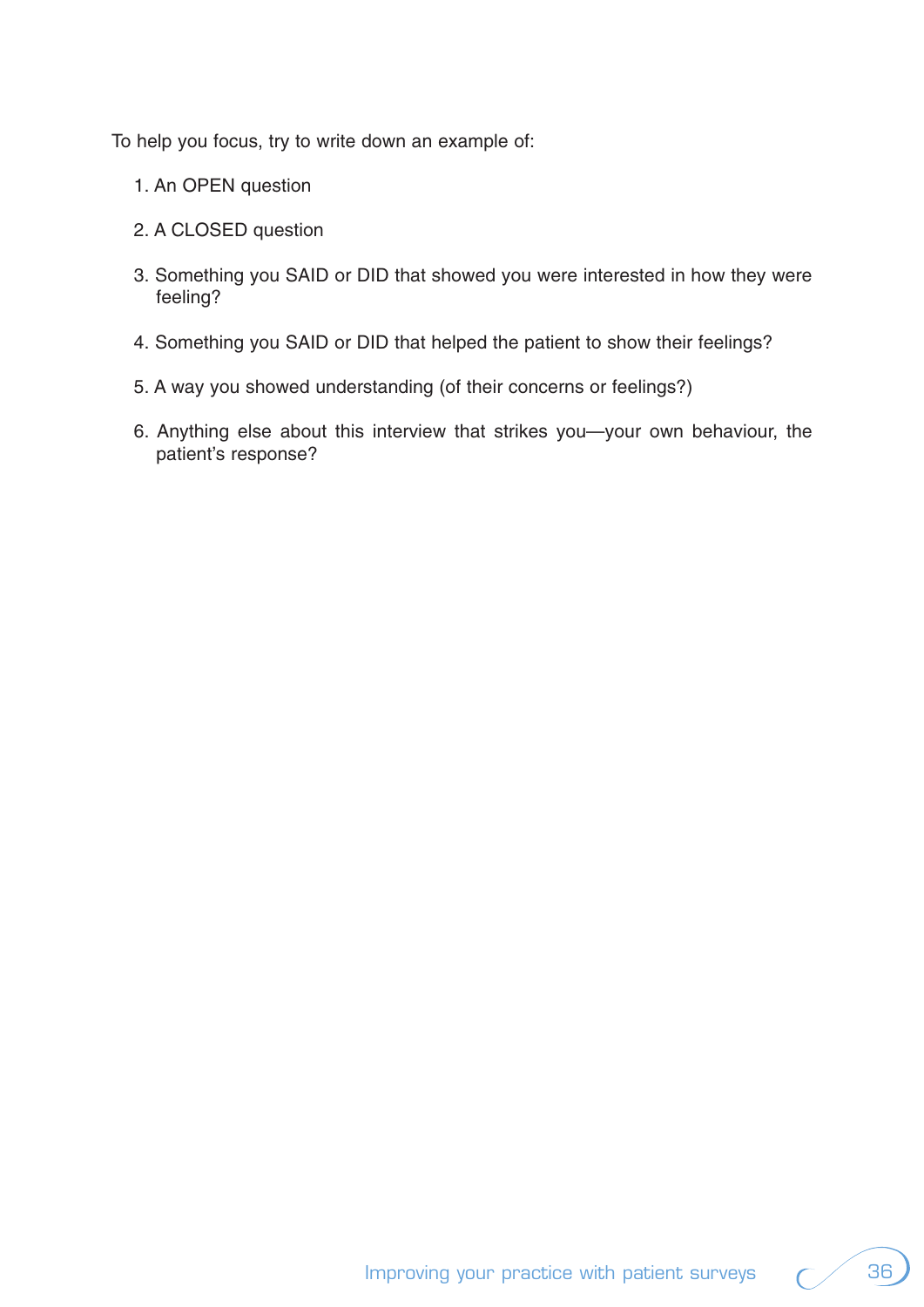**Overall observations**

**Did I: (mark your assessment of your performance on the scale\*)**

| 1. Seem to be in a hurry?                                   |                  |
|-------------------------------------------------------------|------------------|
| Not at all $      -$                                        | Most of the time |
| 2. Look at the patient?                                     |                  |
| Not at all<br>.                                             | Most of the time |
| 3. Have a good rapport with the patient?                    |                  |
| Not at all                                                  | Most of the time |
| 4. Listen to what the patient said or asked?                |                  |
| Not at all<br><u>in a la la la la la</u>                    | Most of the time |
| 5. Explore psychosocial aspects of the patient's problem?   |                  |
| Not at all $\qquad \qquad = \qquad \qquad = \qquad$         | Most of the time |
| 6. Achieve a balance between 'open' and 'closed' questions? |                  |
| Not at all                                                  | Most of the time |
| <b>7. Control the consultation?</b>                         |                  |
| Not at all                                                  | Most of the time |

Anything else, which strikes you about this consultation?

<sup>\*</sup> We are grateful to Professor Amanda Howe for permission to reproduce this scale. For further queries, she may be contacted at the School of Medicine Policy and Practice, University of East Anglia, Norwich NR4 7TJ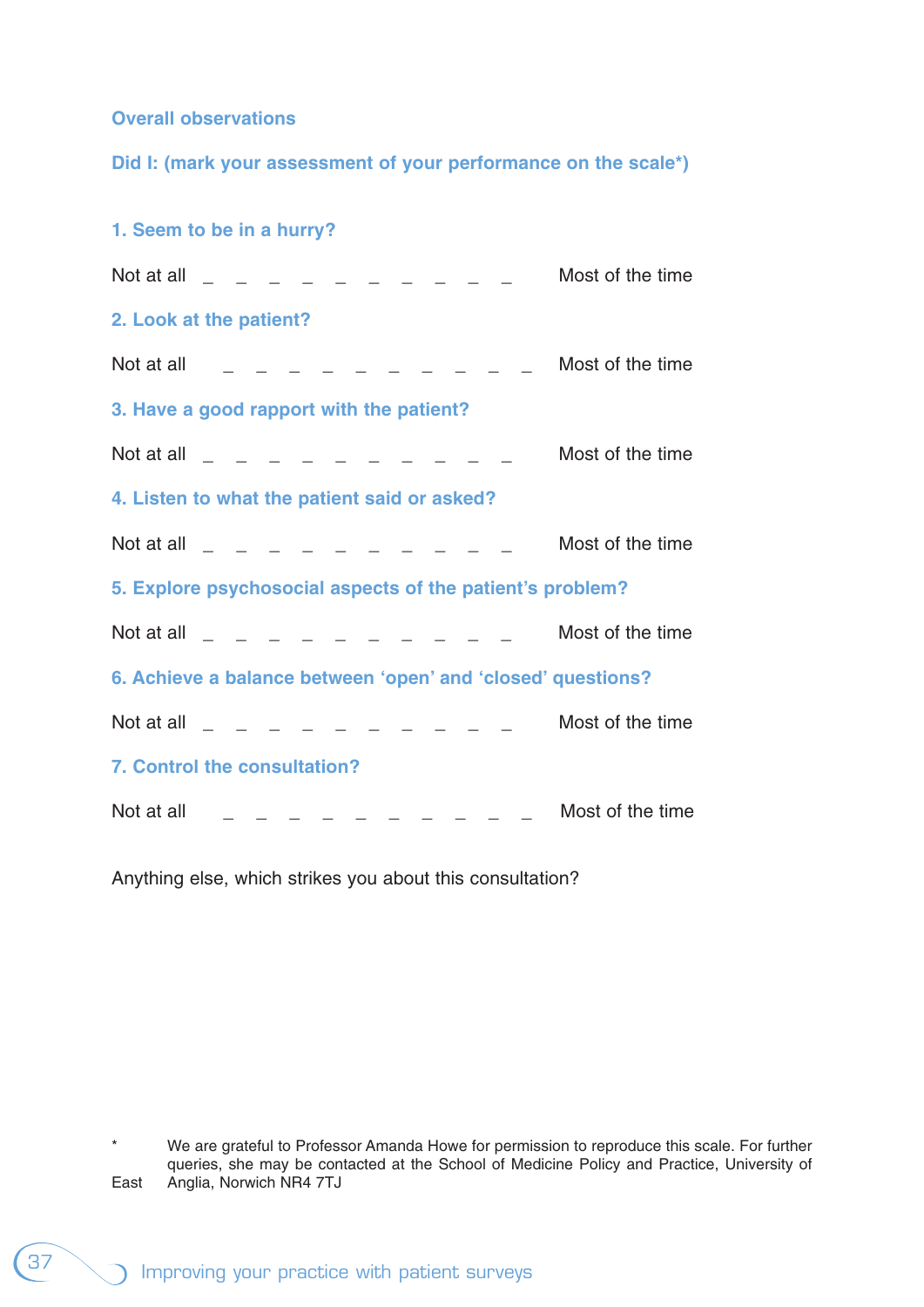Finally think about how you feel…(focus on the feelings that you have now watching the tape):

- Anything you liked about what you did?
- Anything that got in the way of how you wanted to be?
- Any strong feelings? About yourself? About the other person? About what you wanted out of the situation? About their expectations of you?
- Anything you would like to say or do differently given the chance?
- What might you say/do instead (be specific!)?

## **Looking at your videotapes with colleagues**

Probably the most effective way to improve your consulting skills is to look at videotapes in a group setting. Your local GP trainer group will be a good source of expertise in how to do this, as they will be regularly working with GP registrars.

You may decide to set up a small group in your practice or with other colleagues locally to look at consultations. It's important to have ground rules for such a group so that it is experienced as constructive and not overly critical. This simple method based on Pendleton's Rules (see reading list below) is a good starting point:

- The person showing the tape begins by saying what they think went well in the consultation;
- Other people in the group say what they think went well;
- The person showing the tape says what they might have done differently to make the consultation more effective;
- The other people in the group comment on those parts of the consultation which could have been done differently. It's important that they make specific suggestions about how the consultation could have been improved.

## **Further reading about consultation skills:**

The Medical Protection Society recently produced a good basic guide to communication skills: www.mps.org.uk/gpregistrar (see September 2003 issue) which you can download.

Tate P. The Doctor's Communication Handbook. Third edition. Radcliffe Medical Press, Oxford, 2001- a good introduction to the subject

Pendleton P, Schofield T, Tate P, Havelock P. The new consultation. Developing doctorpatient communication. Radcliffe Medical Press, Oxford, 2003 - new edition of the classic text.

Silverman, J., Kurtz, S. & Draper, J. Skills for communicating with patients. Radcliffe Medical Press, Oxford, 1997

## **The blank space!**

Both IPQ and GPAQ provide a blank space for extra comments. These often contain the most interesting comments. Especially if someone else is doing the analysis of IPQ or GPAQ, make sure that you get a printout of the comments. Such comments will also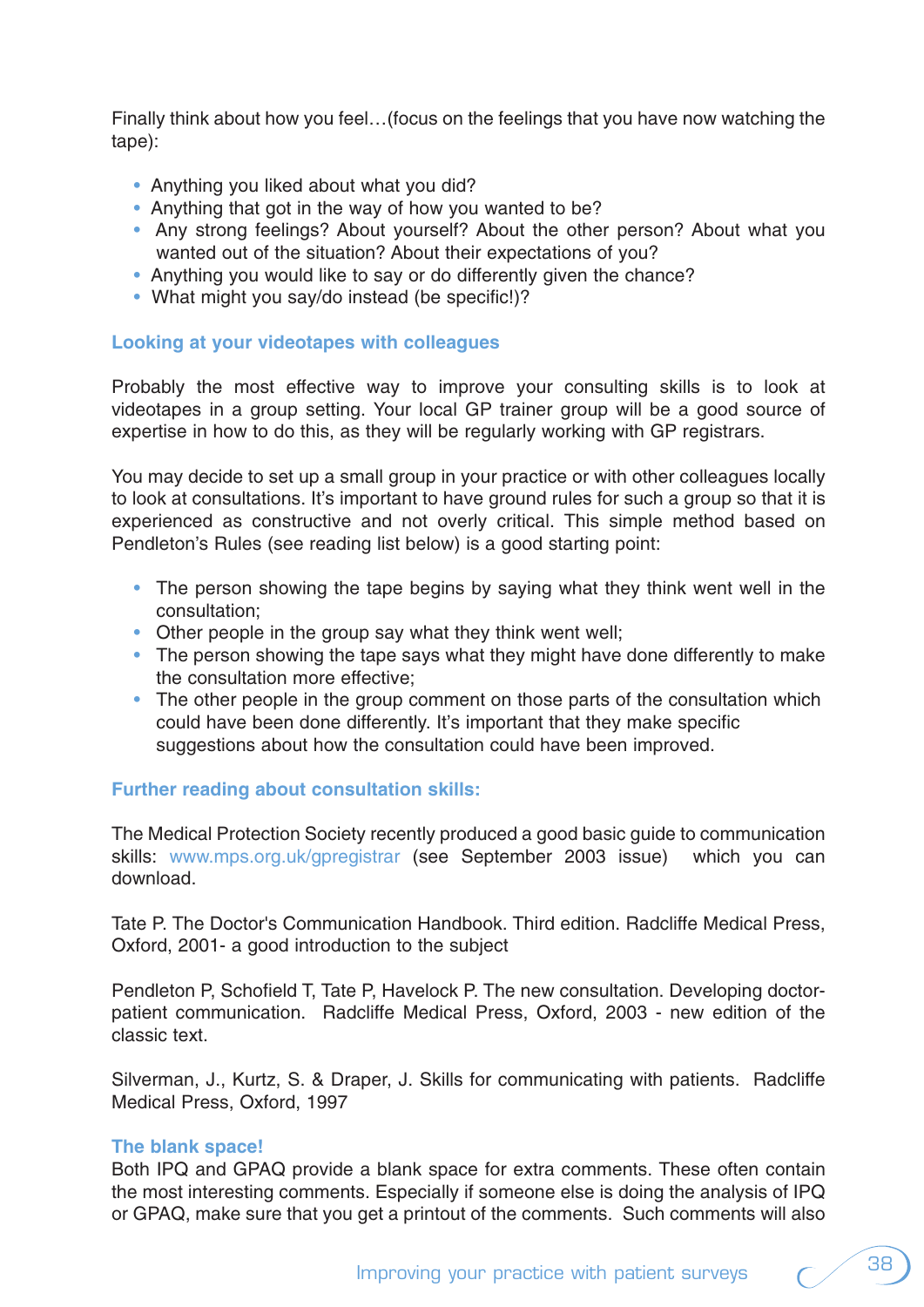prove very useful if you decide to form a patient group to help you with implementing changes in your practice.

"I think it was useful. It does focus the mind and I think some of the comments were very useful. Rather than waiting for something bad to happen and then get a comment in a box, it does give us an immediate input and a lot of information about how people think things ought to be moving."

**Nick Law, GP, large city practice, Norfolk** 

## **3.3 Using surveys to produce change and gain more quality points**

Remember that a survey is only a tool for gaining useful information: the challenge is how to translate this into visible change and produce improvement.

This process is essentially a social one and, as discussed elsewhere, to be most effective, it needs to involve your patients.

## **Quality points**

- 1. To meet the minimum requirements of the GMS2 Quality Framework a practice must implement one of the recognised practice questionnaires (at present, IPQ or GPAQ). This entitles the practice to **40 quality points.** To qualify for additional points:
- 2. A practice must meet as a team, discuss and reflect on its results and propose changes in order to qualify for a further **15 quality points**. Evidence for this could be the minutes of the practice meeting, or completion of a pro-forma questionnaire, based on actions agreed at the practice meeting, provided by the survey organisation.
- 3. Discussion of the results with a patient group or Non-Executive member of the PCT, with some demonstration of consequent change, will qualify the practice for a further **15 quality points.** Evidence for this could be the minutes of two consecutive meetings, including recorded actions and evidence of their impact. Where a Non-Executive is involved, their testimony would probably be sufficient for the PCT.

At the very best, surveys offer the opportunity for transformational change within the practice. Where practices have energetically embraced involving patients in the design of services, both staff and patients have been able to see clear improvements. This has been the clear experience of the Active Patient Involvement project of North & East Devon Healthcare Community. See section 2.3 on Critical Friends' Groups for more details.

Patients consistently record the highest levels of satisfaction with primary care services, the highest in any public organisation. So practices don't have much to fear.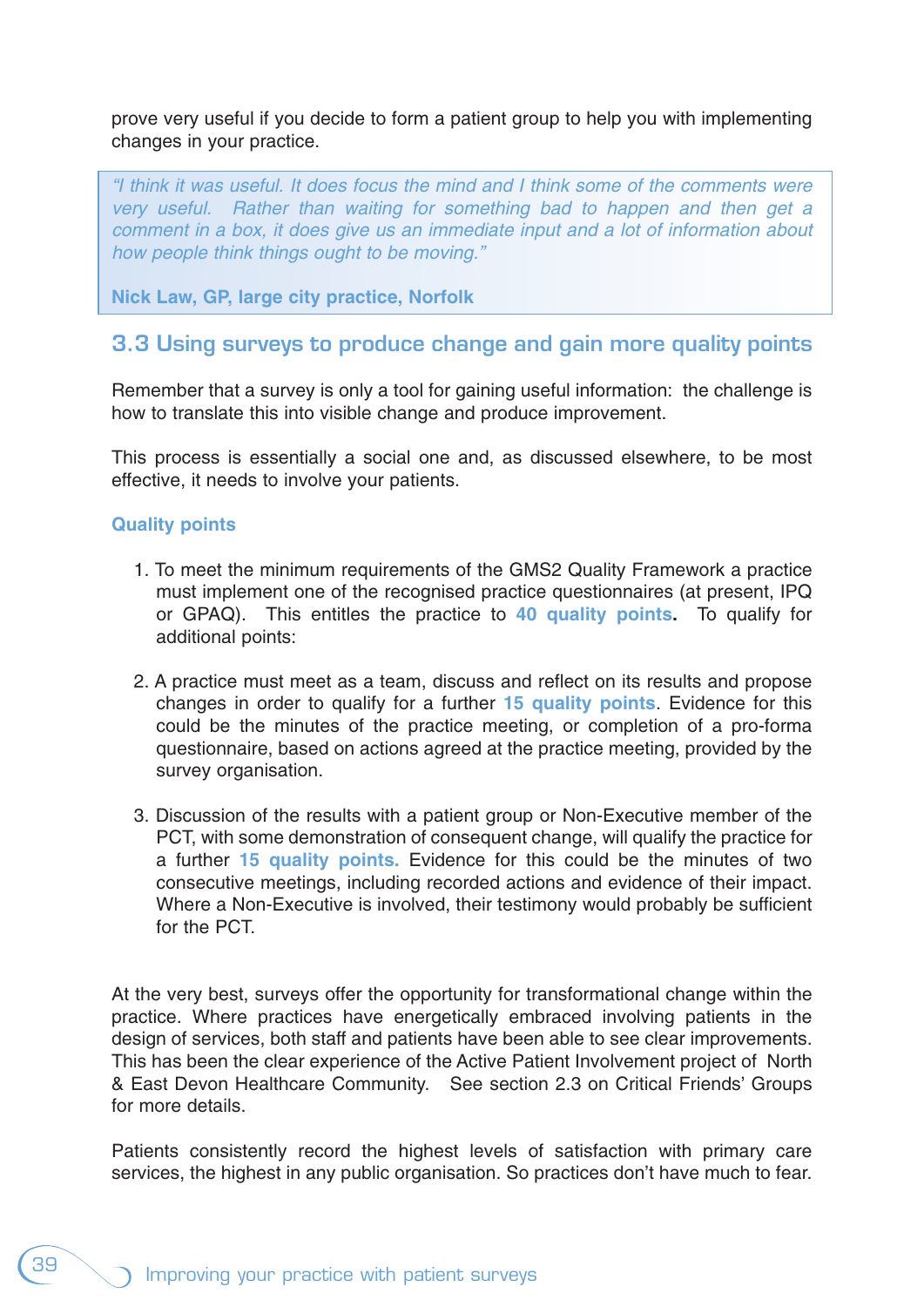Yet patients still find things that need improvement. Issues such as waiting times for appointments, waiting times in the surgery and getting the doctor of choice all feature highly in patients' wish-lists. These may not be achievable in these days of part-time working and political targets around waiting times. However, patients can be included in discussions about trade-offs between these various elements, and involved in analysing the impact on further satisfaction ratings.

"I think dissemination of information is important. I didn't know there was a 10 minute allocation of time. Clearly if you've got a big problem it's going to take more than 10 minutes to resolve. If you've got the facility to tell them in advance, to ask for 20 minutes – I think that's marvellous."

**Michael Sadler, patient, large rural practice, Somerset**

## **3.4. Measuring change: how to tell if things have improved**

If you have tried to make changes in your practice, you will want to know if they have made a difference. It's likely, however, that just doing a survey may not be sufficient to bring about future improvement in scores (Carter M, Greco M, Sweeney K et al. Impact of systematic feedback on general practices, staff, patients and primary care trusts. Education for Primary Care 2004; 15:1). Such improvement may occur only when there is a concerted effort by the practice staff to put into action strategies targeted at specific areas in need of change.

Often, you will want to know whether changes you have made (e.g. making phone appointments available) have been successful. You may want to develop your own way of auditing that. Choose simple things that you can measure, and can measure easily. You need rapid feedback for you or your staff as to what differences you are making.



## **PDSA cycles**

The model for improvement adopted and promoted by the National Primary Care Development Team (www.npdt.nhs.uk) consists of two parts that are of equal importance:

Part 1 is the **thinking part** and includes three fundamental questions: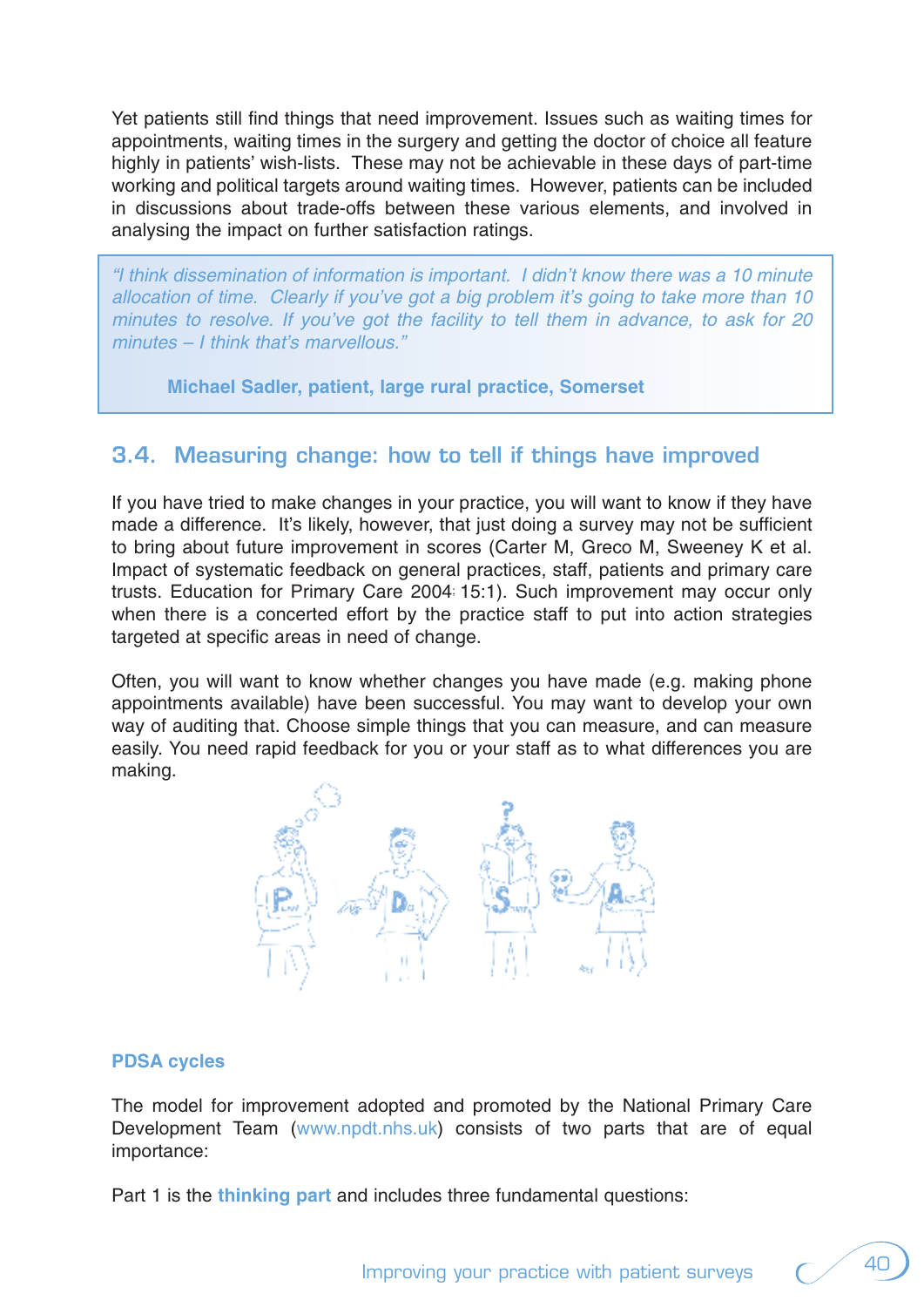- 1. What are we trying to accomplish?
- 2. How will we know that a change is an improvement?
- 3. What changes can we make that will result in improvement?

Part 2 is the **doing part,** consists of cycles known as PDSA cycles, to assist with making rapid change:

- **P**lan;
- **D**o;
- **S**tudy;
- **A**ct.

The basic premise of the model is that a planned approach to improvement ensures a better chance of success. The PDSA cycles allow you to test out ideas developed from question 3 (above). It is advisable to try out a small scale change to begin with, and rely on using many consecutive cycles to build up information about how effective your change is.

#### **Box 13 - Example of a PDSA cycle**

- **Objective:** To assess the acceptability to patients of telephone consultations.
- **Plan:** Give out a questionnaire to all patients attending the surgery over a week.
- **Do:** 120 questionnaires given out.

Study: Out of 120 questionnaires:

- 98 would be happy to speak to a doctor on the phone.
- 35 felt that what they were seeing the doctor for could have been dealt with on the phone.
- 26 did not agree with telephone consultations

**Act:** Dr W to initiate more telephone consultations and the subject to be discussed at the next practice meeting.

It is important to remember that PDSA cycles cannot be too small, and it is best to apply them to a series of linked, small-scale changes. Measuring and recording the results of these small-scale changes is essential, as this will help you learn from the experience. You will then be in a position to share your learning among your own team and beyond. Improvement is nearly always a team endeavour – try to ensure that you involve the right people in your work.

41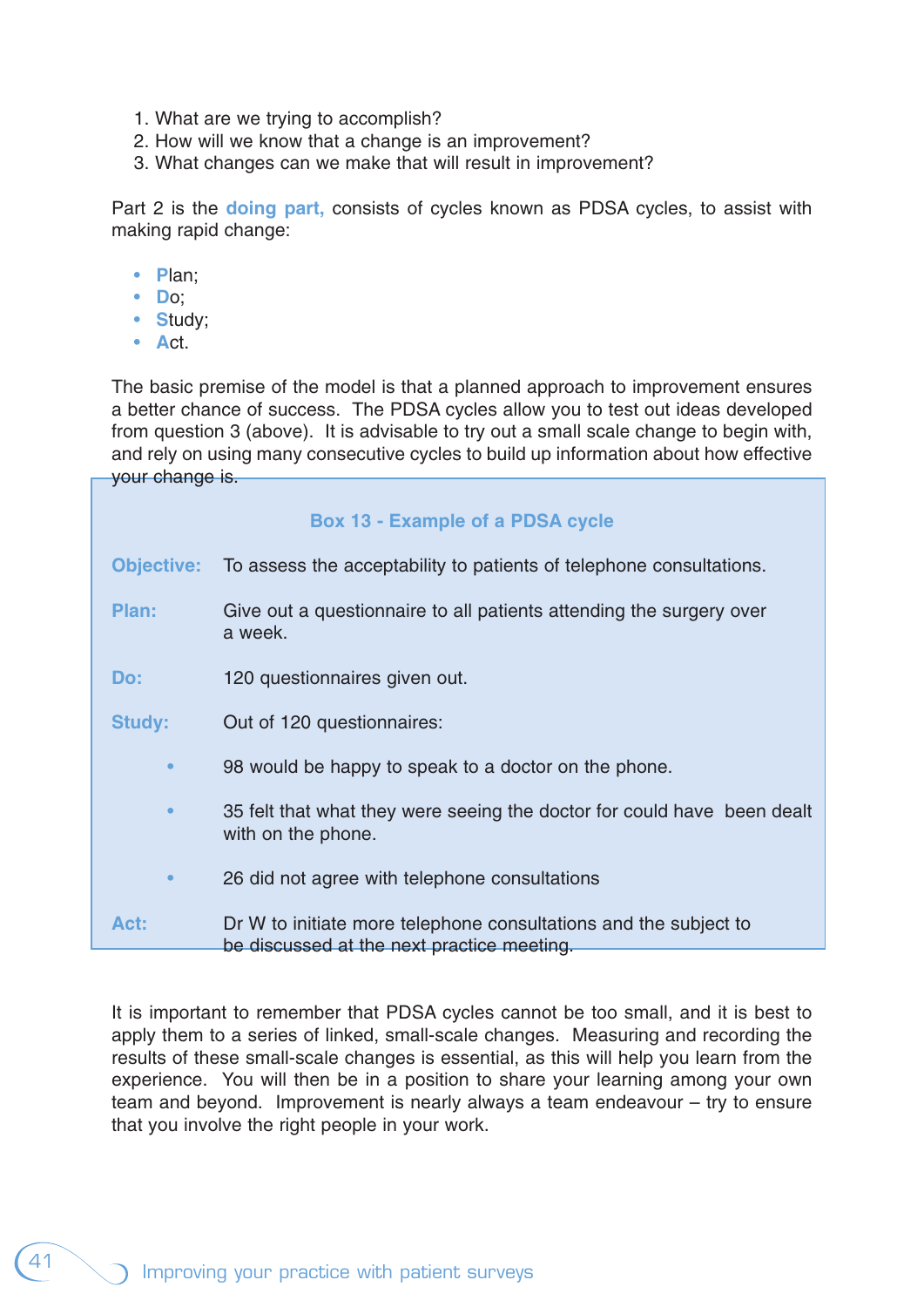## **Repeating the patient survey**

You may also wish to repeat the patient survey. If this is being done because of problems about communication in consultations, you may want to do this quite informally from time to time. If a survey has highlighted some aspect of care needing attention, then you will want to know if what you did improved things. Or you may want to see if things have improved on their own if you have chosen to concentrate on other aspects of practice development.

## **3.5 Doing an annual survey**

The annual survey that is rewarded in the contract will be an important time to tell if things have changed. The recommended numbers for GPAQ and IPQ surveys (around 50 patients per doctor) should be regarded as a minimum; they are designed to be a balance between giving a practice a reasonable idea about their care and not being too much of a burden to practices. These numbers are enough to tell whether a doctor or practice is really unusual (i.e. unusually well or poorly regarded by their patients). Surveying more patients will give you a more accurate assessment of your patients' views. If concerns have been raised in a previous survey, you might wish to survey more patients in the next annual survey, e.g. by doubling the number of patients you include.

"The fact is that we would like to do it again. We found the comments constructive and we didn't feel terribly pressurised by them. We thought they were probably truthful, and it was a good learning aid to us. And that's why we would really like to do it again, to see if any of the things we're hoping to change have actually made a difference. And if not, why not, really."

**Louisa Morgan, Practice Manager, small rural practice, Devon**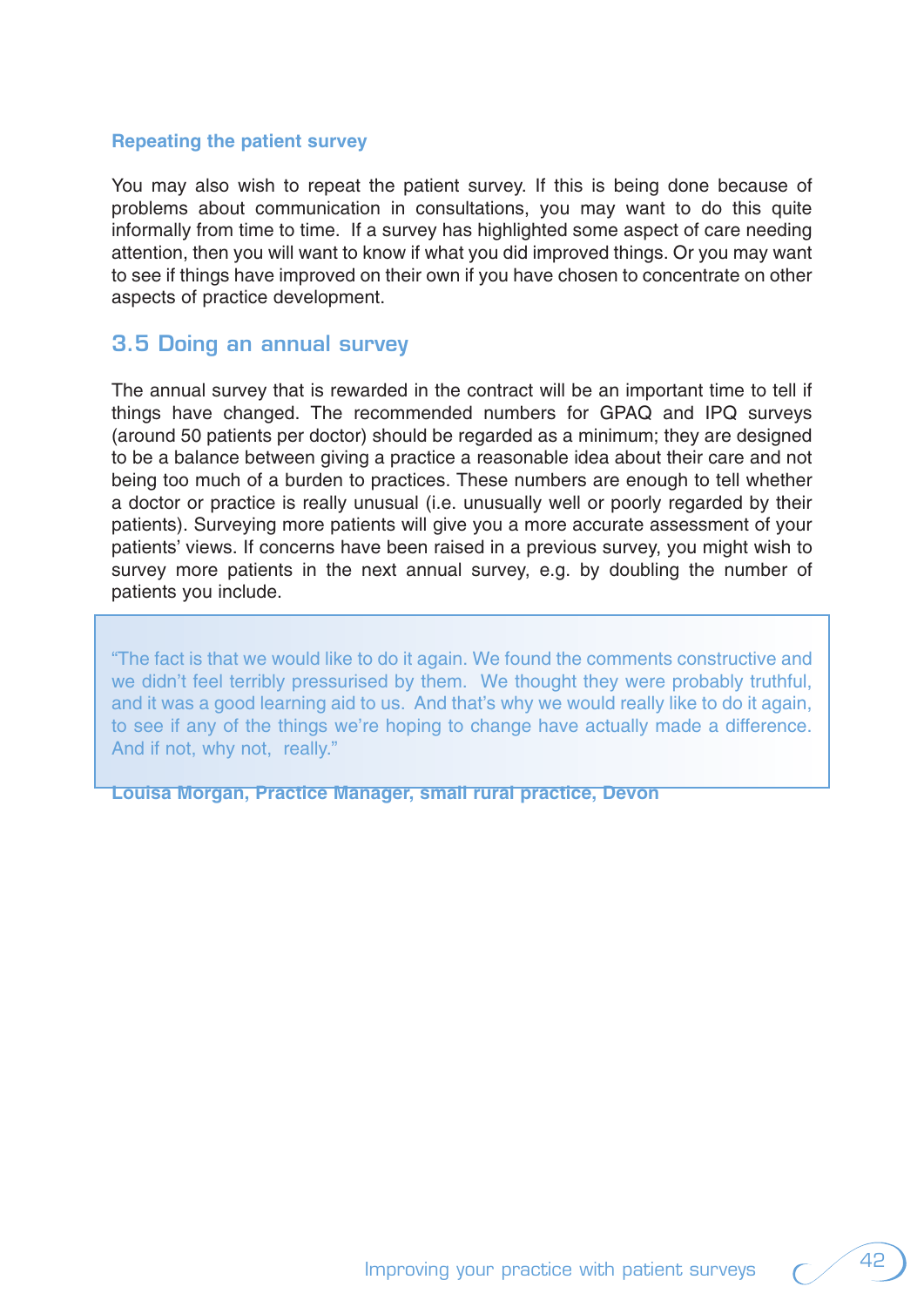## **Appendix 1. How to do a patient survey**

There are three stages to completing a patient survey successfully

- Stage 1 Preparation
- Stage 2 Conducting the survey
- Stage 3 Analysing the results

If you are using the IPQ or one of the accredited services to assist, then you will not have to worry about Stage 3, and you can also get advice on Stages 1 and 2 (see http://www.cfep.net).

#### **Stage 1 - Preparation**

The key decisions to be made are:

1. Which questionnaire will you use?

At present, you have the choice of IPQ or GPAQ. Both questionnaires are simple to complete and take about five minutes.

2. How will you administer the questionnaire?

IPQ is only administered by handing it out to patients in surgery. GPAQ can be administered by handing it out to patients in surgery, or through a postal survey. The postal survey may be less disruptive to the everyday running of the practice, but may require more preparation, may get a low response rate, incurs postal costs, and cannot be used to collect data on individual doctors. Individual level feedback is likely to be important for appraisal and revalidation.

3. How many questionnaires will be collected per doctor?

If the practice wishes to know about the scores of an individual doctor, current evidence suggests that, a minimum of 50 questionnaires are required for each doctor. If more are collected, the results will be more reliable.

If using a postal survey (not suitable for collecting data on individual doctors), one way of cutting down non-response is to send out a second reminder questionnaire after a couple of weeks, although this will incur further costs.

If the practice wishes to know about the scores of the practice as a whole, then the required numbers are 100 for 2 GPs, 150 for 3-4 GPs, 200 for 5-7 GPs, and 300 for 8 or more GPs.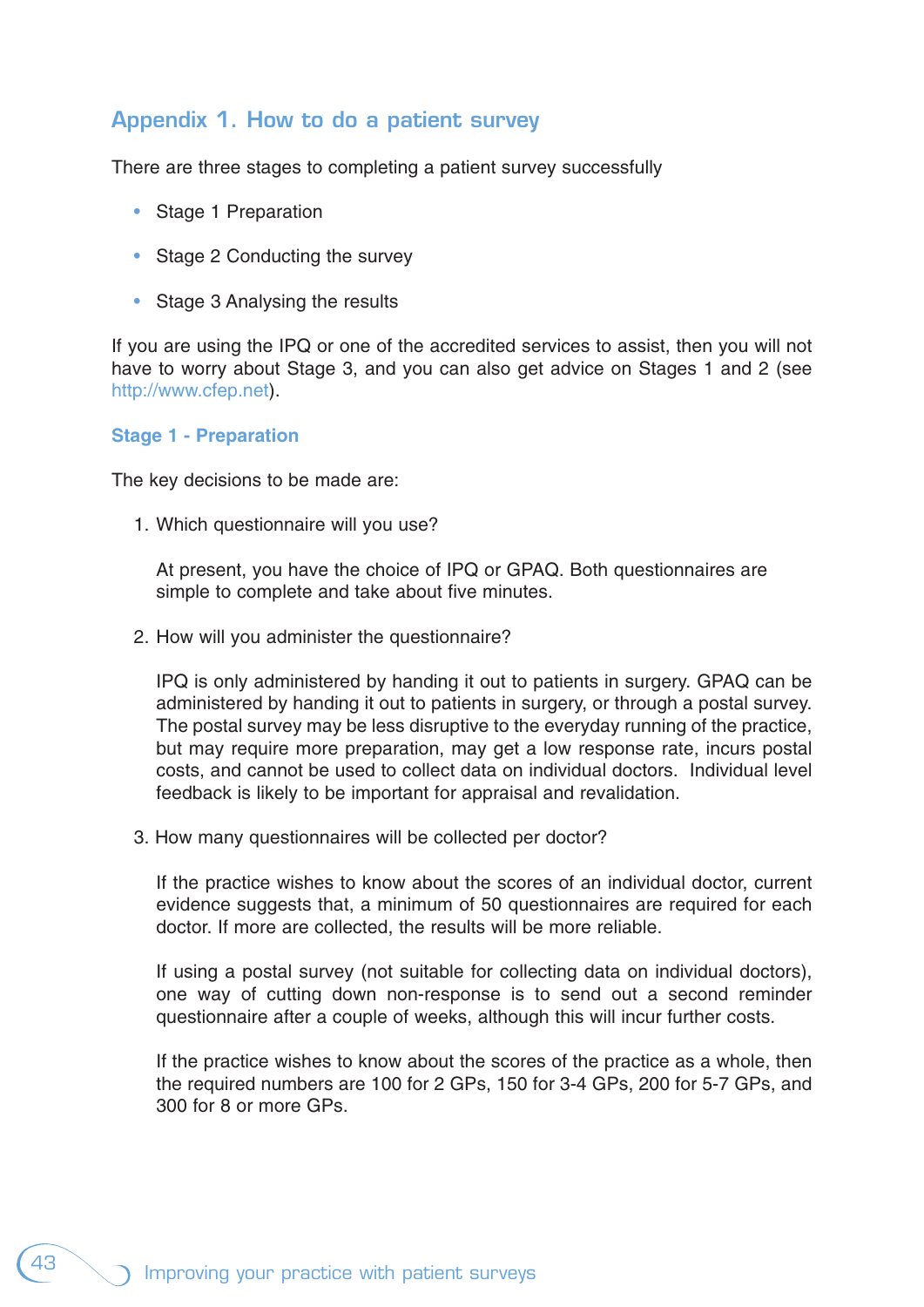Consider whether you have patients whose first language is not English. You may need translations of the questionnaire (available on the GPAQ Web site and from the suppliers of IPQ) or interpreters available to help patients complete these in the surgery.

## **Stage 2 – Carrying out the survey**

Conducting a survey of consulting patients at the practice (IPQ or GPAQ)

- 1. Obtain sufficient copies of the relevant questionnaire (from the approved suppliers for GPAQ and for IPQ. This is handled by the suppliers when you arrange to do the survey).
- 2. Brief the reception staff on the aim of the survey, and the correct procedures to follow. Reception staff need to know:
	- a. Which doctors are undertaking the survey? If a number of doctors are being assessed at the same time, it will be necessary to give questionnaires a code number (the suppliers will do this when you apply to do IPQ) and ensure that the right questionnaires are given to the right patients.
	- b. Which patients should not be given the questionnaires (see '5. exclusions' below)?
	- c. When the questionnaires should be handed out? In order to get as representative a sample as possible, it is important that questionnaires are collected from a number of different surgeries and days of the week if possible. The best way is to randomly choose selected surgery sessions. Make sure you make a note for yourself of the date and time on which the survey was carried out.
	- d. What to tell patients. It may be useful to have a set statement that receptionists can use, telling the patients that a survey is being conducted, and that the practice would be grateful if they would fill out the form following their consultation with the doctor. Further details could be given in an information sheet given out at the same time. It is important that the reception staff are positive about the survey, so that patients feel they are taking part in a worthwhile exercise. This is why it is important to hold a pre-survey staff meeting.
- 3. Provide notices and written information for patients about the aim of the survey, highlighting the confidentiality of their responses and indicating what the practice intends to do with the data.
- 4. Provide pens, clipboards for patients to rest their forms on, and a box or other storage facility where patients can return their forms in confidence. They should be told to return the questionnaires to the box, rather than to the reception staff directly. They should be told not to write their name on the questionnaire.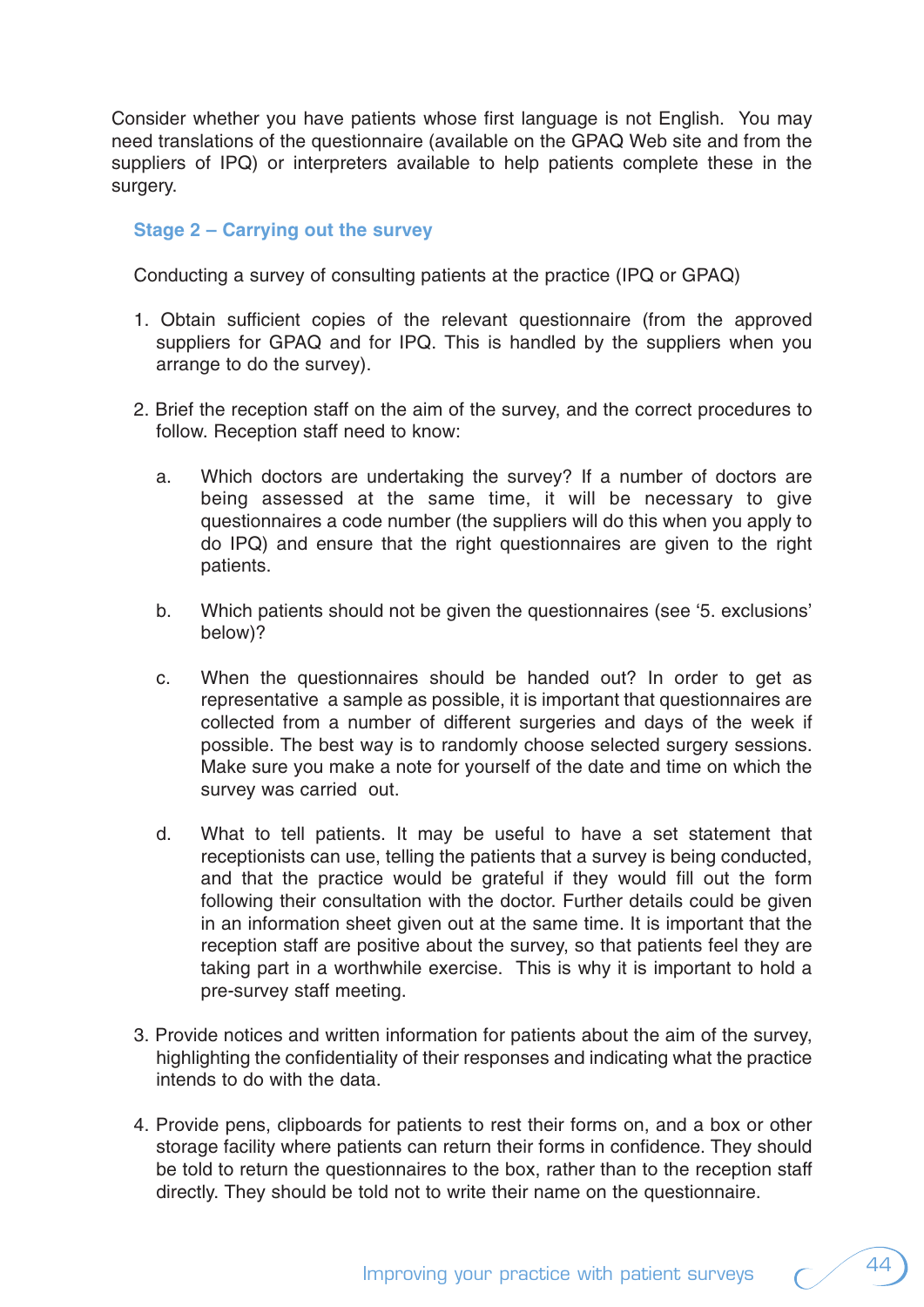- 5. It is important that all patients who are able to complete a questionnaire are asked to complete one.
	- a. Receptionists or other staff should generally not make assumptions about who can give a valid response to a questionnaire.
	- b. Valid exclusions are patients who are too ill to complete a questionnaire, or who have reading or language difficulties. These judgements are generally best left to the patient. Temporary residents should also be excluded.
	- c. If patients do not read English well enough to understand the questionnaire, and no translations are available, they should only complete it if there is a relative or friend who can translate. Both questionnaires are available in several languages, details of which can be found in Appendix 2.
	- d. Omitting particular patients may give biased results and will mean that the experiences of some patients will not be recorded, but there is evidence that you cannot predict which patients will give more positive results. So it's best not to try.
	- e. Patients should be reminded that they can look at the questionnaire before their consultation, but that they should not complete it until they have had their consultation.They can be asked to wait a few minutes after their consultation to complete the questionnaire, or given an SAE to return it at a later date. You may well have to have a member of staff in reception to ensure that patients do give back their questionnaires before leaving the surgery. If patients do not wish to remain for the few minutes they can post their questionnaire back to the surgery, but this should be avoided if possible as it lowers the response rate and delays the data becoming available.



Guidelines for receptionists are provided in survey packs sent out by the suppliers of IPQ.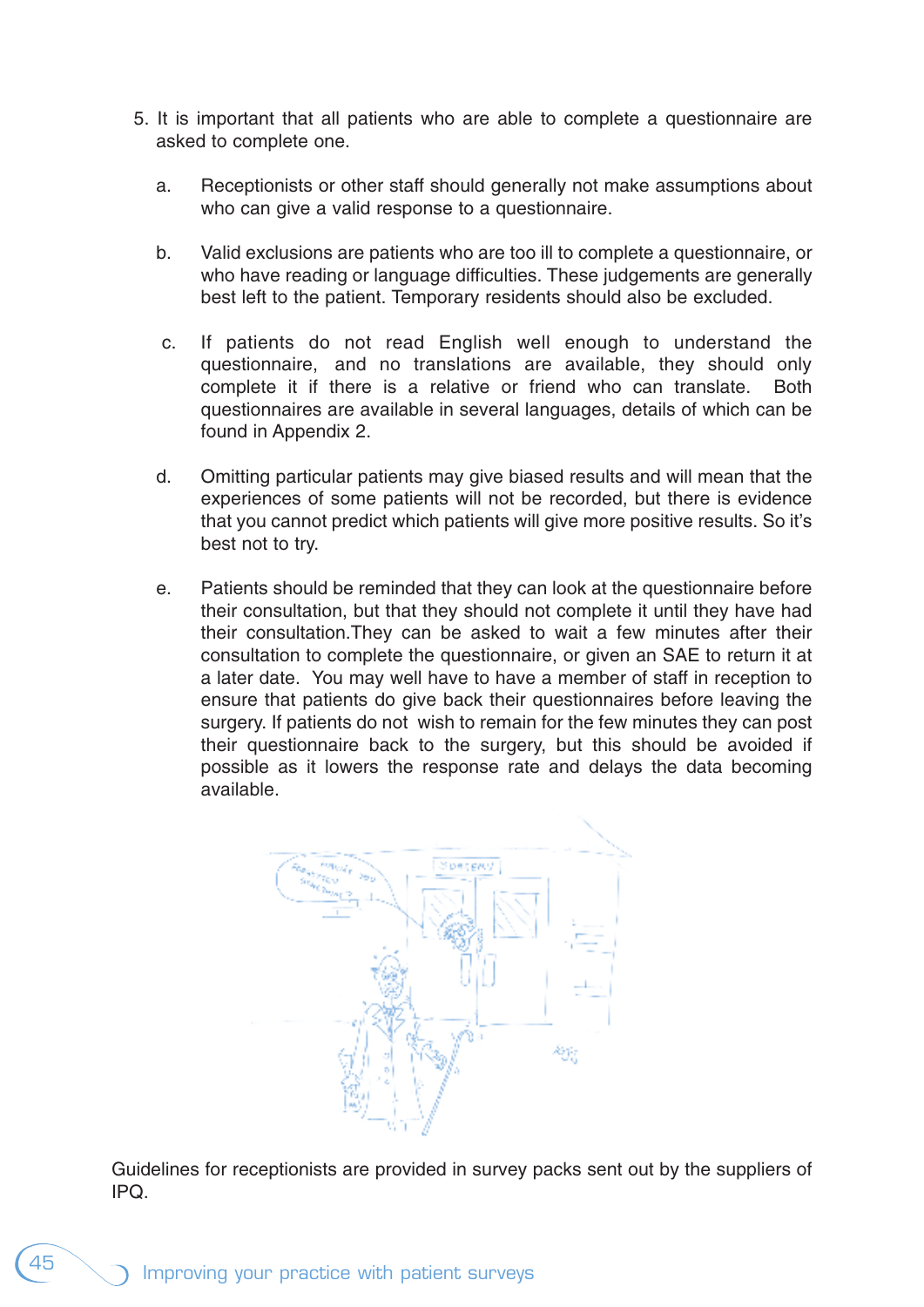#### **Notes for reception staff**

Thank you very much for doing the most difficult part of this survey – getting patients to participate. Your role is the key to obtaining a good response rate and a useful survey.

- 1. Read the questionnaire so you are familiar with it.
- 2. Be sure you are clear about the procedure and have discussed the plan with your practice manager.
- 3. It is most important not to influence how patients might answer.
- 4. It is important that as many questionnaires as possible are fully completed by patients. Do not select patients in any way. You should have a representative sample of consecutive patients.
- 5. Ask patients to complete the questionnaire in a way that makes them feel it is worthwhile.
- 6. Patients must be sure that they cannot be identified so that they feel they can say whatever they wish. Don't try to work out which patient has completed which questionnaire!
- 7. Encourage patients to complete their questionnaire before they leave the surgery. Otherwise, give them a stamped addressed envelope, or be sure that there are going to bring it back by hand.
- 8. Some patients will have to be excluded. They are:
	- patients under age 16;
	- temporary residents;
	- those who cannot read or write, or cannot read the language in which you have got questionnaires available;
	- those who because of their illness cannot complete the questionnaire.

## **Conducting a postal survey (GPAQ only)**

- 1. Obtain sufficient copies of the relevant questionnaire.
- 2. Identify a sample of patients from the practice records. This should be a random sample of eligible patients. Make sure you don't include those under 16, for example, or patients who have recently died.
- 3. Each questionnaire sent to a patient needs to have a code so that it can be tracked and written reminders sent, or phone calls made, if they do not respond.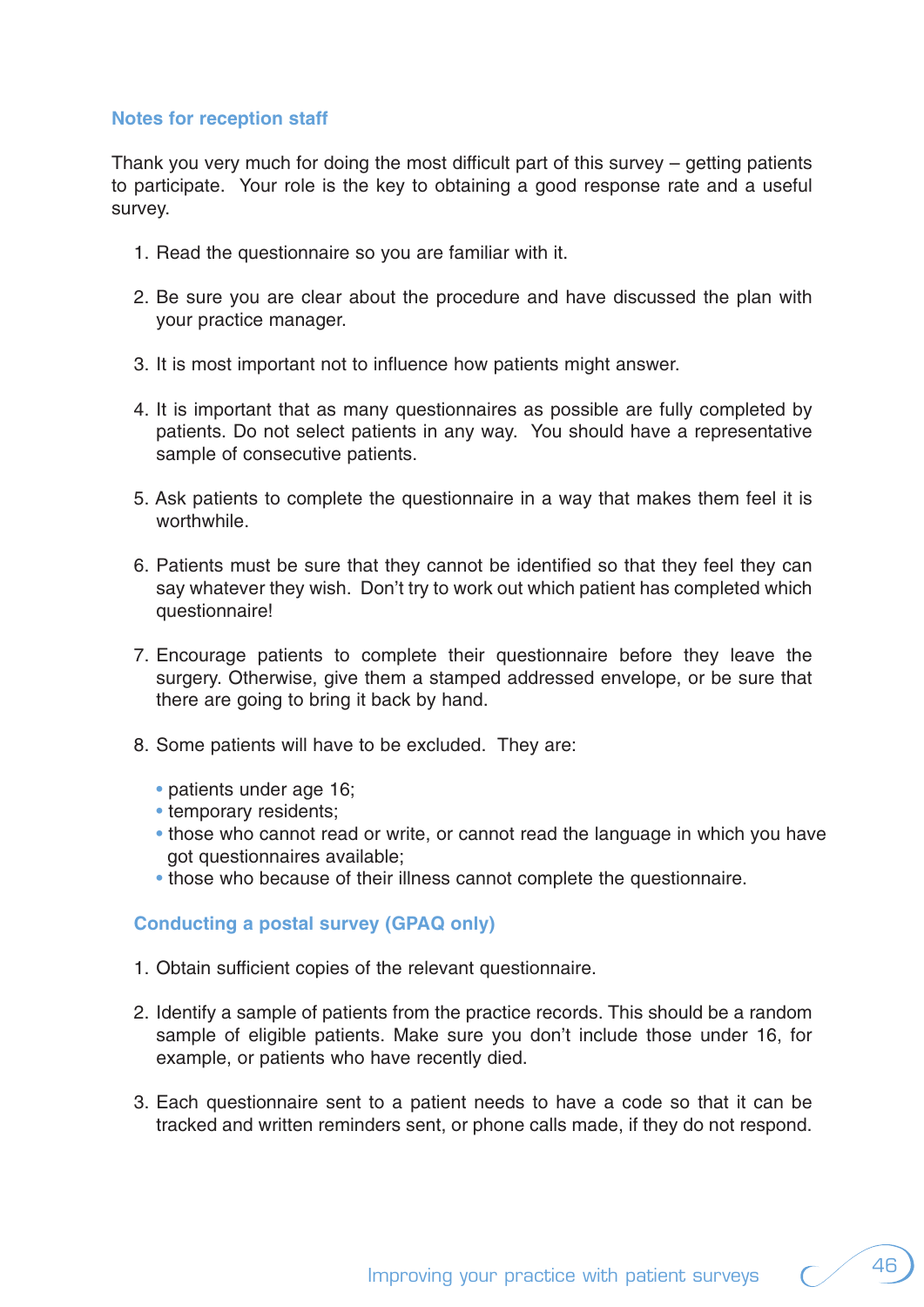- 4. Write a covering letter about the aim of the survey, highlighting the confidentiality of the responses and the fact that their responses will not affect their future care. It might be useful to indicate what the practice intends to do with the data. It is also important to explain why the questionnaire has a code. Patients might be encouraged to call the practice if they have questions.
- 5. It may be important to provide help for patients whose first language is not English. For example, a telephone number could be provided for patients to call and complete the questionnaire over the phone, if they speak sufficient English. If possible, valid translations of the questionnaire might be used.
- 6. Provide a stamped addressed envelope for return of the questionnaire.
- 7. Send the questionnaires, and keep records of response rates over 2-3 weeks. If response rate is low, send a reminder at this time with another copy of the questionnaire. Response rates of over 70% are generally seen as giving reliable results.
- 8. Remember the whole process may take between 1 and 2 months.

## **Stage 3 - Analysing the data**

If you are using one of the accredited services or IPQ, then the analysis will be done for you, and there is no need to read this section.

However, if you want to do the analysis yourself, you will need to type the data into a relevant programme, such as Excel or SPSS.

For GPAQ. an Excel programme is available on the GPAQ website for individual practices who wish to analyse their own data. This produces summary statistics for your practice when linked to a standardised report in Word, which can also be downloaded freely from the website. If you want to do more complex analyses of GPAQ data, e.g. comparing the responses of different age groups or ethnic groups, and have experience using SPSS (a statistical software package) the GPAQ manual contains SPSS software to enable you to do this. You will need SPSS already installed on your computer to use.

47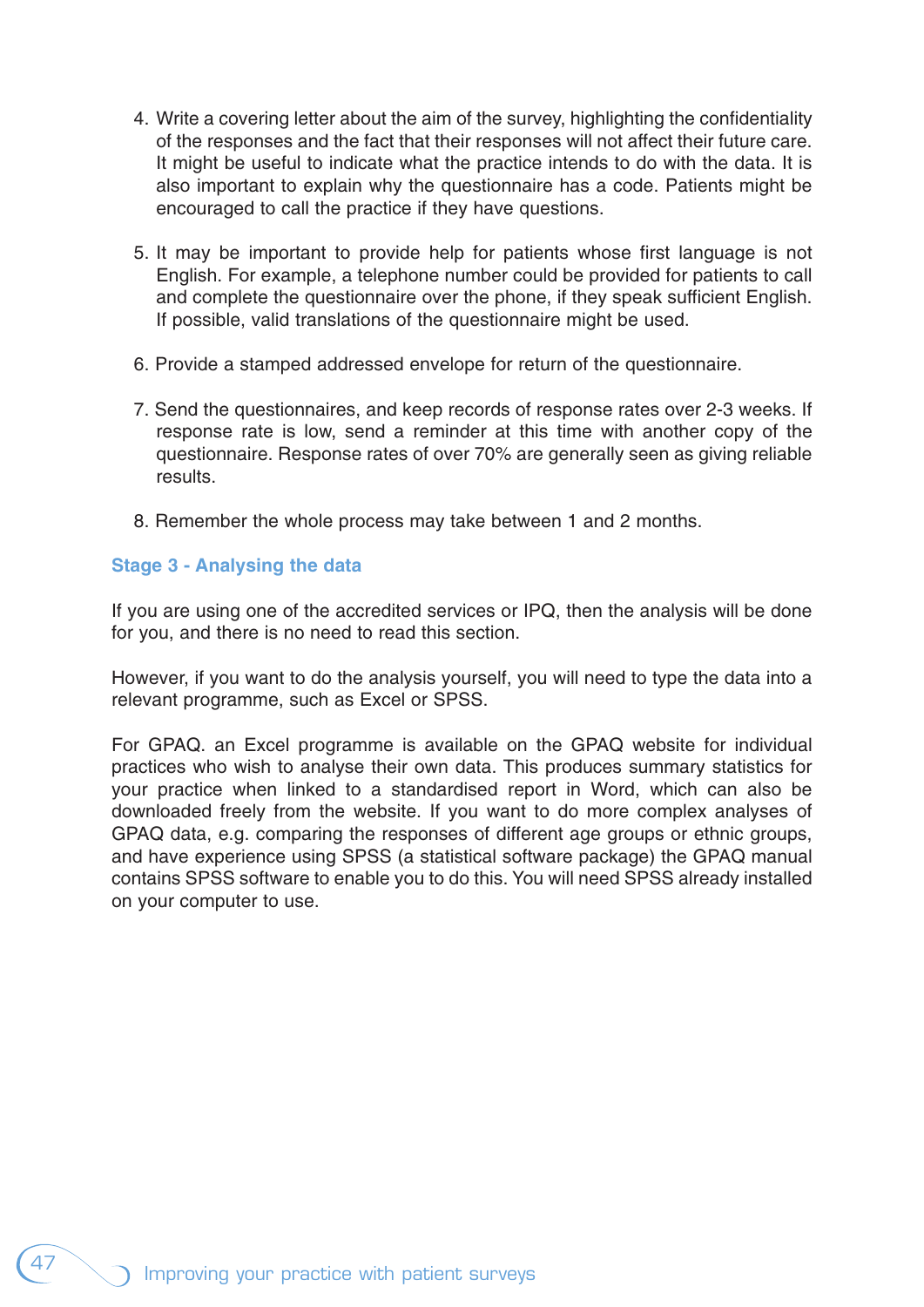## **Appendix 2.**

This appendix includes reproductions of IPQ and the consultation and postal versions of GPAQ.

IPQ is available in a number of different languages, including Arabic, Cantonese, Czech, Farsi, Gujurati, Hindi, Italian, Portuguese, Punjabi, Pushto, Somali, Tamil, Urdu, Welsh. Please contact IPQ via their website (www.ex.ac.uk/cfep/ipq.htm ) for details of further translations. There is also a version of IPQ for nurses and for Allied Health Professionals.

(www.gpaq.info). GPAQ is available in Urdu and Gujurati translations. Translations will also be available later in 2004 in Arabic, Somali, Urdu, Punjabi and Chinese (Mandarin). These will be available from Patient Dynamics, one of the approved suppliers of GPAQ analysis services (http://www.patientdynamics.org.uk). Details of other translations of GPAQ will be made available on the GPAQ website when they are available. GPAQ also has a version for nurses to use, available from the GPAQ website.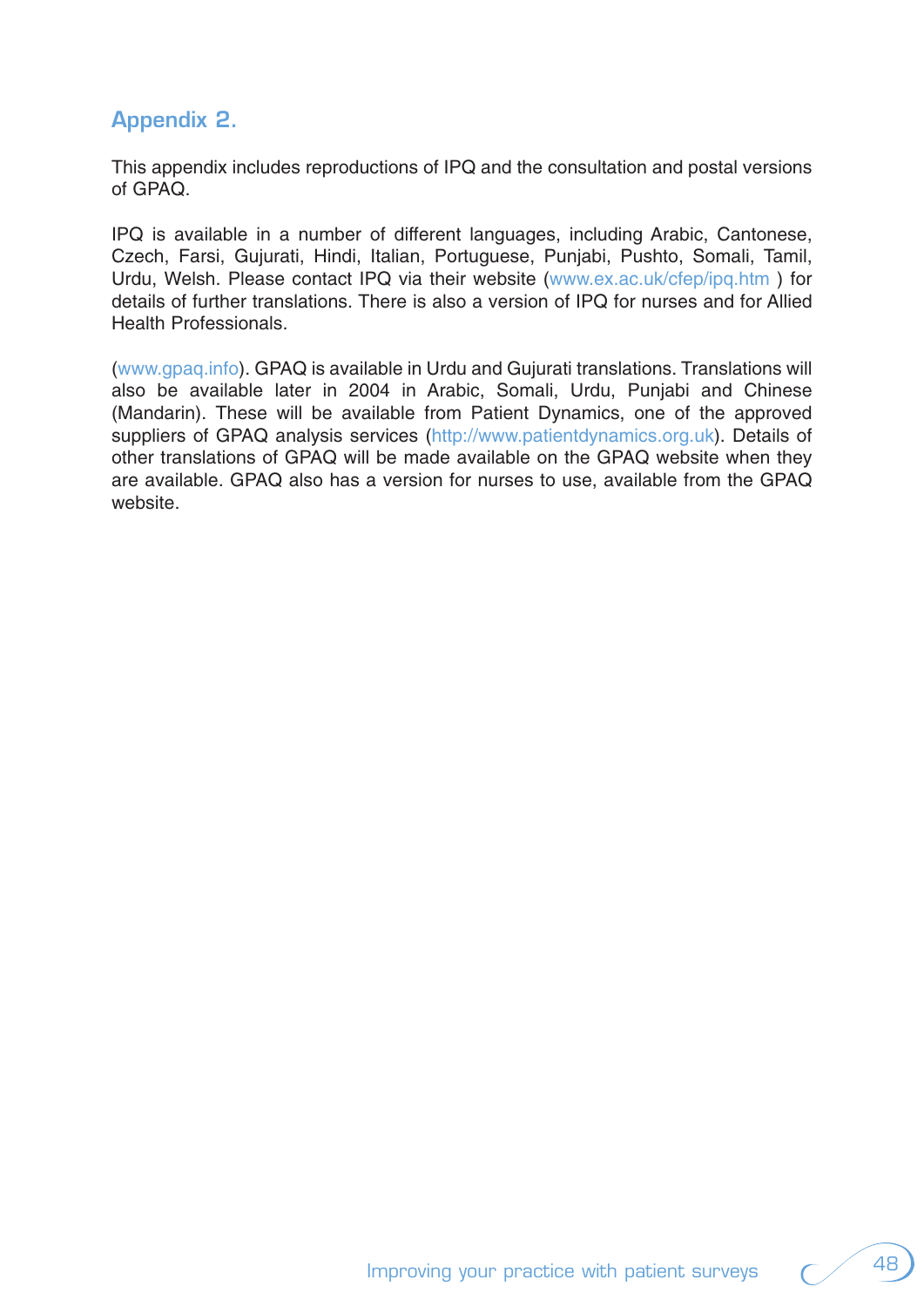## **IMPROVING PRACTICE QUESTIONNAIRE**

**DOCTOR'S NAME:** 

#### YOU CAN HELP THIS GENERAL PRACTICE IMPROVE ITS SERVICE

- The practice and the doctors at this surgery would welcome your honest feedback.
- Please do not write your name on this survey.
- 

Please read and complete this survey after you have seen the doctor.<br>PLEASE RATE EACH OF THE FOLLOWING AREAS BY CIRCLING ONE NUMBER ON EACH LINE.

|                                                                                  | Poor. | Fair | Good | Verv | Good Excellent |
|----------------------------------------------------------------------------------|-------|------|------|------|----------------|
| <b>ABOUT THE PRACTICE</b>                                                        |       |      |      |      |                |
| 1. Your level of satisfaction with the practice's opening hours                  | п     | 2    | 3    | 4    | 5              |
| 2. Ease of contacting the practice on the telephone                              |       | 2    | â    | 4    | ς              |
| 3. Satisfaction with the day and time arranged for your appointment              |       |      | Э    | 4    | 5              |
| 4. Chances of seeing a doctor within 48 hours                                    |       |      | з    | 4    | 5              |
| 5. Chances of seeing the doctor of your choice                                   |       | z    | 3    | 4    | 5              |
| 6. Opportunity of speaking to a doctor on the telephone when necessary           |       | 2    | 3    | 4    | 5              |
| 7. Comfort level of waiting room (eg, chairs, magazines).                        |       | 2    | 3    | 4    | 5              |
| 8. Length of time waiting in the practice to see the doctor                      | 1     | 2    | 3    | 4    | s              |
| <b>ABOUT THE DOCTOR</b> (relian you just save)                                   |       |      |      |      |                |
| 9. My overall satisfaction with this visit to the docto-                         | 1     | 2    | Э    | 4    | s              |
| 10. The warmth of the doctor's greeting to me was                                | 1     | 2    | э    | 4    | š              |
| 11. On this visit I would rate the doctor's ability to really listen to<br>me as |       | 2    | Э    | 4    | š              |
| 12. The doctor's explanations of things to me were                               | 1     | 2    | 3    | 4    | 5              |
| 13. The extent to which I felt reassured by this doctor was                      | 1     | 2    | э    | 4    | 5              |
| 14. My confidence in this doctor's ability is                                    | 1     | 2    | з    | 4    | ς              |
| 15. The opportunity the doctor gave me to express my concerns or<br>fenis was    |       | 2    | з    | 4    | 5              |
| 16. The respect shown to me by this doctor was                                   | 1     | 2    | э    | 4    | 5              |

PLEASE TURN OVER

NO.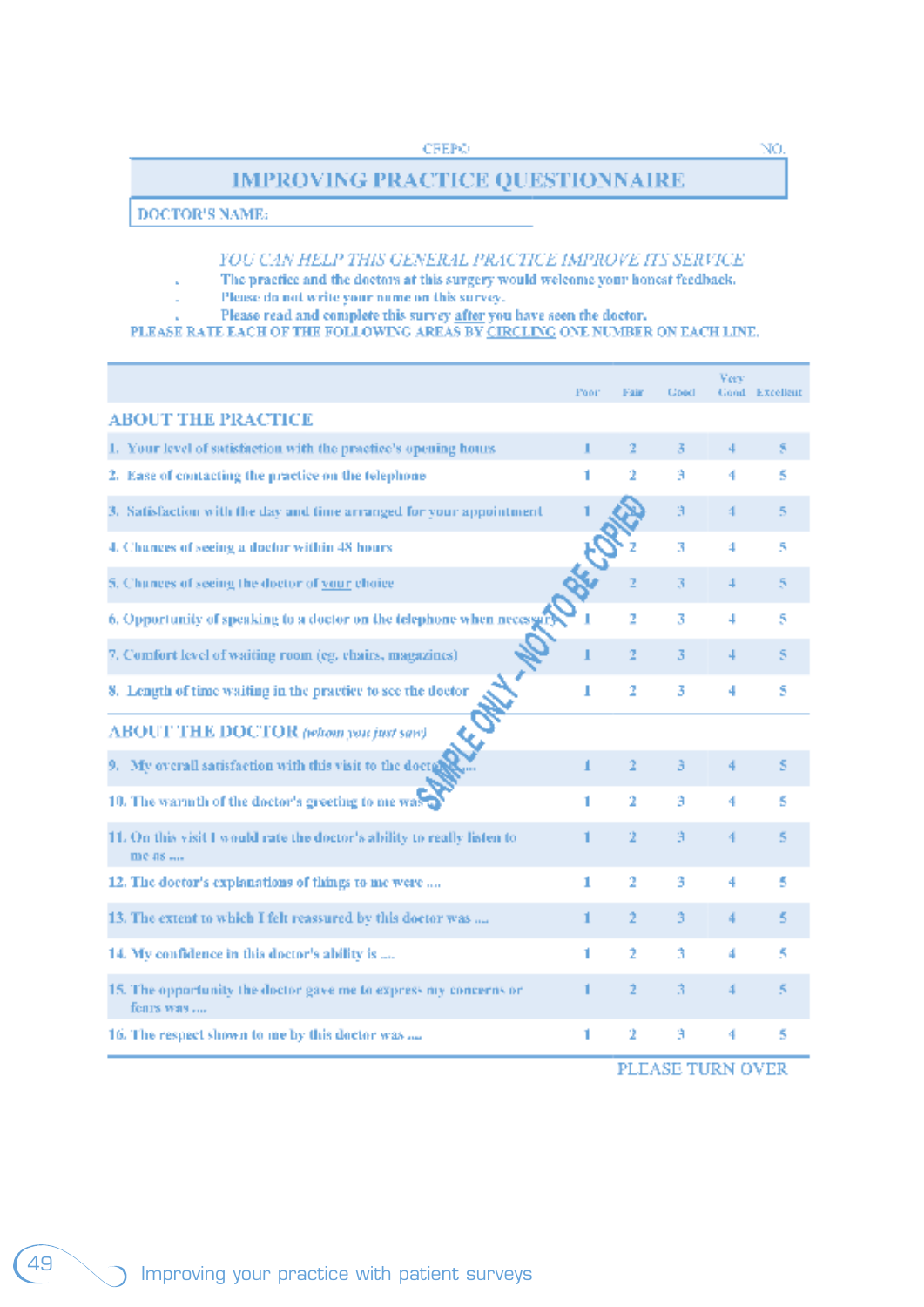| <b>ABOUT THE DOCTOR (Continued)</b>                                                                                                                                                                                 | Puur | Fair | Goud      | Very<br>Good | Freiglient |
|---------------------------------------------------------------------------------------------------------------------------------------------------------------------------------------------------------------------|------|------|-----------|--------------|------------|
| 17. The amount of time given to me for this visit was                                                                                                                                                               | ı    | z.   | з         | 4            | 5          |
| 18. This doctor's consideration of my personal situation in deciding a<br>treatment or advising me was                                                                                                              | ı    | 2    | 3         | 4            | 5          |
| 19. The doctor's concern for me as a person in this visit was                                                                                                                                                       | п    | ż.   | з         | 4            | 5          |
| 20. The recommendation I would give to my friends about this doctor<br>would be                                                                                                                                     |      | z.   | 3         | 4            | 5          |
| <b>ABOUT THE STAFF</b>                                                                                                                                                                                              |      |      |           |              |            |
| 21. The manner in which you are treated by the reception staff                                                                                                                                                      |      |      | 3         | 4            | 5          |
| 22. Respect shown for your privacy and confidentiality                                                                                                                                                              |      |      | 3         | 4            | 5          |
| 23. Information provided by the practice about its services<br>(eg. repeat prescriptions, test results, cost of private certificate                                                                                 |      |      | 3         |              | 5          |
| 24. The opportunity for making compliments or complaints to this<br>practice about its service and quality of care                                                                                                  |      | 2    | 3         | 4            | 5          |
| <b>FINALLY</b>                                                                                                                                                                                                      |      |      |           |              |            |
| 25. The information provided by this practice about hogy<br>prevent illness and stay healthy (eg. alcahol use, health risks<br>of smoking, dict habits, etc) was                                                    |      |      | 3         |              | 5          |
| 26. The availability and administration of reminency systems for<br>ongoing health checks is                                                                                                                        |      | ż    | 3         | 4            | 5          |
| 27. The practice's respect of your right to seek awkened opinion<br>or complementary medicine was                                                                                                                   |      | 2    | 3         |              | 4          |
| Any comments about how this practice could improve their service?                                                                                                                                                   |      |      |           |              |            |
| Any comments about how the doctor could improve?                                                                                                                                                                    |      |      |           |              |            |
| The following questions provide us only with general information about the range of people who have<br>responded to this survey. This information will not be used to identify you and will remain<br>confidential. |      |      |           |              |            |
| What is your postcode?<br>How old are you, in years?                                                                                                                                                                |      |      |           |              |            |
| Are you Labor Female<br>Was this visit with your usual GP?<br>Male<br>Less than five years<br>How many years have you heen attending this Proctice?                                                                 |      |      | Ves<br>Nn |              |            |
| Five to ten years<br>More than ten years                                                                                                                                                                            |      |      |           |              |            |

THANK YOU FOR YOUR TIME AND ASSISTANCE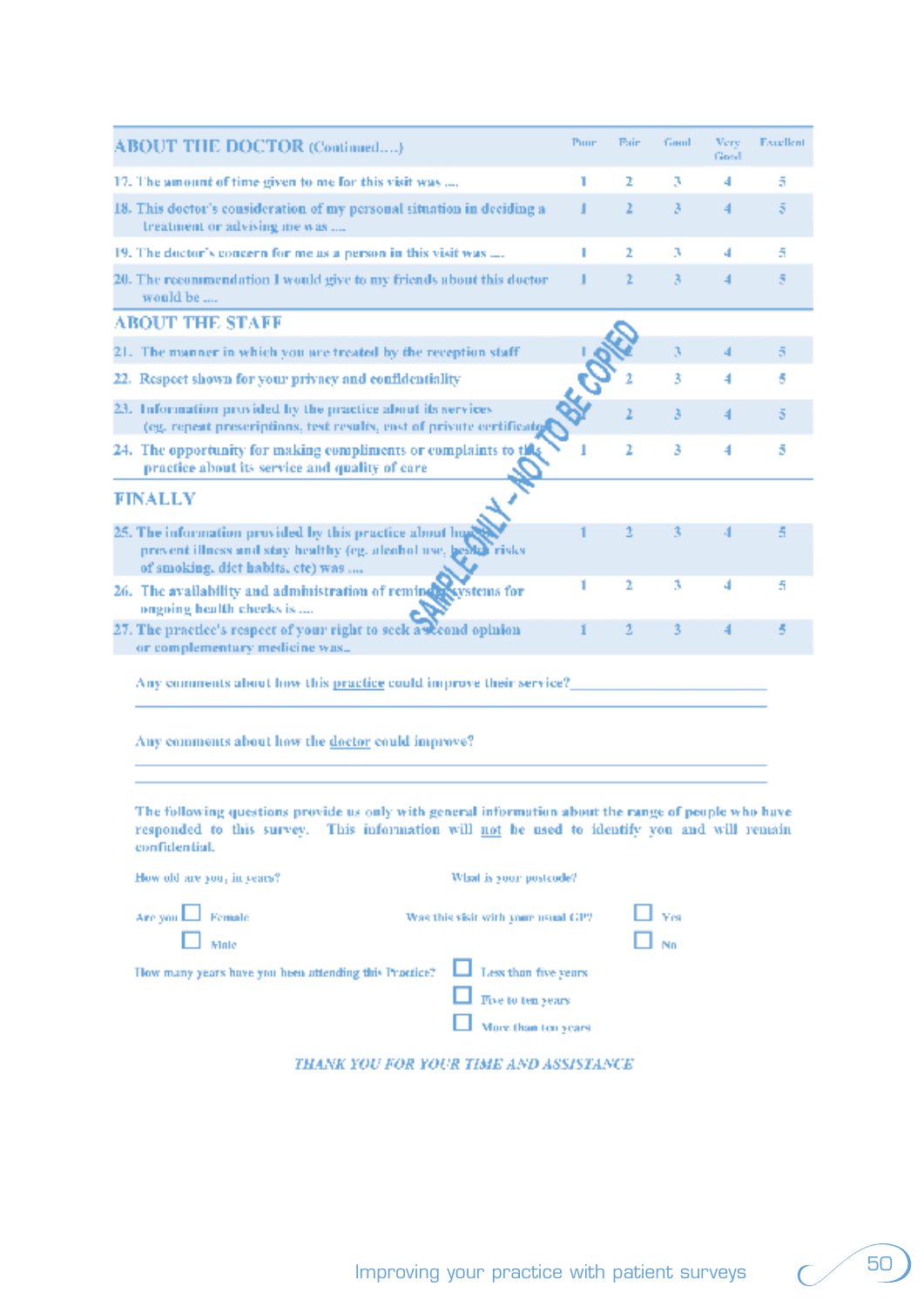## **Consultation Version**

|  | Practice   GP   Patient                       |        |  |  |
|--|-----------------------------------------------|--------|--|--|
|  | The General Practice Assessment Questionnaire |        |  |  |
|  |                                               | (GPAQ) |  |  |

#### Doar Patient

We would be gratabilityou would complete this survey shout your ganaral practice and your visit today.

The doctors at your practice want to provide the highast stendard of care. Feadback from this survey will enable them to identify areas that may need improvement. Your opinions are therefore very valuable.

Please answer ALL the questions that apply to you. There are no right or wrong answers and your doctor will NOT be able to identify your individual responses.

Thank you.

Because part of the survey is about the doctor you saw today, please write the doctor's name below

The ductor I saw today was Dr =

|   |                                                                                                            |                             | None                                    | Orce<br>on hydro-       | Three<br>or faut                                    | Five.<br>or six.               | Seven<br><b>Broas or</b>          |
|---|------------------------------------------------------------------------------------------------------------|-----------------------------|-----------------------------------------|-------------------------|-----------------------------------------------------|--------------------------------|-----------------------------------|
| 1 | In the past 12 months, how many times have<br>you seen a doctor from your practice?                        |                             | $\sim$ 1                                | $-2$                    | .1068<br>ö                                          | times<br><b>A</b>              | more<br>S.                        |
| 2 | How do you rate the way you are treated by                                                                 |                             | <b>Vary</b><br>poor                     | <b>Hoor</b>             | Good<br>Fair                                        | Very<br>ucod                   | Excellent                         |
|   | receptioniete at your practice?                                                                            |                             | $-1$                                    |                         |                                                     | н<br>l a                       | L.                                |
| 3 | a) How do you rate the hours that your                                                                     |                             | <b>Very</b>                             | Hope                    | Fair<br>Good                                        | Very.<br>ranodi                | Expellent                         |
|   | practice is open for appointments?                                                                         |                             | poor<br>$\sim$ 1                        | l ∣a                    | - 16                                                | $\sim$                         | ×                                 |
|   | b) What additional hours would you like the<br>practice to be open? (please tick all that<br><b>APPINT</b> |                             | Early:<br>marning                       | Lurch<br>times.<br>- 19 | Evenings                                            | Weekends                       | None, I am<br>satisfied<br>$\sim$ |
| 4 | Thinking of times when you want to see a particular doctor: (plaase tick one box only).                    |                             |                                         |                         |                                                     |                                |                                   |
|   |                                                                                                            | Same<br>Next<br>day.<br>dav | William<br>working<br>2 working<br>days | days                    | Within 3<br>Will in 4<br>working<br>versing<br>dewe | 5 or more.<br>work no.<br>daws | Does not<br>apply                 |
|   | a) How quickly de you usually<br>get to see that doctor?                                                   |                             |                                         |                         | 14<br>- 3                                           |                                | 17                                |
|   |                                                                                                            | Poor<br><b>Very</b>         | Fair                                    | Good                    | Very                                                | Excellent                      | Does not                          |
|   | b) I low do you rate this?                                                                                 | poor                        | z<br>- 2                                |                         | good<br>ы<br>١s                                     | ۰                              | app y<br>÷                        |

O GPAQ is copyright of the  $\frac{1}{\epsilon} \begin{vmatrix} 2 \\ 3 \end{vmatrix}$  National Primary Care Research and Development Centre. University of Manchester

www.gpaq.info

**Consultation Version 1.0**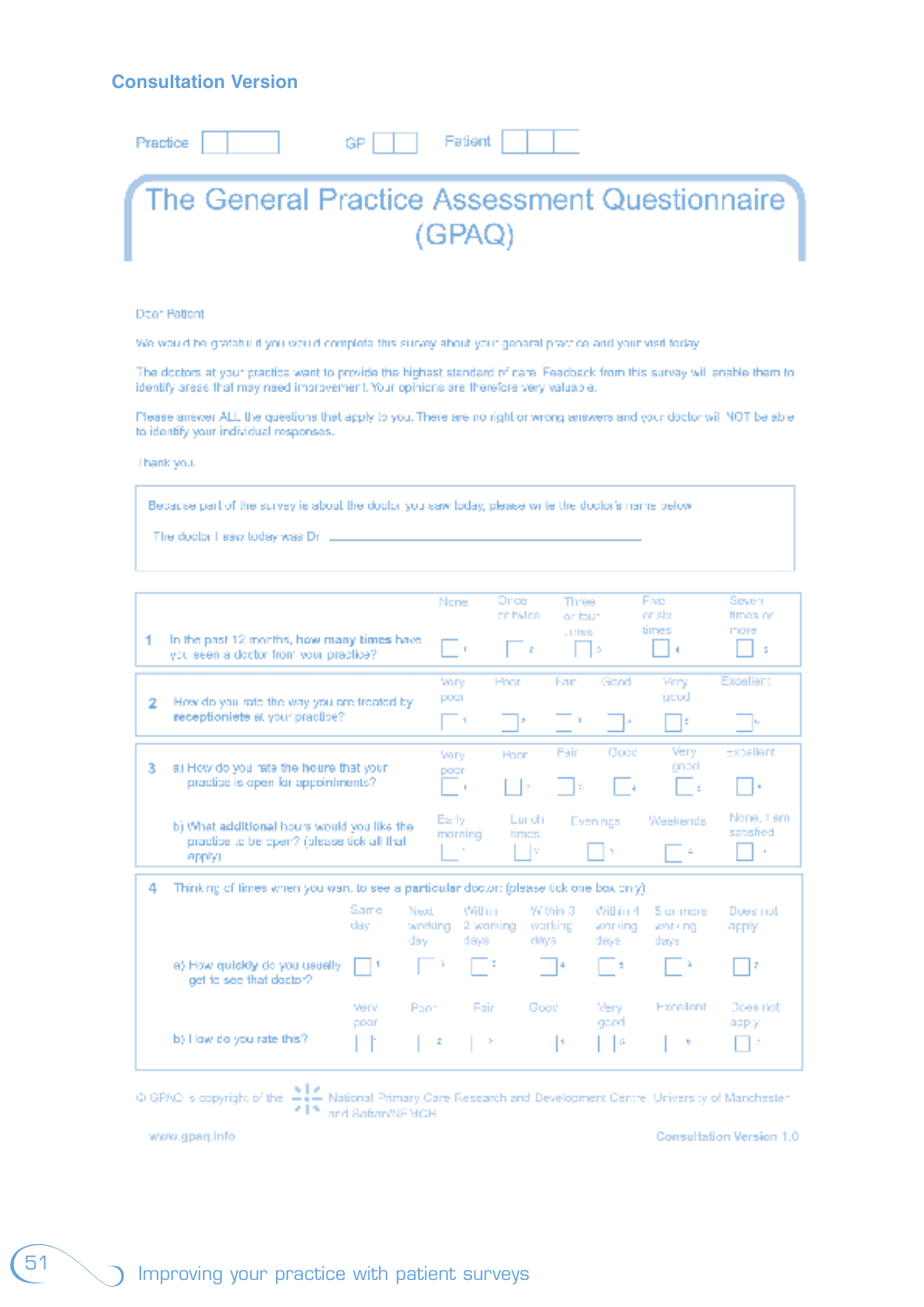|                                             | Same<br>day    | Next<br>warking<br>387 | Within 8<br>werking<br>days | Within S<br>working<br>days | Within 4<br>worlding<br>days                                                                                                                                                                                                                                                                  | 5 or more<br>working<br>days | Doce ript<br>apply |
|---------------------------------------------|----------------|------------------------|-----------------------------|-----------------------------|-----------------------------------------------------------------------------------------------------------------------------------------------------------------------------------------------------------------------------------------------------------------------------------------------|------------------------------|--------------------|
| a) How quickly do you usually.<br>get seen? | <b>COLLEGE</b> |                        |                             |                             | $\sqrt{2}$ , $\sqrt{2}$ , $\sqrt{2}$ , $\sqrt{2}$ , $\sqrt{2}$ , $\sqrt{2}$ , $\sqrt{2}$ , $\sqrt{2}$ , $\sqrt{2}$ , $\sqrt{2}$ , $\sqrt{2}$ , $\sqrt{2}$ , $\sqrt{2}$ , $\sqrt{2}$ , $\sqrt{2}$ , $\sqrt{2}$ , $\sqrt{2}$ , $\sqrt{2}$ , $\sqrt{2}$ , $\sqrt{2}$ , $\sqrt{2}$ , $\sqrt{2}$ , |                              |                    |
|                                             | Mary<br>poor   | Poor                   | Hain                        | Good                        | Very<br>cood                                                                                                                                                                                                                                                                                  | Excellent                    | Does not<br>gpoly  |
| b) How do you rate this?                    |                | $\sim$ 14              |                             |                             | <b>Britain Property Committee Property</b>                                                                                                                                                                                                                                                    |                              |                    |

| 6 If you need to see a GP urgently, can you | <b>BUCK</b> | Tion't know haver needed to |
|---------------------------------------------|-------------|-----------------------------|
| inormally get spen on the same day?         |             |                             |

|                                                                                                                            | b minutes.<br>$or$ $A$ 99 | 6-10- | minutes | 11-20<br>minutes                                                                                                                                                                                                                              | $21 - 50$<br>minutes | Meret than<br>30 minutes |
|----------------------------------------------------------------------------------------------------------------------------|---------------------------|-------|---------|-----------------------------------------------------------------------------------------------------------------------------------------------------------------------------------------------------------------------------------------------|----------------------|--------------------------|
| a) How long do you usually have to wait at<br>the practice for your consultations to<br>begin? (places fick one box only). | <b>State State</b>        |       |         |                                                                                                                                                                                                                                               |                      |                          |
|                                                                                                                            | Very<br>DOOR              | Popri | Fair    | Gand                                                                                                                                                                                                                                          | Very<br>quod         | Excelert                 |
| b) How do you rate this?                                                                                                   |                           |       |         | $\begin{bmatrix} 1 & 1 \end{bmatrix}$ , $\begin{bmatrix} 1 & 1 \end{bmatrix}$ , $\begin{bmatrix} 1 & 1 \end{bmatrix}$ , $\begin{bmatrix} 1 & 1 \end{bmatrix}$ , $\begin{bmatrix} 1 & 1 \end{bmatrix}$ , $\begin{bmatrix} 1 & 1 \end{bmatrix}$ | 15                   |                          |

| Thinking of times you have phoned the practice, how do you rate the following.                                                                                                                                                                                                                                                                                                          |               |  |                     |       |  |                                      |
|-----------------------------------------------------------------------------------------------------------------------------------------------------------------------------------------------------------------------------------------------------------------------------------------------------------------------------------------------------------------------------------------|---------------|--|---------------------|-------|--|--------------------------------------|
| a) Aplity to get through to the practice on.                                                                                                                                                                                                                                                                                                                                            | Very.<br>poor |  | Poor Fair Good Very | good. |  | Excellent Don't knowl<br>nover tried |
| the phone?                                                                                                                                                                                                                                                                                                                                                                              |               |  |                     |       |  |                                      |
| b) Ability to speak to a cooter on the phone.<br>when you have a question or need medical $\begin{bmatrix} -1 & 1 & 2 \end{bmatrix}$ $\begin{bmatrix} -2 & 1 & 8 \end{bmatrix}$ $\begin{bmatrix} 4 & 1 \end{bmatrix}$ $\begin{bmatrix} 4 & 1 \end{bmatrix}$ $\begin{bmatrix} 4 & 1 \end{bmatrix}$ $\begin{bmatrix} 2 & 1 \end{bmatrix}$ $\begin{bmatrix} 7 & 1 \end{bmatrix}$<br>adMoe? |               |  |                     |       |  |                                      |

| This question asks about your usual doctor. If you don't have a tusual doctor', answer about the one-         |
|---------------------------------------------------------------------------------------------------------------|
| dector at your practice whem you knew best. If you don , know any of the doctors, go straight to question 10. |

|                                                            | Abways       | Almast<br>a ways. | A lot of<br>the.<br>ernit                 | Sama<br>o' the<br>hme | Almost<br><b>TEVER</b> | Newar     |
|------------------------------------------------------------|--------------|-------------------|-------------------------------------------|-----------------------|------------------------|-----------|
| a) in general, how often do you see your.<br>usual doctor? |              |                   | $\Box$ $\rightarrow$ $\Box$ $\rightarrow$ |                       | $\sim$ $\sim$ $\sim$   | - 11      |
|                                                            | Very<br>poer | <b>Hoor</b>       | Fair                                      | Gapd                  | Very<br>gpon           | Excellent |
| <b>D)</b> How do you rate this?                            |              |                   |                                           |                       |                        |           |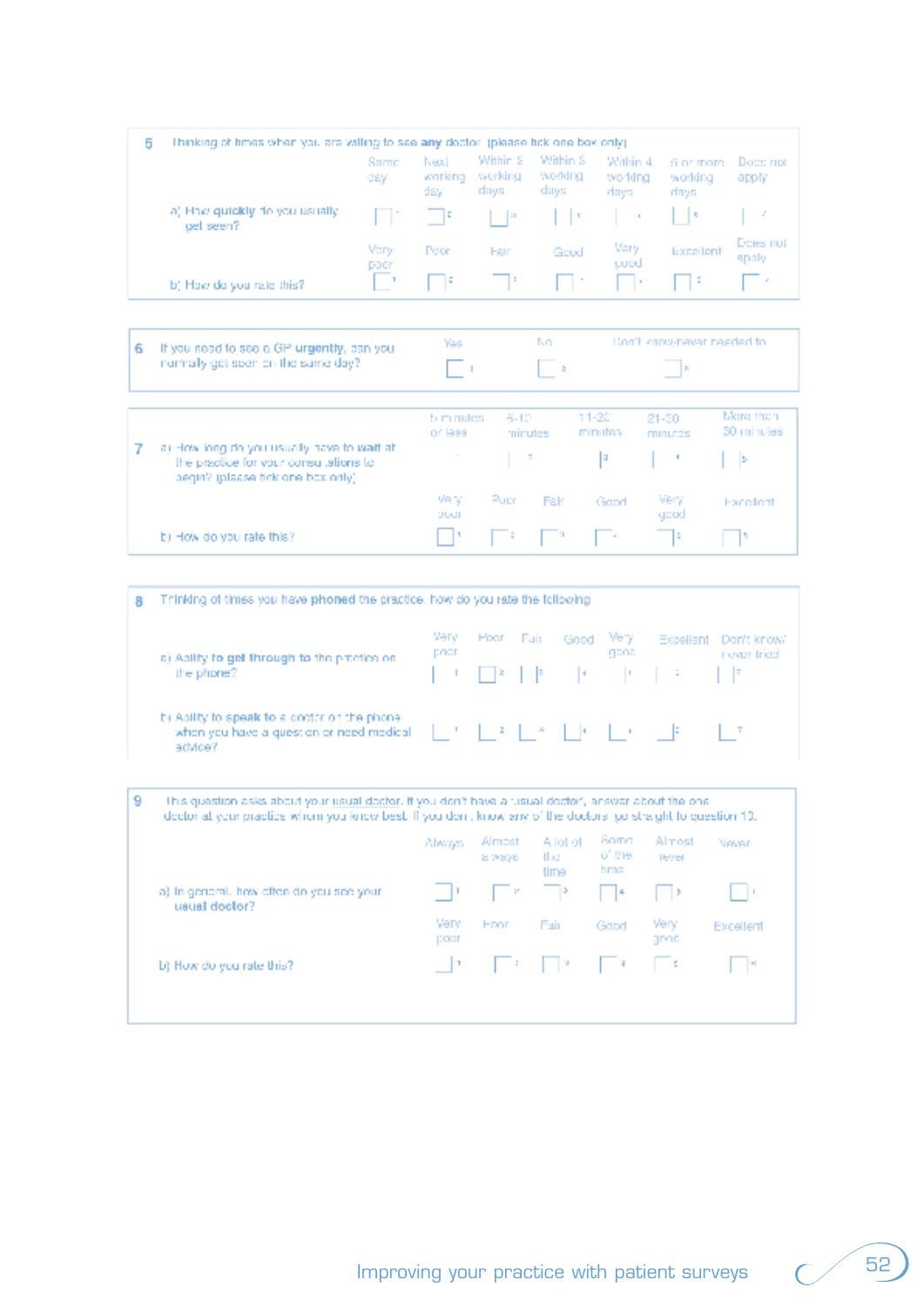| 10 | Thinking about your consultation with the doetor today, how do you rate the following: |              |                  |                      |                                                          |               |                         |                    |  |
|----|----------------------------------------------------------------------------------------|--------------|------------------|----------------------|----------------------------------------------------------|---------------|-------------------------|--------------------|--|
|    |                                                                                        | Very<br>poor | Poor             | Hair:                | Good                                                     | Very.<br>geod | <b>Excellent</b>        | Does not<br>apply. |  |
|    | a) How thereughly the codor asked about<br>your symptoms and how you are feeling?      |              | <b>The State</b> | $\sim$ $\frac{1}{2}$ | $-1$                                                     | LВ            | $\mathbf{U}=\mathbf{0}$ | -7                 |  |
|    | 5) How well the doctor listened to what you<br>had to say?                             |              | - 12             |                      | $\begin{array}{ccc} & \cdot & \cdot & \cdot \end{array}$ | $\sim$ 5      | $\mathbb{R}^n$          |                    |  |
|    | c) How well the doctor put you at ease.<br>Criciaminese leptysical exprimation?        |              | ×                |                      | $\sim$ 4                                                 | s,            | lк.                     | $\mathbb{R}$       |  |
|    | d) How much the cootor involved you in<br>decleiona about your cara?                   |              | $\sim$ 100       |                      | $-3$ $-1$                                                |               | 6                       |                    |  |
|    | a) How well the doctor explained your<br>problems or any treatment that you need?      |              | $\mathbb{R}^p$   | -12                  | - 1 H                                                    | 15            | 1 H                     | - 7                |  |
|    | f) The amount of time your doctor spent with<br>you today?                             |              |                  | - 12                 |                                                          | - la          | $\sim$ 10               | Ŧ.                 |  |
|    | g) The doctor's patience with your questions.<br>or worries?                           |              | $\sim$ 2         | - 13                 | <b>Control</b>                                           |               | $\sim$ 10               |                    |  |
|    | h) The doctor's caring and concern for you?                                            | - 11         | - 12             |                      |                                                          |               |                         | ЛX.                |  |

| 11. | Mer seeing the doctor today<br>do you feet.           | Much more<br>than before<br>the visit | A little more<br>than before<br>the visit                                                                                                                                                                                                                                                                                                                                                                                                                                                                                                                                           | The same or<br>less than<br>before the<br>Msih | Does not<br>app y |
|-----|-------------------------------------------------------|---------------------------------------|-------------------------------------------------------------------------------------------------------------------------------------------------------------------------------------------------------------------------------------------------------------------------------------------------------------------------------------------------------------------------------------------------------------------------------------------------------------------------------------------------------------------------------------------------------------------------------------|------------------------------------------------|-------------------|
|     | a) able to understand your problem(s).<br>or illness? |                                       |                                                                                                                                                                                                                                                                                                                                                                                                                                                                                                                                                                                     | 工学                                             |                   |
|     | b) able to cope with your problem(s).<br>or illness?  |                                       | $\begin{array}{ccc} \begin{array}{ccc} \end{array} & \begin{array}{ccc} \end{array} & \begin{array}{ccc} \end{array} & \begin{array}{ccc} \end{array} & \begin{array}{ccc} \end{array} & \begin{array}{ccc} \end{array} & \begin{array}{ccc} \end{array} & \begin{array}{ccc} \end{array} & \begin{array}{ccc} \end{array} & \begin{array}{ccc} \end{array} & \begin{array}{ccc} \end{array} & \begin{array}{ccc} \end{array} & \begin{array}{ccc} \end{array} & \begin{array}{ccc} \end{array} & \begin{array}{ccc} \end{array} & \begin{array}{ccc} \end{array} & \begin{array}{$ |                                                |                   |
|     | c) able to keep yourself healthy?                     |                                       | ココンティー アーティーロック                                                                                                                                                                                                                                                                                                                                                                                                                                                                                                                                                                     |                                                | n e               |
|     |                                                       |                                       |                                                                                                                                                                                                                                                                                                                                                                                                                                                                                                                                                                                     |                                                |                   |

| 12. All things considered, how satisfied are you with your practice? (please tick only one box). |  |                                                                                     |  |  |  |  |  |  |
|--------------------------------------------------------------------------------------------------|--|-------------------------------------------------------------------------------------|--|--|--|--|--|--|
|                                                                                                  |  | . Completely setisticit     2 Very setistied     3 Fairly satisfied       1 Neutral |  |  |  |  |  |  |
|                                                                                                  |  | □ Fairly cleanlisfied < < Nery dissalisfied < Complotely dissalisfied               |  |  |  |  |  |  |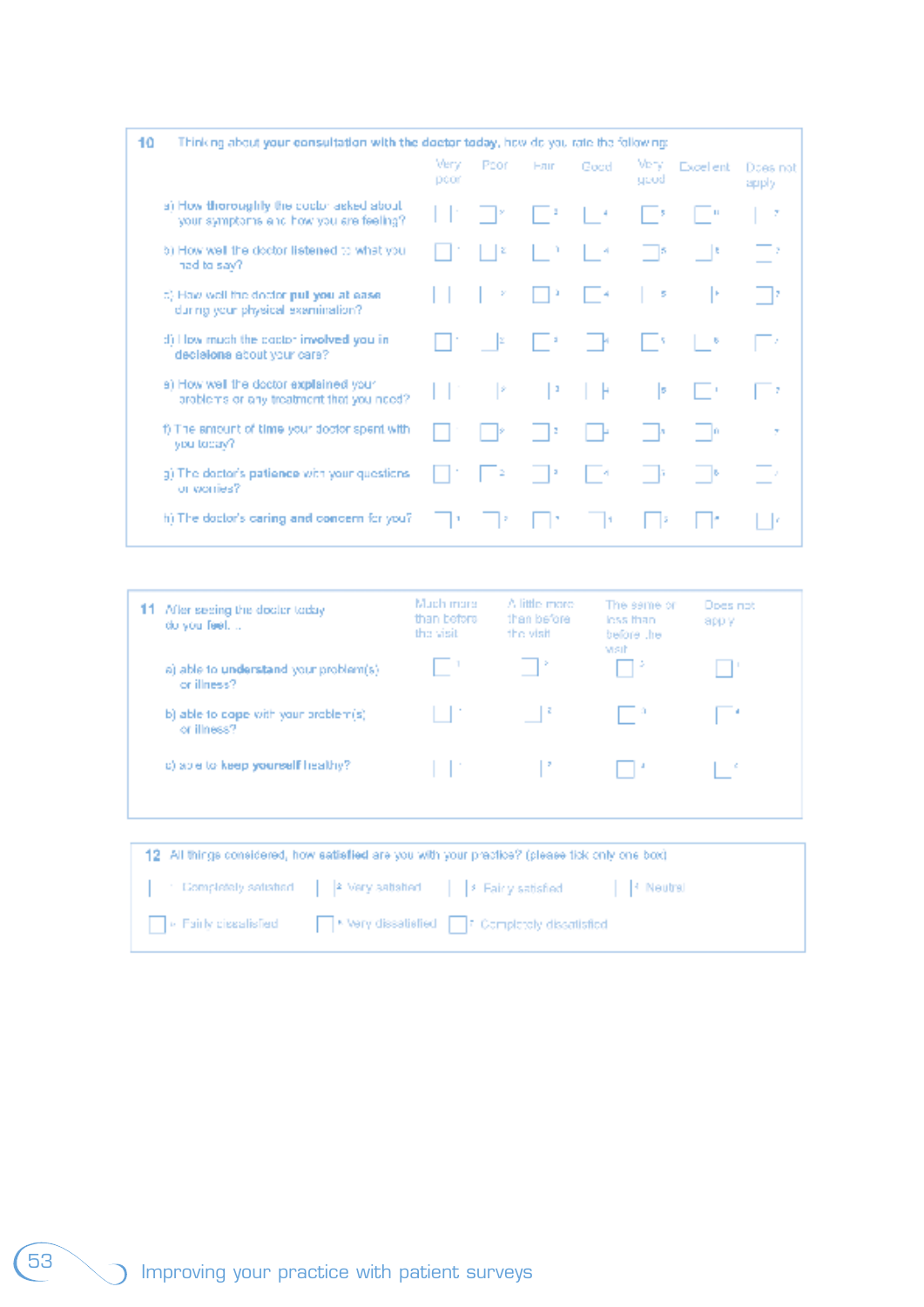| 13 Are you:<br><sup>1</sup> Maia                                                                                                                                                                               | ≄ Female                       |
|----------------------------------------------------------------------------------------------------------------------------------------------------------------------------------------------------------------|--------------------------------|
| 14 How old are you? _________________________ years                                                                                                                                                            |                                |
| 15 Do you have any long-standing illness, disability<br>or infirmity? By long-standing we mean anything<br>hat has troubled you over a beried of time or that<br>s likely to affect you over a period of time. | Yes<br>$2 - N0$                |
| 16 Which ethnic group colyou balong to? (please tick one box).<br>i Whte                                                                                                                                       | M xed<br>a                     |
| Black or Black British                                                                                                                                                                                         | Chinese                        |
| Asian or Asian British                                                                                                                                                                                         | Other ethnic group             |
| Is your accommodation: (please tick one box)<br>17                                                                                                                                                             |                                |
| Comer-nocupled/mortgagesc?                                                                                                                                                                                     | Rented or other errangements?  |
| 18. Which of the following best cescribes you? (please tick one box)                                                                                                                                           |                                |
| Employed (full or part time, including self-employed).                                                                                                                                                         | Looking after your home/family |
| Unemployed and looking for work                                                                                                                                                                                | Relifed from paid work         |
| At school or in full time education                                                                                                                                                                            |                                |
| Unable to work due to long term sickness                                                                                                                                                                       |                                |

Finally, it will help us to understand your answers if you could tell us a little about yourself:

Thank you for taking time to complete this questionnaire.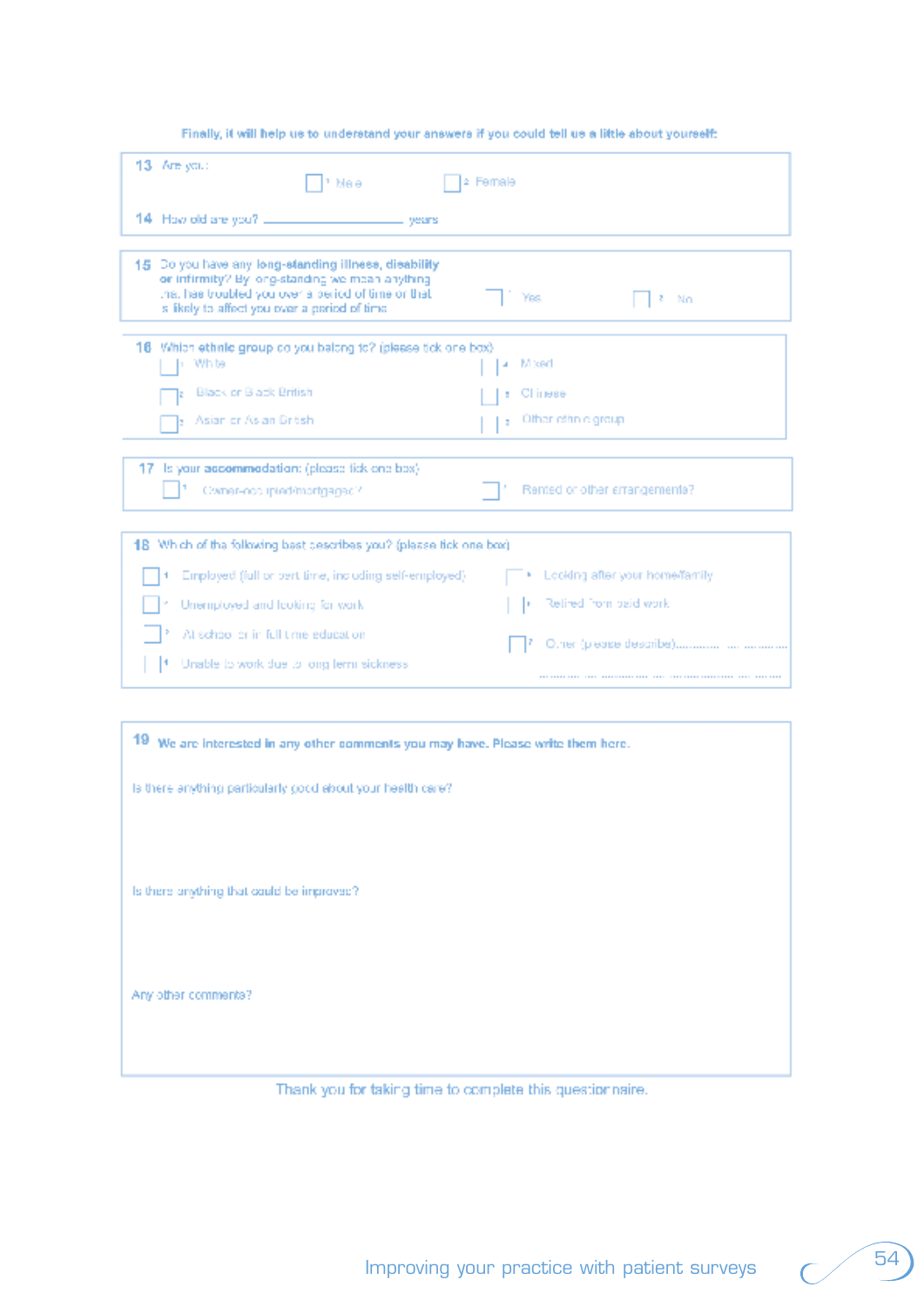#### **Postal Version**

Practice Patient



#### **Dear Patient**

We would be grateful if you would complete this survey about your general practice.

Your practice wants to provide the highest standard of care. Feedback from this survey will enable the practice to identify areas that may need improvement. Your opinions are therefore very valuable.

Please answer ALL the questions that apply to you. There are no right or wrong answers and staff will NOT be able to identify your individual responses.

Thank you.

|   |                                                                                          | Nore            | Quite<br>or twice | Three<br>or four         | Fion<br>or six | Seivern<br>times or   |
|---|------------------------------------------------------------------------------------------|-----------------|-------------------|--------------------------|----------------|-----------------------|
|   | In the cast 12 months, how many times have<br>you seen a doctor from your practice?      | - 13            | z                 | <b>times</b><br><b>1</b> | tmes           | mere<br>n.            |
| 2 |                                                                                          | Very<br>pann    | Poor              | Good<br>For.             | Very<br>poad   | Excellent             |
|   | How do you rate the way you are treated by<br>receptionists at your practice?            |                 |                   | - 14                     | 1. JE          |                       |
|   |                                                                                          | <b>Meny</b>     | Poor              | Fair<br>Gaod             | Vary<br>gaud   | Excellent             |
| з | a) How do you rate the hours that your<br>practice is open for appointments?             | poor            | T.                |                          |                | $\sim$ 100            |
|   | b) What additional hours would you like the<br>neading In he roan? (Nease lick all that: | Farly<br>moming | Lunch<br>times.   | Evenings                 | Weekends       | None Lam<br>salisfied |

p.

| 4<br>Thinking of times when you want to see a particular doctor: (please fick one box only). |                                                           |                |                                |                              |                                |                              |                                                                                                                                                                                                                                                                                               |                   |
|----------------------------------------------------------------------------------------------|-----------------------------------------------------------|----------------|--------------------------------|------------------------------|--------------------------------|------------------------------|-----------------------------------------------------------------------------------------------------------------------------------------------------------------------------------------------------------------------------------------------------------------------------------------------|-------------------|
|                                                                                              |                                                           | Same<br>dsy    | <b>Next</b><br>working<br>day. | Within<br>2 working<br>dras. | Within 3<br>working<br>rda y s | Within 4<br>working<br>days. | 5 or more<br>working<br>days                                                                                                                                                                                                                                                                  | Does not<br>apply |
|                                                                                              | a) How quickly co you usually.<br>get to see that doctor? | and the second |                                |                              |                                |                              | $\Box$ , $\Box$ , $\Box$ , $\Box$ , $\Box$ , $\Box$ , $\Box$ , $\Box$ , $\Box$ , $\Box$ , $\Box$ , $\Box$ , $\Box$ , $\Box$ , $\Box$ , $\Box$ , $\Box$ , $\Box$ , $\Box$ , $\Box$ , $\Box$ , $\Box$ , $\Box$ , $\Box$ , $\Box$ , $\Box$ , $\Box$ , $\Box$ , $\Box$ , $\Box$ , $\Box$ , $\Box$ |                   |
|                                                                                              |                                                           | Very<br>pitar  | Poor                           | Fair                         | Coad                           | <b>Mery</b><br>gnad          | Excellent                                                                                                                                                                                                                                                                                     | Docs not<br>apply |
|                                                                                              | b) How do you rate this?                                  | l P            | $\sim$ 1.8                     | $1 - 5$                      | 1 I A                          | - 13                         |                                                                                                                                                                                                                                                                                               | 17                |

 $\otimes$  GPAQ is expyright of the  $\sum_{i=1}^{n-1}$  National Primary Care Research and Development Contre, University of Manchaster

www.gpaq.info

apply!

Postal Version 1.0

De l

Ŀ.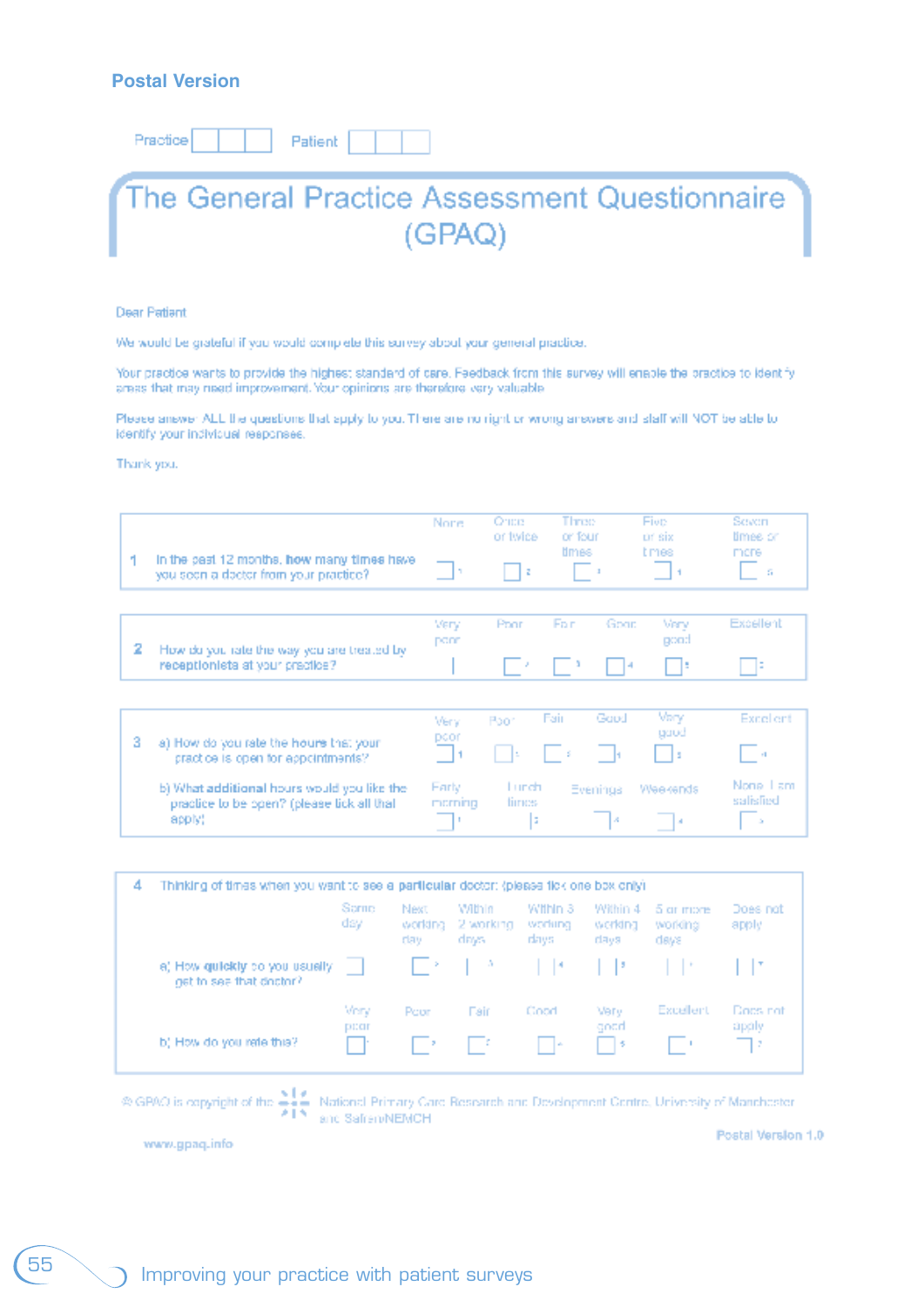| 5 | Thinking of times when you are willing to see any doctor: (please tick one cox only). |                          |                         |                              |                              |                             |                              |                   |
|---|---------------------------------------------------------------------------------------|--------------------------|-------------------------|------------------------------|------------------------------|-----------------------------|------------------------------|-------------------|
|   |                                                                                       | Same<br>day.             | Next<br>working<br>day. | Will in 2<br>warking<br>06/6 | Will in 3<br>working<br>days | Within <<br>working<br>days | 5 or more<br>working<br>daya | Does not<br>app y |
|   | a) How quickly do you usually.<br>pet ssen?                                           | 1   1   1   1            |                         | <b>Contract Contract</b>     | II In                        | <b>Contractor</b>           |                              |                   |
|   |                                                                                       | Very<br>ponn             | Poor                    | Felt                         | Good                         | Vary<br>mad                 | Excellent                    | Dops not<br>sppty |
|   | b) How do you rate this?                                                              | $\overline{\phantom{a}}$ | t in                    | mэ                           | - 14                         | t   s                       |                              | I 12              |

|                                                                                                 | Yetra | BUT. | Don't know/newer naedad to |
|-------------------------------------------------------------------------------------------------|-------|------|----------------------------|
| $\parallel$ 6 If you need to see a GP urgently, can you<br>inormally get seen on the same day?" |       |      |                            |

|                                                                                                                             | 5 minutes<br>or less | 6-10 | minutes | $11 - 23$<br>minutes            | $2 - 20$<br>minures | More than<br>30 minutes |
|-----------------------------------------------------------------------------------------------------------------------------|----------------------|------|---------|---------------------------------|---------------------|-------------------------|
| a) How long do you usually have to wait at<br>the practice for your consultations to<br>begin? (please tick one look only). |                      |      |         | $\mathbb{R}^n$ , $\mathbb{R}^n$ | <b>TEMP</b>         |                         |
|                                                                                                                             | Viery.<br>looor      | Pour | Far     | Gasci                           | Very<br>geod        | Excellent               |
| c) How do you rate this?                                                                                                    |                      |      |         | EN ESPERADO ES                  |                     |                         |

| Thinking of times you have phoned the practice, how co you rate the following:                        |                                                                   |              |  |  |  |                         |  |
|-------------------------------------------------------------------------------------------------------|-------------------------------------------------------------------|--------------|--|--|--|-------------------------|--|
| a) Ability to get through to the practice on.                                                         | Very<br>Poor Fair Good Very Excellent Don't know!<br>gcod<br>poor | never tried. |  |  |  |                         |  |
| the phone?                                                                                            |                                                                   |              |  |  |  |                         |  |
| b) Ability to speak to a doctor on the phone.<br>when you have a guestion or need medical.<br>advige? |                                                                   |              |  |  |  | THE TRIP IN THE INC. IT |  |

The next questions ask about your <u>usual doctor</u>. If you don't have a 'usual doctor', answer about the one doctor at your practice whom you know best. If you don't know any of the doctors, go straight to question  $11$ .

|   |                                                           | ANCVS        | Almost<br>siyaya | A lot of<br>the.<br>tima | Some<br>of the<br>timo | Almost<br>never | Newer     |
|---|-----------------------------------------------------------|--------------|------------------|--------------------------|------------------------|-----------------|-----------|
| 9 | a) In general, how often do you see your<br>usual doctor? |              | - 2              | <b>Contract State</b>    |                        |                 | -16       |
|   |                                                           | Very<br>D20f | Pogr             | Far.                     | Good                   | Very<br>guad    | Excallent |
|   | h) How do you rate this?                                  |              |                  |                          |                        | <b>Contract</b> | -14       |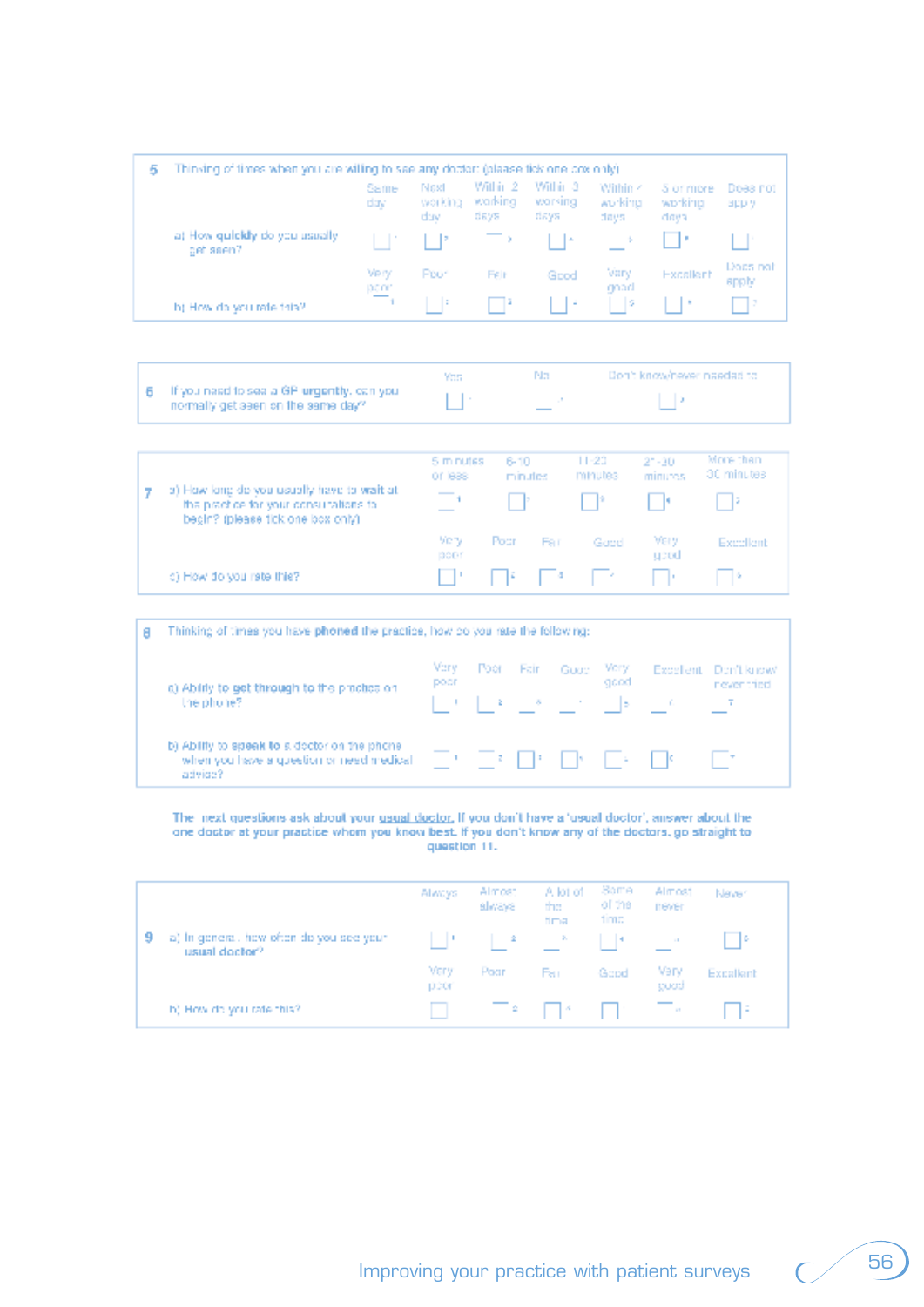| I hinking about when you consult your usual doctor, how do you rate the following: |              |             |                                           |                                                                    |              |           |                   |
|------------------------------------------------------------------------------------|--------------|-------------|-------------------------------------------|--------------------------------------------------------------------|--------------|-----------|-------------------|
|                                                                                    | Verv<br>COOL | <b>Boon</b> | Fair:                                     | Good                                                               | Mery<br>good | Excellent | Does not<br>apply |
| a) How thoroughly the doctor asks about<br>your symptoms and how you are feeling?  | II.          |             |                                           | I.                                                                 | Γŀ           |           | - 17              |
| b) How well the doctor listens to what you<br>have to say?                         |              |             | Þ                                         | $\sim 4$                                                           |              |           | l v               |
| c) How well the cootor puts you at ease.<br>during your physical examination?      |              |             | 1 I F                                     | 1 H                                                                | в            | 16        | <b>1999</b>       |
| d) How much the doctor involves you in<br>declaions about your care?               | $\sim$ 1     |             |                                           |                                                                    |              |           |                   |
| a) How well the doctor explains your<br>problems or any traatment that you need?   |              | $\sim$ 14   |                                           | 4                                                                  | $\sim$ 1     | l C       | $\sim 2$          |
| f) The amount of time your doctor spencs with<br>you?                              | - 19         | Ţz.         | $\mathbb{R}$                              | k.                                                                 | $\sim$ 1     | - 16      | - 17              |
| g) The doctor's patience with your questions.<br>or worries?                       |              | $\sim$ 2    | - 13                                      |                                                                    |              |           | Т×                |
| h) The doctor's caring and concern for you?                                        |              | B           | a                                         |                                                                    |              |           |                   |
|                                                                                    |              |             | $\mathbb{R}^n$<br>$\sim$ $\sim$ $\approx$ | $\mathbb{R}^{\mathbb{Z}^2}$<br>$\sim$ 100 $\pm$<br>$\sim 10^{-12}$ | 10000        |           |                   |

 $\uparrow\uparrow$  . Here, you, seem a nurse from your practice in the past 12 months?  $\Box$  > No. + 90 to<br>question 13  $=$   $\frac{1}{100}$   $\frac{1}{100}$   $\frac{1}{100}$   $\frac{1}{100}$ 

| 12                                                                                | Thinking about the nurse(s) you have seen, how do you rate the following: |             |                                                                                                         |                      |                           |           |
|-----------------------------------------------------------------------------------|---------------------------------------------------------------------------|-------------|---------------------------------------------------------------------------------------------------------|----------------------|---------------------------|-----------|
|                                                                                   | More<br><b>FIDCT</b>                                                      | Poor.       | Fair:                                                                                                   | Gapd                 | Very<br>peop              | Excellent |
| a) How well they listen to what you say?                                          |                                                                           |             | $\frac{1}{2}$ (1) $\frac{1}{2}$ (1) $\frac{1}{2}$ (1) $\frac{1}{2}$ (1) $\frac{1}{2}$ (1) $\frac{1}{2}$ |                      | $\mathbf{I}=\mathbf{I}$ . | $\sim$ 6  |
| b) The quality of care they provide?                                              |                                                                           | $1 - 1 - 2$ |                                                                                                         | <b>The Community</b> | <b>Contract</b>           | $\sim$ 18 |
| c) How well they explain your health.<br>problems or any treatment that you need? |                                                                           |             |                                                                                                         |                      |                           | $\sim$ 16 |

| 13 All things considered, how satisfied are you with your practice? (please tick only one box). |  |                                                                               |  |  |  |  |
|-------------------------------------------------------------------------------------------------|--|-------------------------------------------------------------------------------|--|--|--|--|
|                                                                                                 |  | Completely satisfied 2 Very satisfied 2 Fairly satisfied 2 Noutral            |  |  |  |  |
|                                                                                                 |  | io Fairly dissatisfied in its Very dissatisfied in T. Completely dissatisfied |  |  |  |  |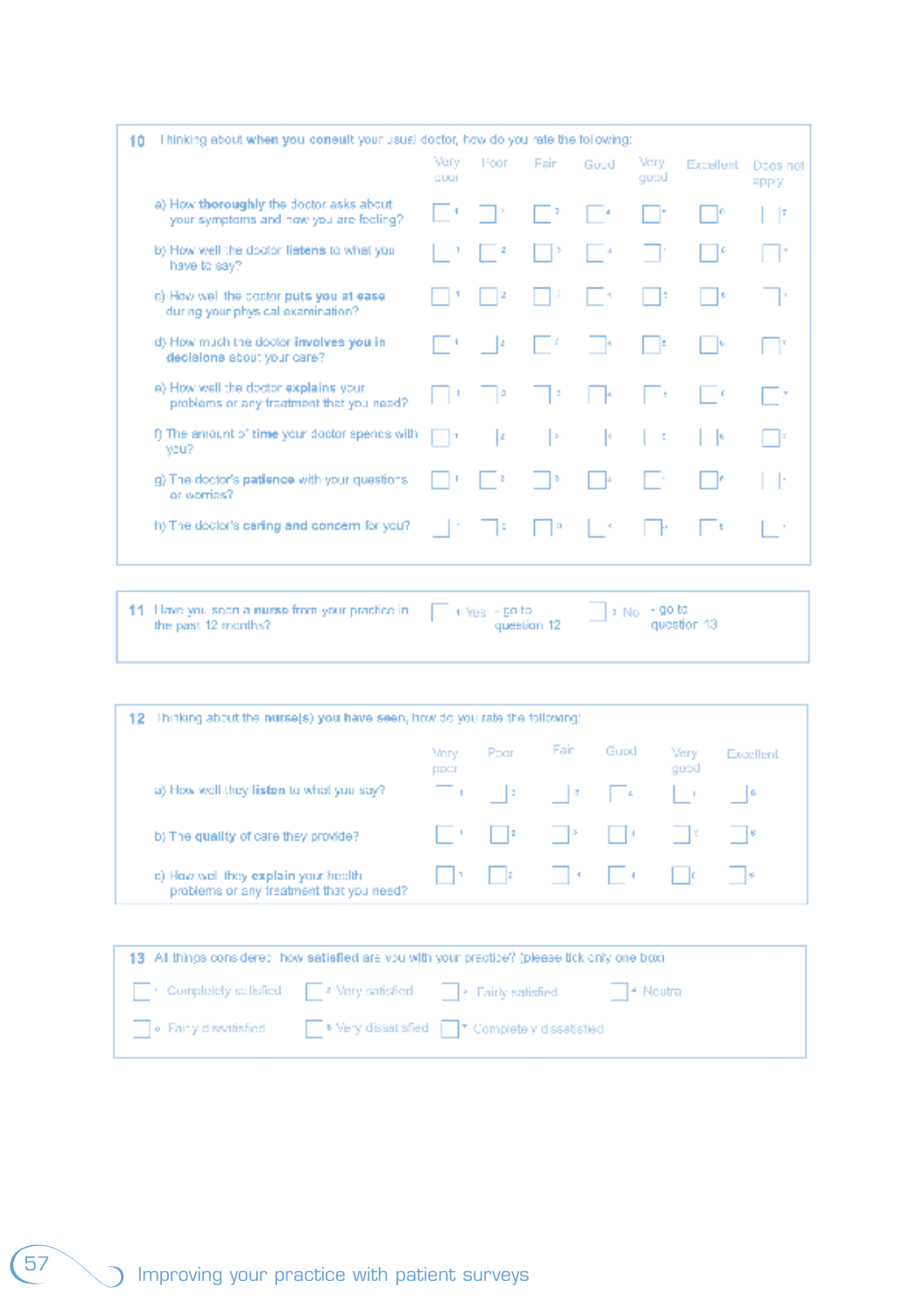| 14 Arc you:<br>4 Male                                                                                                                                                                                           | z Female                         |
|-----------------------------------------------------------------------------------------------------------------------------------------------------------------------------------------------------------------|----------------------------------|
| 15 How obtere you? _________________________ years                                                                                                                                                              |                                  |
| 16 Do you have any long-standing illness, disability<br>or infirmity? By long-standing we mean anything<br>that has troubled you over a period of time or that is<br>likely to affect you uver a period of lime | 1 Yes<br>* Nn                    |
| 17 Which ethnic group do you belong to? (please tick one box)<br>Vihite                                                                                                                                         | Moed<br>÷.                       |
| <b>Black or Black British</b>                                                                                                                                                                                   | Chinese                          |
| Asian or Asian British                                                                                                                                                                                          | p. Other ethnic group            |
| 18 Is your accommodation: (please tick one box)<br>Owner-occupied/mortgaged?                                                                                                                                    | Rented or other errangements?    |
| 19 Which of the following best describes you? (please tick one box)                                                                                                                                             |                                  |
| Employed (full ar part time, including self-employed).                                                                                                                                                          | . Looking after your home/femily |
| Unemployed and looking for work                                                                                                                                                                                 | e Retired from paid work         |
| At achool or in full time equcation.                                                                                                                                                                            |                                  |
| Unable to work due to long term sickness<br>٨                                                                                                                                                                   |                                  |
| 20 We are interested in any other comments you may have. Plasse write them here.<br>Is there anything particularly good about your health care?                                                                 |                                  |
|                                                                                                                                                                                                                 |                                  |
|                                                                                                                                                                                                                 |                                  |
| Is there anything that could be improved?                                                                                                                                                                       |                                  |
|                                                                                                                                                                                                                 |                                  |
| Any other comments?                                                                                                                                                                                             |                                  |
|                                                                                                                                                                                                                 |                                  |
|                                                                                                                                                                                                                 |                                  |
|                                                                                                                                                                                                                 |                                  |
|                                                                                                                                                                                                                 |                                  |

#### Finally, it will help us to understand your answers if you could tell us a little about yourself:

Thank you for taking time to complete this questionnaire.